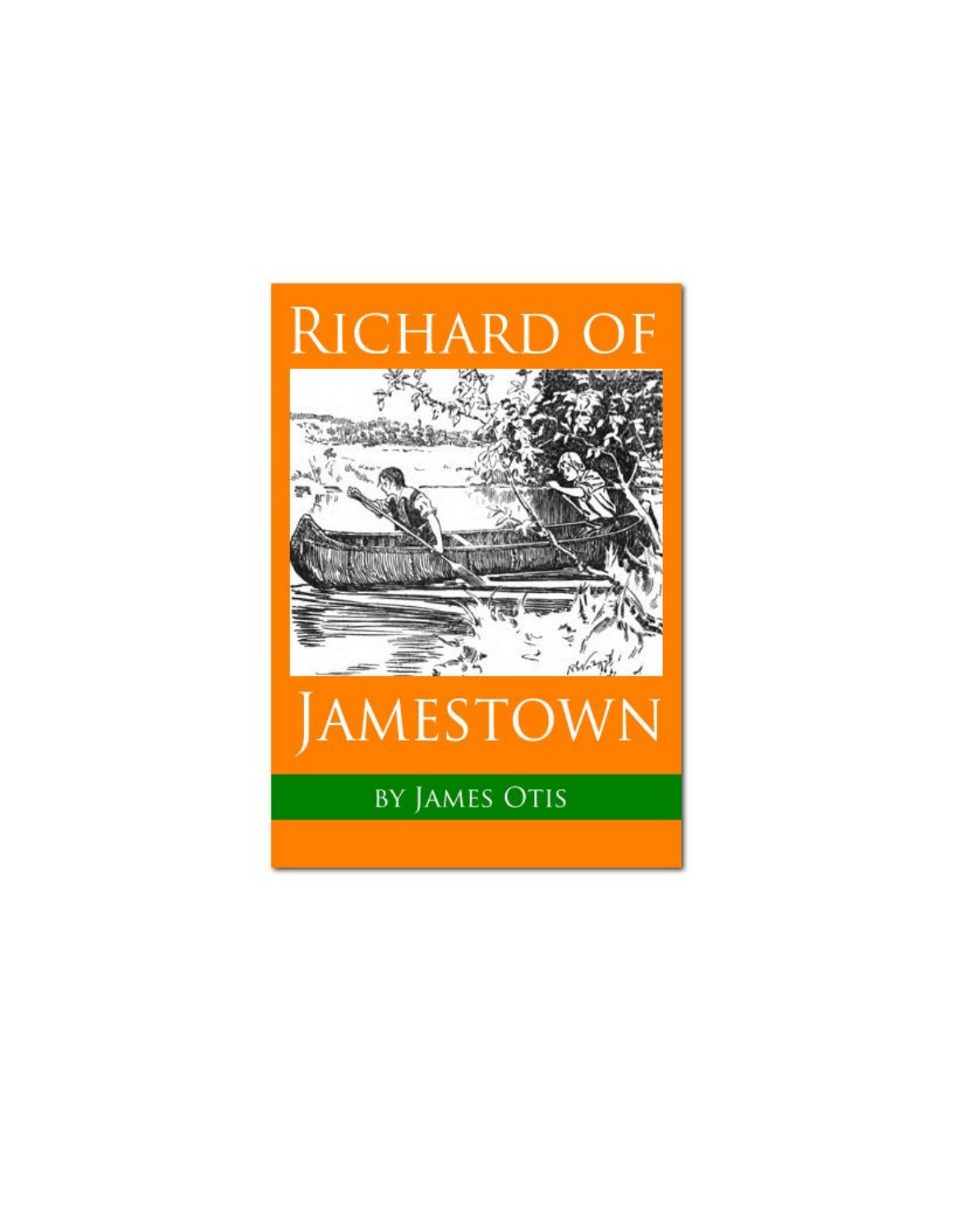

# **RICHARD OF JAMESTOWN**

## **by James Otis**

*This edition Copyright © 2009, HomeschoolFreebieOfTheDay.com*

*Visit us every weekday for more FREE homeschool & family resources! [Homeschool Freebie Of The Day.com](http://www.homeschoolfreebieoftheday.com/)*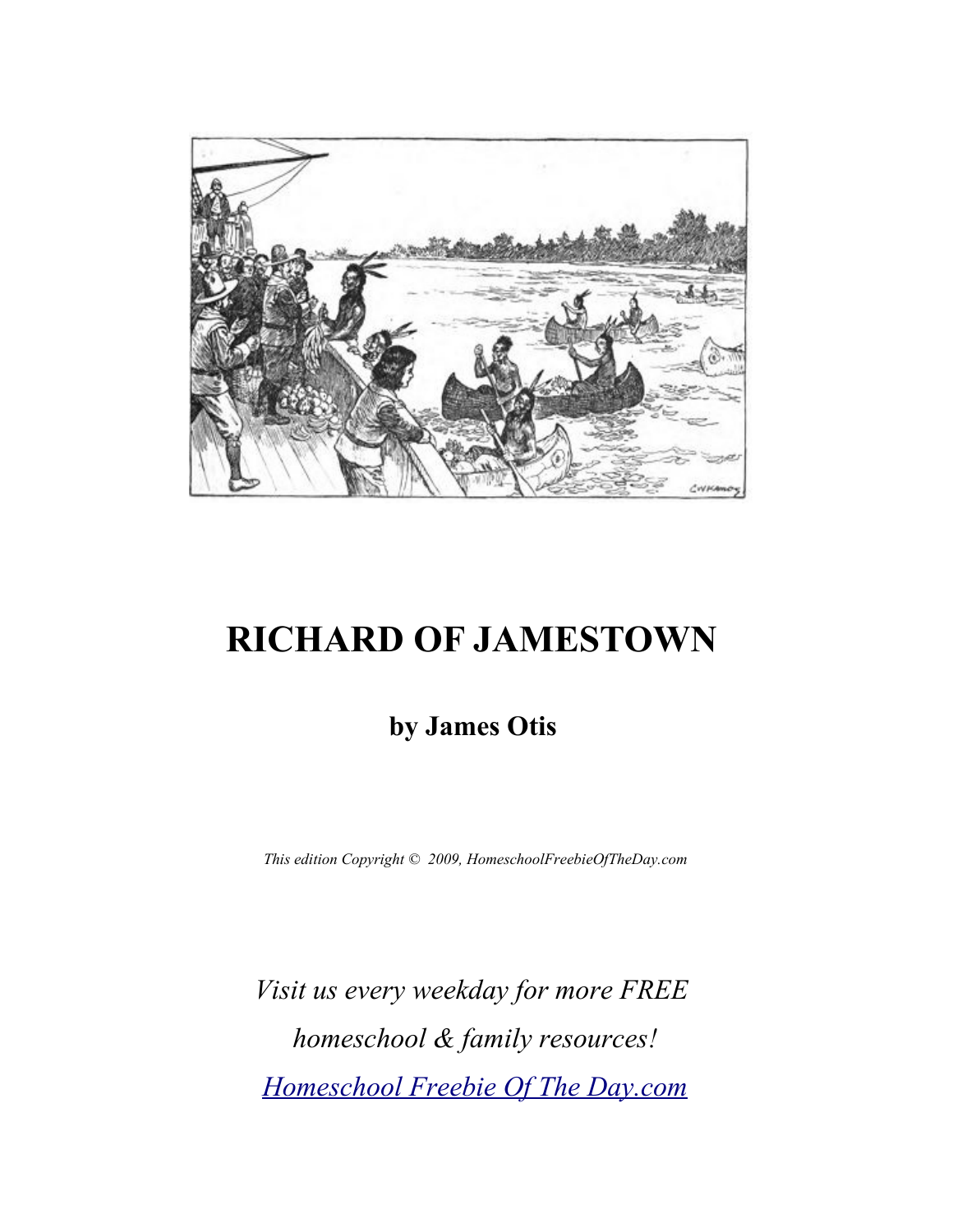#### **FOREWORD**

The purpose of this series of stories is to show the children, and even those who have already taken up the study of history, the home life of the colonists with whom they meet in their books. To this end every effort has been made to avoid anything savoring of romance, and to deal only with facts, so far as that is possible, while describing the daily life of those people who conquered the wilderness whether for conscience sake or for gain.

That the stories may appeal more directly to the children, they are told from the viewpoint of a child, and purport to have been related by a child. Should any criticism be made regarding the seeming neglect to mention important historical facts, the answer would be that these books are not sent out as histories although it is believed that they will awaken a desire to learn more of the building of the nation—and only such incidents as would be particularly noted by a child are used.

Surely it is entertaining as well as instructive for young people to read of the toil and privations in the homes of those who came into a new world to build up a country for themselves, and such homely facts are not to be found in the real histories of our land.

JAMES OTIS.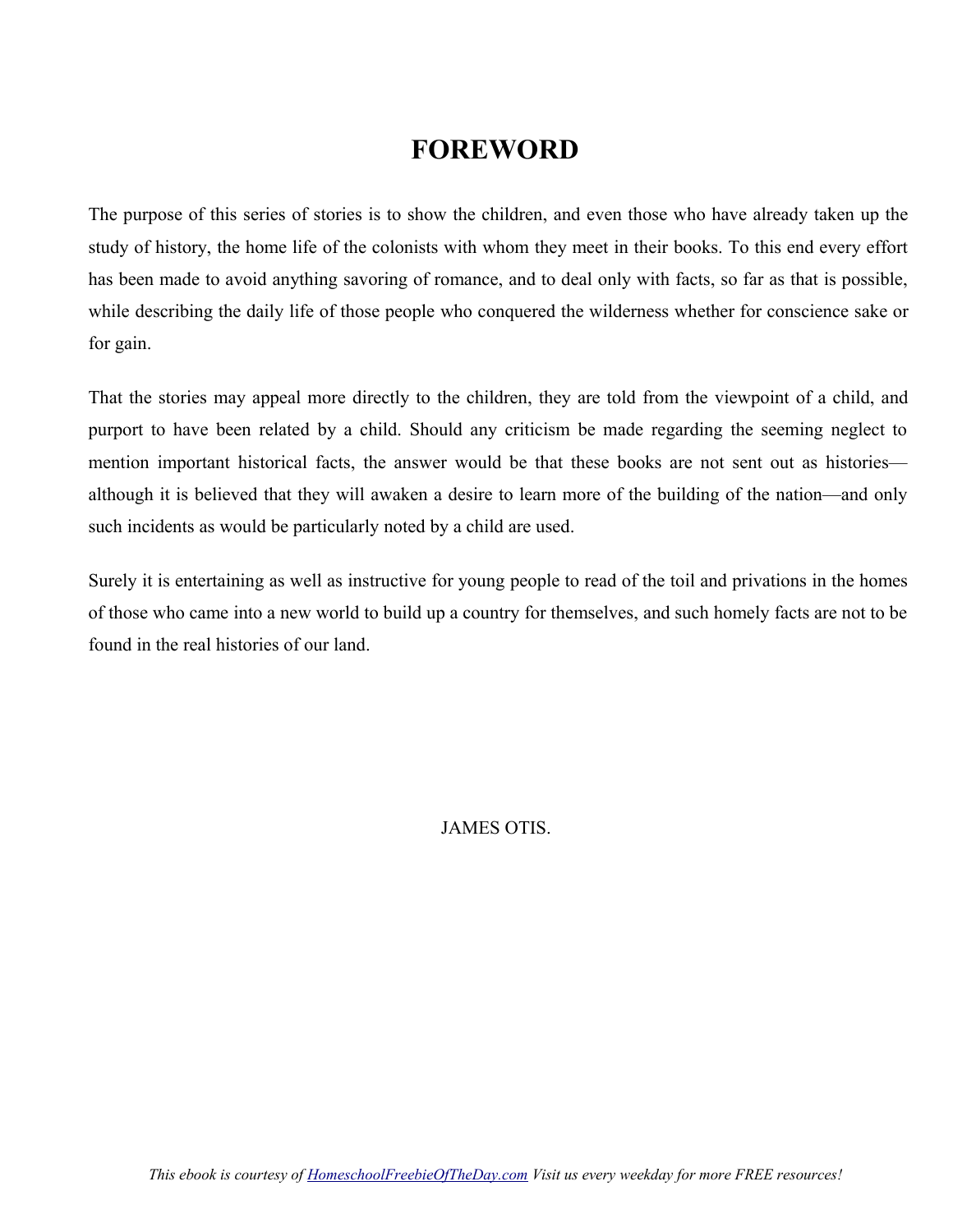#### **WHO I AM**

Yes, my name is Richard Mutton. Sounds rather queer, doesn't it? The lads in London town used to vex me sorely by calling, "Baa, baa, black sheep," whenever I passed them, and yet he who will may find the name Richard Mutton written in the list of those who were sent to Virginia, in the new world, by the London Company, on the nineteenth day of December, in the year of Our Lord, 1606.

Whosoever may chance to read what I am here setting down, will, perhaps, ask how it happened that a lad only ten years of age was allowed to sail for that new world in company with such a band of adventurous men as headed the enterprise.

Therefore it is that I must tell a certain portion of the story of my life, for the better understanding of how I came to be in this fair, wild, savage beset land of Virginia.

Yet I was not the only boy who sailed in the Susan Constant, as you may see by turning to the list of names, which is under the care, even to this day, of the London Company, for there you will find written in clerkly hand the names Samuel Collier, Nathaniel Peacock, James Brumfield, and Richard Mutton. Nathaniel Peacock has declared more than once that my name comes last in the company at the very end of all, because I was not a full grown mutton; but only large enough to be called a sheep's tail, and therefore should be hung on behind, as is shown by the list.

The reason of my being in this country of Virginia at so young an age, is directly concerned with that brave soldier and wondrous adventurer, Captain John Smith, of whom I make no doubt the people in this new world, when the land has been covered with towns and villages, will come to know right well, for of a truth he is a wonderful man. In the sixth month of Grace, 1606, I Was living as best I might in that great city of London, which is as much a wilderness of houses, as this country is a wilderness of trees. My father was a soldier of fortune, which means that he stood ready to do battle in behalf of whatsoever nation he believed was in the right, or, perhaps, on the side of those people who would pay him the most money for risking his life.

He had fought with the Dutch soldiers under command of one Captain Miles Standish, an Englishman of renown among men of arms, and had been killed. My mother died less than a week before the news was brought that my father had been shot to death. Not then fully understanding how great a disaster it is to a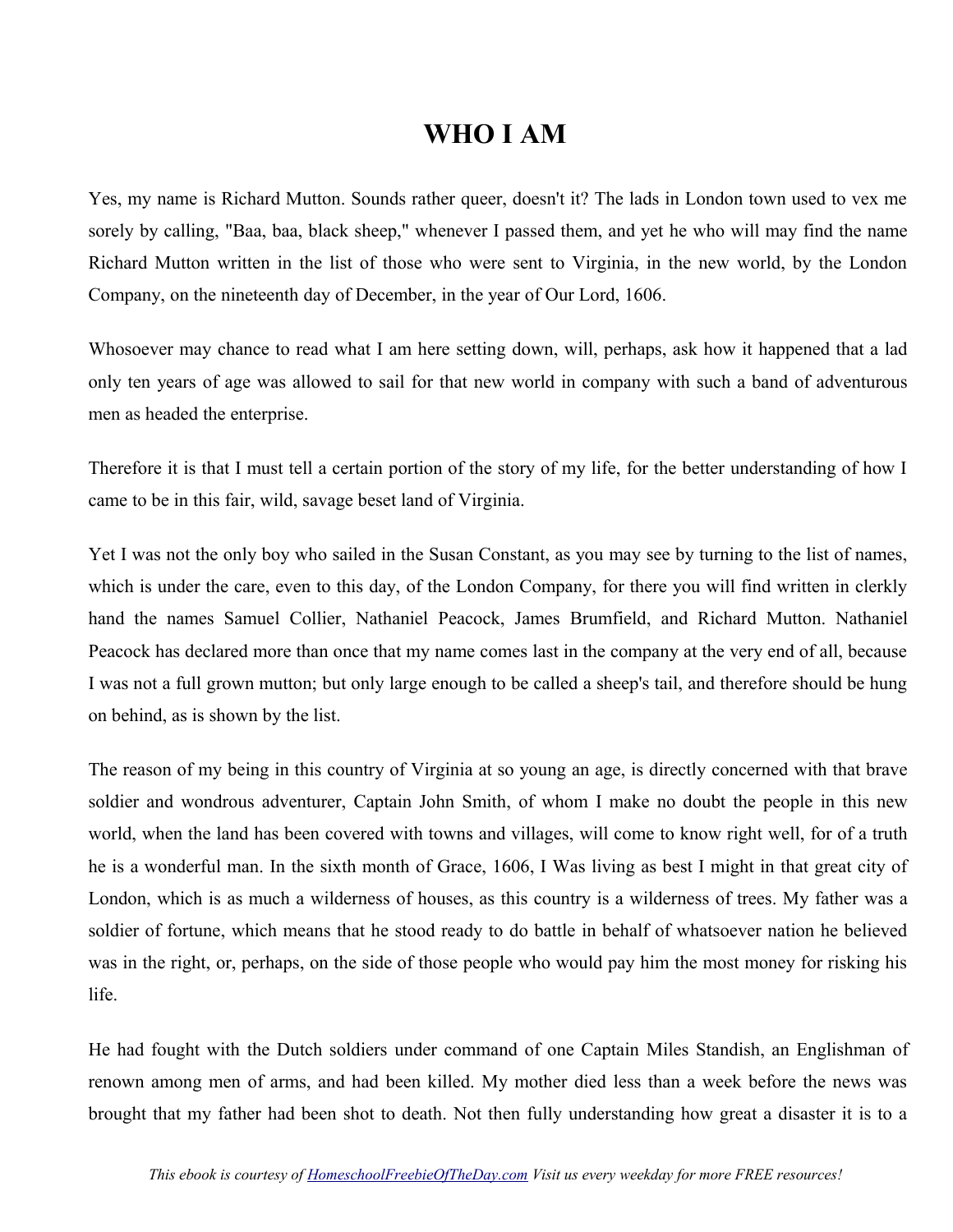young lad when he loses father or mother, and how yet more sad is his lot when he has lost both parents, I made shift to live as best I might with a sore heart; but yet not so sore as if I had known the full extent of the misfortune which had overtaken me.

At first it was an easy matter for me to get food at the home of this lad, or of that, among my acquaintances, sleeping wherever night overtook me; but, finally, when mayhap three months had gone by, my welcome was worn threadbare, and I was told by more than one, that a hulking lad of ten years should have more pride than to beg his way from door to door.

It is with shame I here set down the fact, that many weeks passed before I came to understand, in ever so slight a degree, what a milksop I must be, thus eating the bread of idleness when I should have won the right, by labor, to a livelihood in this world.

This last thought had just begun to take root in my heart when Nathaniel Peacock, whose mother had been a good friend of mine during a certain time after I was made an orphan, and I, heard that a remarkably brave soldier was in the city of London, making ready to go into the new world, with the intent to build there a town for the king.

## **CAPTAIN JOHN SMITH COMES TO LONDON**

This man was no other than Captain John Smith, who, although at this time not above six and twenty years of age, had already served in the French, in the Dutch, and in the Transylvanian armies, where he had met and overcome many dangers.

He had been robbed and beaten and thrown into the sea because of not believing in the religion of the men who attacked him; he had been a slave among the Turks; he had fought, one after another, three of the bravest in the Turkish army, and had cut off the head of each in turn.

Can it be wondered at that Nathaniel Peacock and I were filled to overflowing with admiration for this wonderful soldier, or that we desired above all things to see him?

We loitered about the streets of London town from daylight until night had come again, hoping to feast our eyes upon this same John Smith, who was to us one of the wonders of the world, because in so short a time he had made his name as a soldier famous in all countries, and yet we saw him not.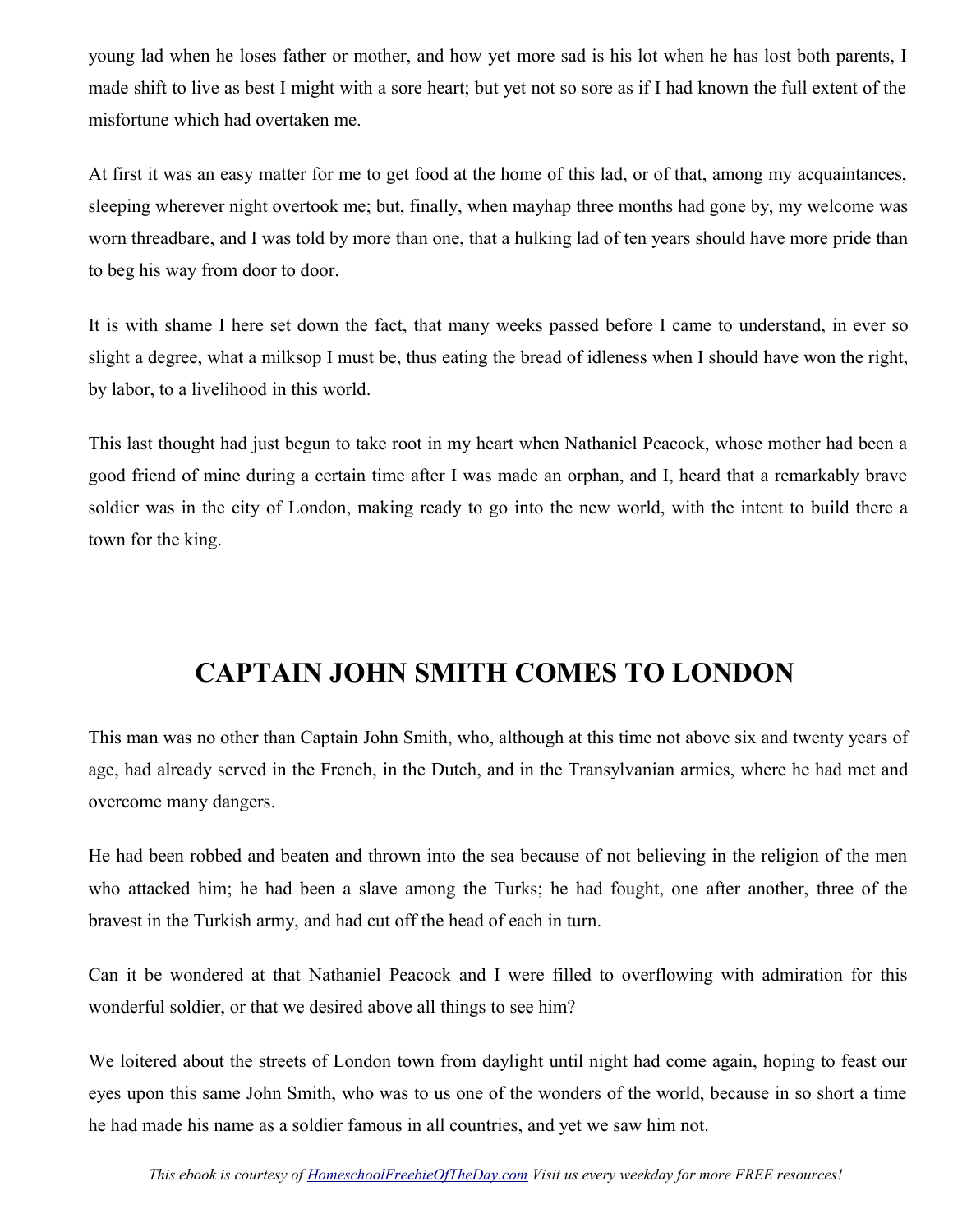We had searched London town over and over for mayhap a full month, doing nothing else save hunt for the man whose life had been so filled with adventure, and each time we returned home, Mistress Peacock reproached me with being an idle good for nothing, and Nathaniel but little better.

I believe it was her harsh words which caused to spring up in my heart a desire to venture into the new world, where it was said gold could be found in abundance, and even the smallest lad might pick up whatsoever of wealth he desired, if so be his heart was strong enough to brave the journey across the great ocean.

The more I thought of what could be found in that land, which was called Virginia, the stronger grew my desire, until the time came when it was a fixed purpose in my mind, and not until then did I breathe to Nathaniel a word of that which had been growing within me.

He took fire straightway I spoke of what it might be possible for us lads to do, and declared that whether his mother were willing or no, he would brave all the dangers of that terrible journey overseas, if so be we found an opportunity. To him it seemed a simple matter that, having once found a ship which was to sail for the far off land, we might hide ourselves within her, having gathered sufficient of food to keep us alive during the journey. But how this last might be done, his plans had not been made.

Lest I should set down too many words, and therefore bring upon myself the charge of being one who can work with his tongue better than with his hands, I will pass over all that which Nathaniel and I did during the long time we roamed the streets, in the hope of coming face to face with Captain Smith.

It is enough if I set it down at once that we finally succeeded in our purpose, having come upon him one certain morning on Cheapside, when there was a fight on among some apprentices, and the way so blocked that neither he nor any other could pass through the street, until the quarrelsome fellows were done playing upon each other's heads with sticks and stones.

It seemed much as if fortune had at last consented to smile upon us, for we were standing directly in front of the great man.

I know not how it chanced that I, a lad whose apparel was far from being either cleanly or whole, should have dared to raise my voice in speech with one who was said to have talked even with a king. Yet so I did, coming without many words to that matter which had been growing these many days in my mind, and mayhap it was the very suddenness of the words that caught his fancy.

"Nathaniel Peacock and I are minded to go with you into that new world, Captain John Smith, if so be you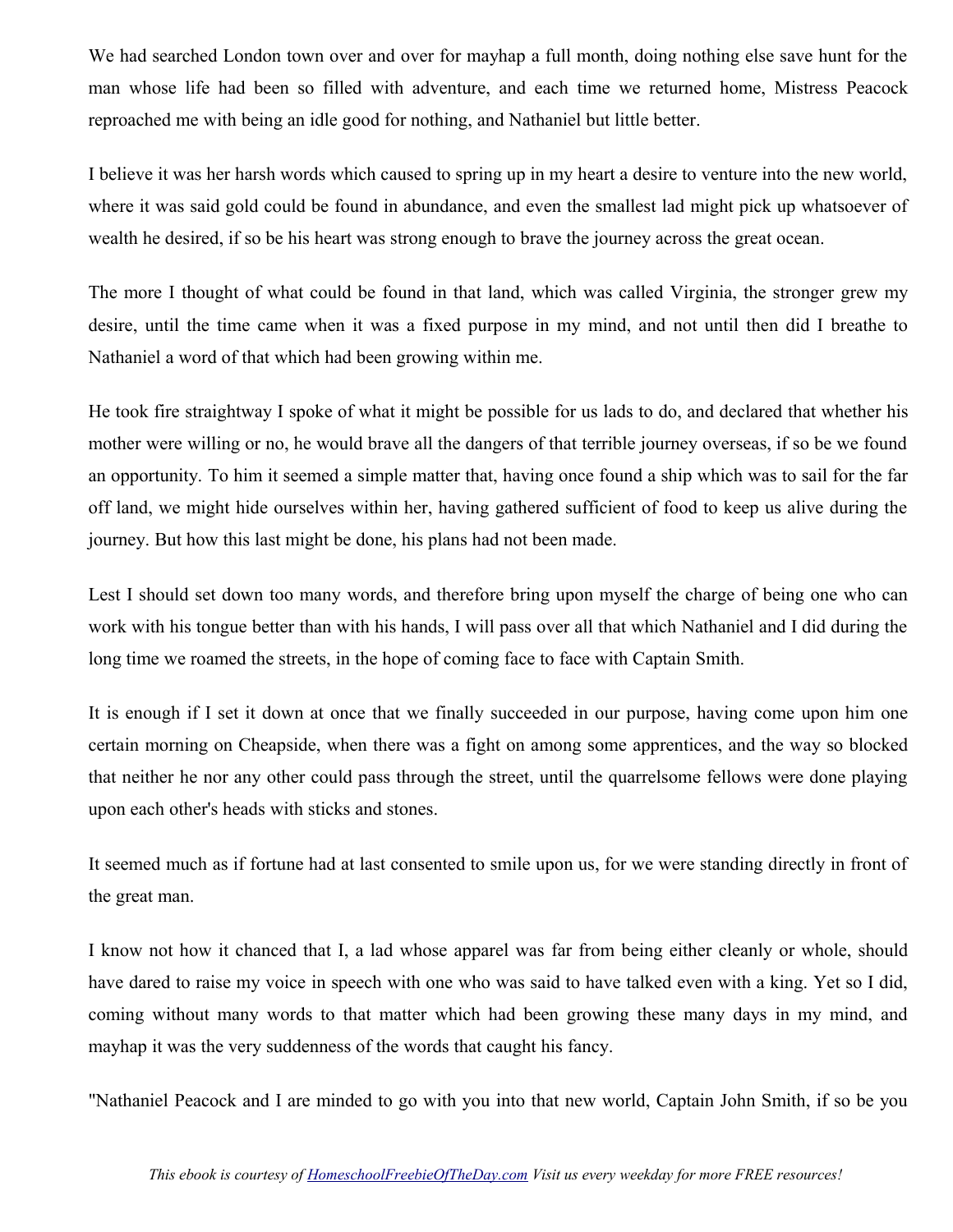permit us," I said, "and there we will serve you with honesty and industry."

There was a smile come upon his face as I spoke, and he looked down upon Nathaniel and me, who were wedged among that throng which watched the apprentices quarrel, until we were like to be squeezed flat, and said in what I took to be a friendly tone:

"So, my master, you would journey into Virginia with the hope of making yourself rich, and you not out from under your mother's apron as yet?"

"I have no mother to wear an apron, Captain Smith, nor father to say I may go there or shall come here; but yet would serve you as keenly as might any man, save mayhap my strength, which will increase, be not so great as would be found in those older."

Whether this valiant soldier was pleased with my words, or if in good truth boys were needed in the enterprise, I cannot say; but certain it is he spoke me fairly, writing down upon a piece of paper, which he tore from his tablets, the name of the street in which he had lodgings, and asking, as he handed it to me, if I could read.

Now it was that I gave silent thanks, because of what had seemed to me a hardship when my mother forced me to spend so many hours each day in learning to use a quill, until I was able to write a clerkly hand.

It seemed to please this great soldier that I could do what few of the lads in that day had been taught to master, and, without further ado, he said to me boldly:

"You shall journey into Virginia with me, an' it please you, lad. What is more, I will take upon myself the charge of outfitting you, and time shall tell whether you have enough of manliness in you to repay me the cost."

Then it was that Nathaniel raised his voice; but the captain gave him no satisfaction, declaring it was the duty of a true lad to stand by his mother, and that he would lend his aid to none who had a home, and in it those who cared for him.

I could have talked with this brave soldier until the night had come, and would never have wearied of asking concerning what might be found in that new world of Virginia; but it so chanced that when the business was thus far advanced, the apprentices were done with striving to break each other's heads, and Captain Smith, bidding me come to his house next morning, went his way.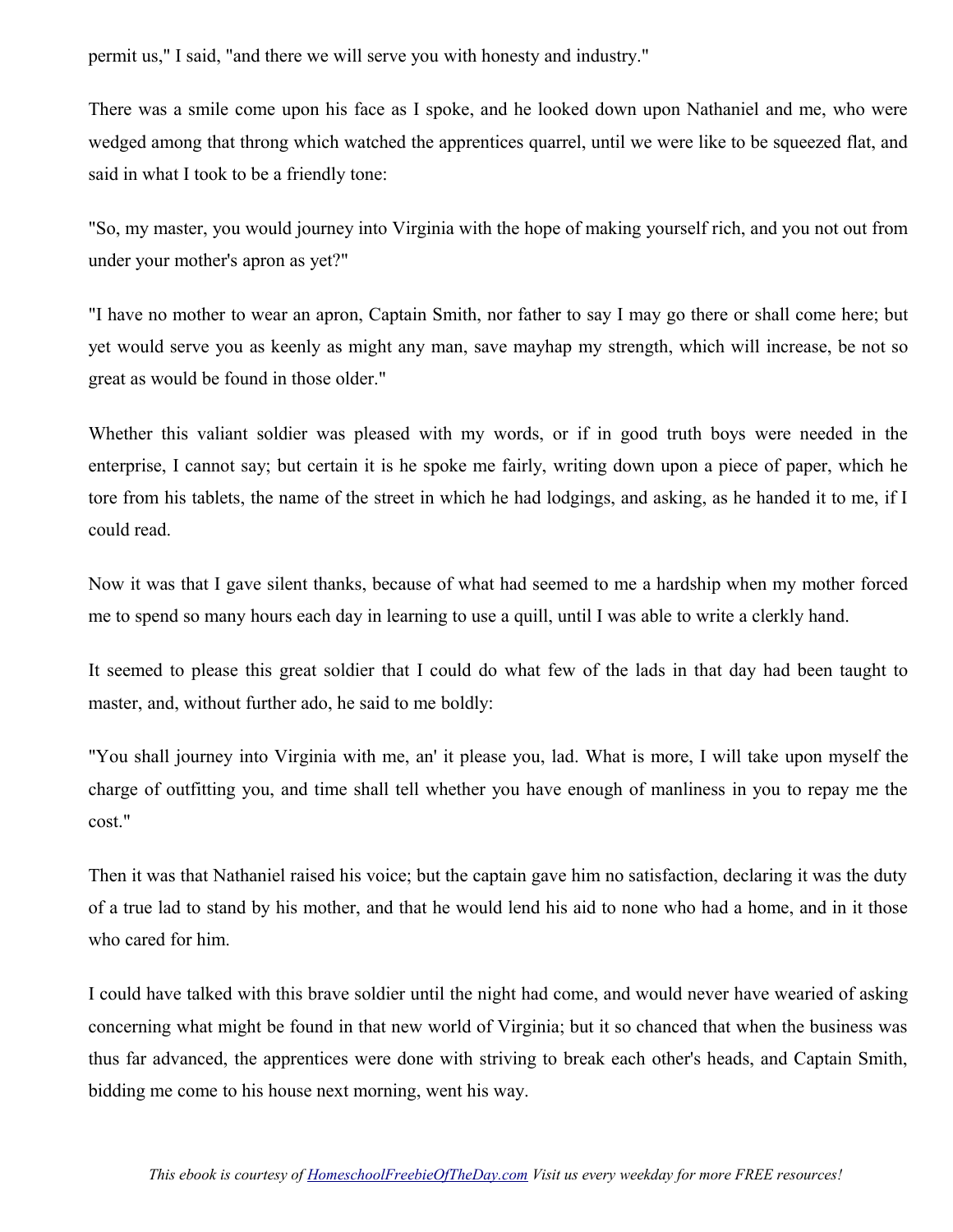#### **THE PLANS OF THE LONDON COMPANY**

Then it was that Nathaniel declared he also would go on the voyage to Virginia, whether it pleased Captain Smith or no, and I, who should have set my face against his running away from home, spoke no word to oppose him, because it would please me to have him as comrade.

After this I went more than once to the house where Captain Smith lodged, and learned very much concerning what it was proposed to do toward building a town in the new world.

Both Nathaniel and I had believed it was the king who counted to send all these people overseas; but I learned from my new master that a company of London merchants was in charge of the enterprise, these merchants believing much profit might come to them in the way of getting gold.

The whole business was to be under the control of Captain Bartholomew Gosnold, who, it was said, had already made one voyage to the new world, and had brought back word that it was a goodly place in which to settle and to build up towns. The one chosen to act as admiral of the fleet, for there were to be three ships instead of one, as I had fancied, was Captain Christopher Newport, a man who had no little fame as a seaman.

In due time, as the preparations for the voyage were being forwarded, I was sent by my master into lodgings at Blackwall, just below London town, for the fleet lay nearby, and because it was understood by those in charge of the adventure that I was in Captain Smith's service, no hindrance was made to my going on board the vessels.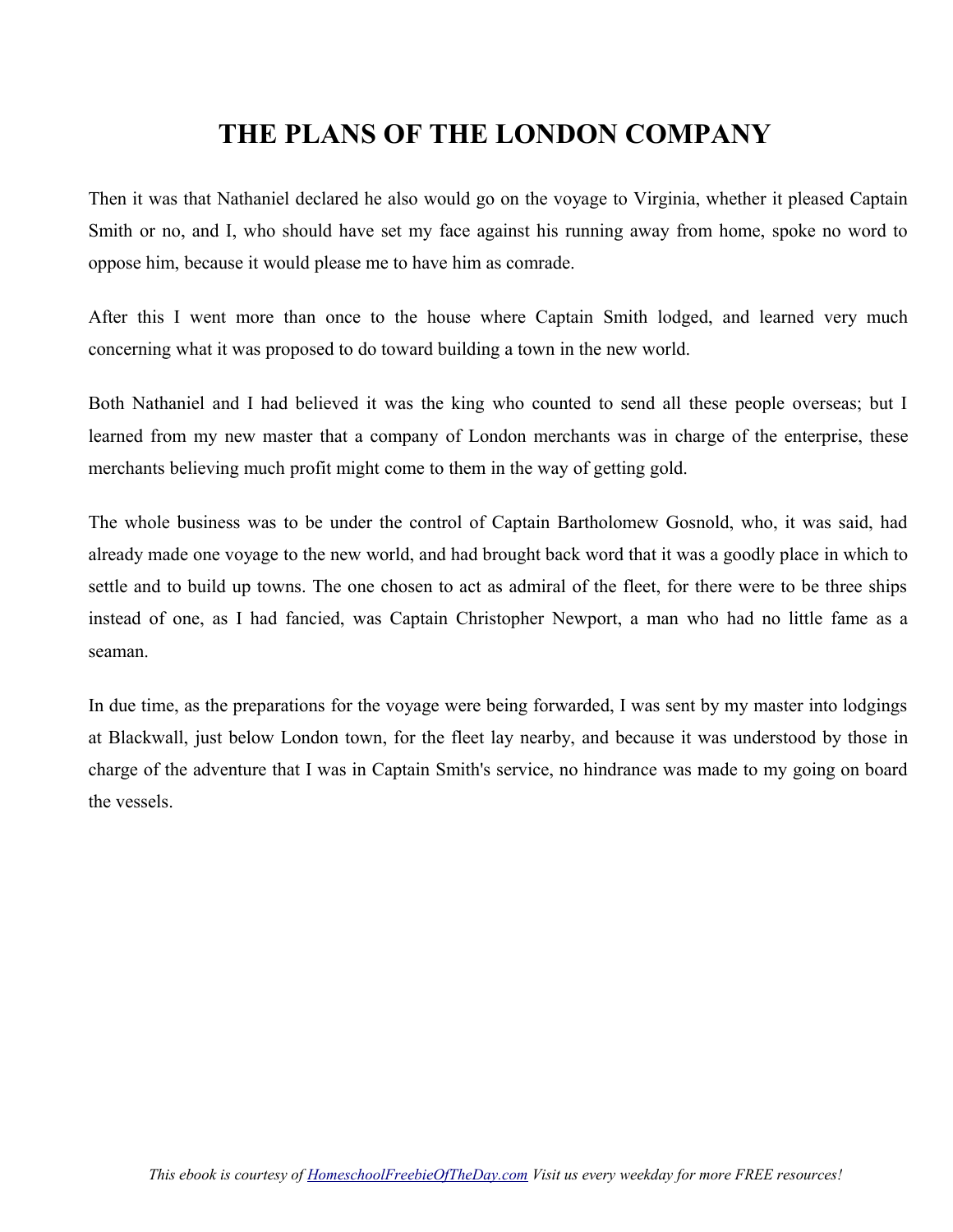#### **THE VESSELS OF THE FLEET**

These were three in number, as I have already said: the Constant, a ship of near to one hundred tons in size; the Goodspeed, of forty tons, and the Discovery, which was a pinnace of only twenty tons.

And now, lest some who read what I have set down may not be acquainted with the words used by seamen, let me explain that the measurement of a vessel by tons, means that she will fill so much space in the water. Now, in measuring a vessel, a ton is reckoned as forty cubic feet of space, therefore when I say the Susan Constant was one hundred tons in size, it is the same as if I had set down that she would carry four thousand cubic feet of cargo.

That he who reads may know what I mean by a pinnace, as differing from a ship, I can best make it plain by saying that such a craft is an open boat, wherein may be used sails or oars, and, as in the case of the Discovery, may have a deck over a certain portion of her length. That our pinnace was a vessel able to withstand such waves as would be met with in the ocean, can be believed when you remember that she was one half the size of the Goodspeed, which we counted a ship.

#### **HOW I EARNED MY PASSAGE**

Captain Smith, my master, found plenty of work for me during the weeks before the fleet sailed. He had many matters to be set down in writing, and because of my mother's care in teaching me to use the quill, I was able, or so it seemed to me, to be of no little aid to him in those busy days, when it was as if he must do two or three things at the same time in order to bring his business to an end. I learned during that time to care very dearly for this valiant soldier, who could, when the fit was on him, be as tender and kind as a girl, and again, when he was crossed, as stern a man as one might find in all London town.

Because of my labors, and it pleased me greatly that I could do somewhat toward forwarding the adventure, I had no time in which to search for my friend, Nathaniel Peacock, although I did not cease to hope that he would try to find me.

I had parted with him in the city, and he knew right well where I was going; yet, so far as I could learn, he had never come to Blackwall.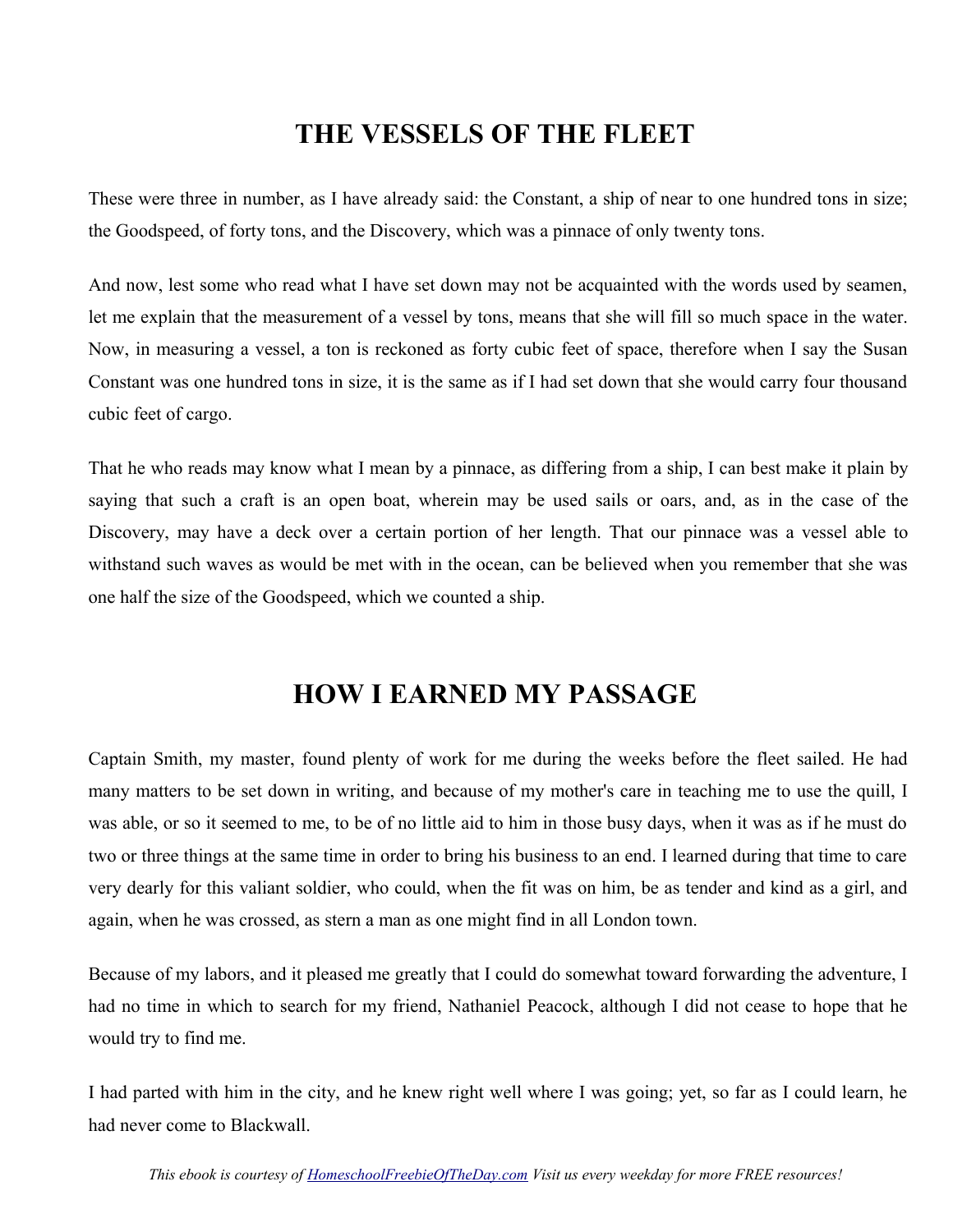I had no doubt but that I could find him in the city, and it was in my mind, at the first opportunity, to seek him out, if for no other reason than that we might part as comrades should, for he had been a true friend to me when my heart was sore; but from the moment the sailors began to put the cargo on board the Susan Constant and the Goodspeed, I had no chance to wander around Blackwall, let alone journeying to London.

Then came the twentieth of December, when we were to set sail, and great was the rejoicing among the people, who believed that we would soon build up a city in the new world, which would be of great wealth and advantage to those in England.

I heard it said, although I myself was not on shore to see what was done, that in all the churches prayers were made for our safe journeying, and there was much marching to and fro of soldiers, as if some great merrymaking were afoot.

The shore was lined with people; booths were set up where showmen displayed for pay many curious things, and food and sweetmeats were on sale here and there, for so large a throng stood in need of refreshment as well as amusement.

It was a wondrous spectacle to see all these people nearby on the shore, knowing they had come for no other purpose than to look at us, and I took no little pride to myself because of being numbered among the adventurers, even vainly fancying that many wondered what part a boy could have in such an undertaking.

Then we set sail, I watching in vain for a glimpse of Nathaniel Peacock as the ships got under way. Finally, sadly disappointed, and with the sickness of home already in my heart, I went into the forward part of the ship, where was my sleeping place, thinking that very shortly we should be tossing and tumbling on the mighty waves of the ocean.

In this I was mistaken, for the wind was contrary to our purpose, and we lay in the Downs near six weeks, while Master Hunt, the preacher, who had joined the company that he might labor for the good of our souls; lay so nigh unto death in the cabin of the Susan Constant, that I listened during all the waking hours of the night, fearing to hear the tolling of the ship's bell, which would tell that he had gone from among the living.

It was on the second night, after we were come to anchor in the Downs awaiting a favorable wind, that I, having fallen asleep while wishing Nathaniel Peacock might have been with us, was awakened by the pressure of a cold hand upon my cheek. I was near to crying aloud with fear, for the first thought that came was that Master Hunt had gone from this world, and was summoning me; but before the cry could escape my lips, I heard the whispered words: "It is me, Nate Peacock!"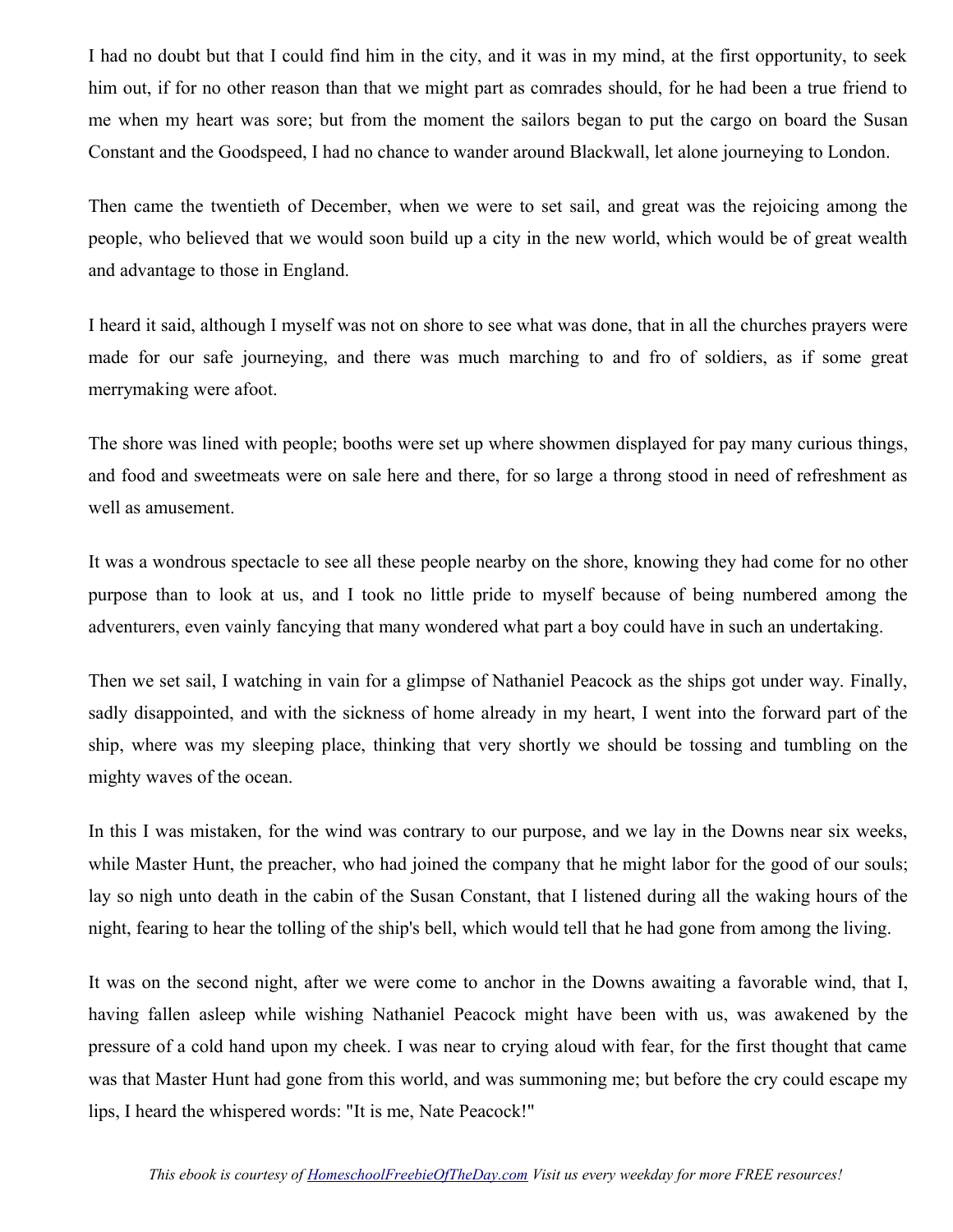It can well be guessed that I was sitting bolt upright in the narrow bed, which sailors call a bunk, by the time this had been said, and in the gloom of the seamen's living place I saw a head close to mine.

Not until I had passed my hands over the face could I believe it was indeed my comrade, and it goes without saying that straightway I insisted on knowing how he came there, when he should have been in London town.

I cannot set the story down as Nathaniel Peacock told it to me on that night, because his words were many; but the tale ran much like this:

#### **NATHANIEL'S STORY**

When Captain John Smith had promised on Cheapside that I should be one of the company of adventurers, because of such labor as it might be possible for me to perform, and had refused to listen to my comrade, Nathaniel, without acquainting me with the fact, had made up his mind that he also would go into the new world of Virginia.

Fearing lest I would believe it my duty to tell Captain Smith of his purpose, he kept far from me, doing whatsoever he might in London town to earn as much as would provide him with food during a certain time.

In this he succeeded so far as then seemed necessary, and when it was known that the fleet was nearly ready to make sail, he came to Blackwall with all his belongings tied in his doublet.

To get on board the Susan Constant without attracting much attention while she was being visited by so many curious people, was not a hard task for Nathaniel Peacock, and three days before the fleet was got under way, my comrade had hidden himself in the very foremost part of the ship, where were stored the ropes and chains.

There he had remained until thirst, or hunger, drove him out, on this night of which I am telling you, and he begged that I go on deck, where were the scuttle butts, to get him a pannikin of water.

For those of you who may not know what a scuttle butt is, I will explain that it is a large cask in which fresh water is kept on shipboard. When Nathaniel's burning thirst had been soothed, he began to fear that I might give information to Captain John Smith concerning him; but after all that had been done in the way of hiding himself, and remembering his suffering, I had not the heart so to do.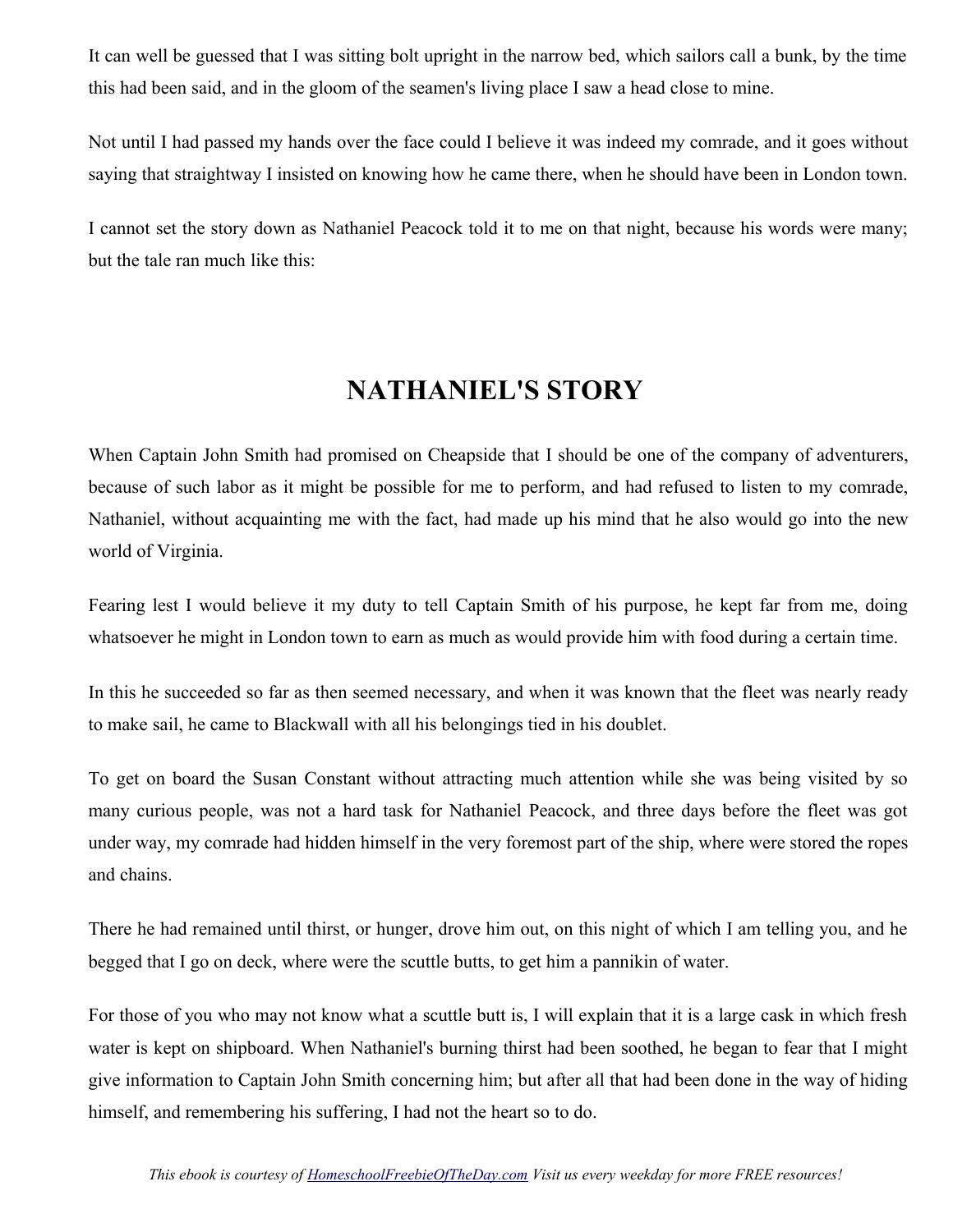During four days more he spent all the hours of sunshine, and the greater portion of the night, in my bed, closely covered so that the sailors might not see him, and then came the discovery, when he was dragged out with many a blow and harsh word to give an account of himself. I fear it would have gone harder still with Nathaniel, if I had not happened to be there at that very moment.

As it was, I went directly to Captain John Smith, my master, telling him all Nathaniel's story, and asking if the lad had not shown himself made of the proper stuff to be counted on as one of the adventurers.

Although hoping to succeed in my pleading, I was surprised when the captain gave a quick consent to number the lad among those who were to go into the new land of Virginia, and was even astonished when his name was written down among others as if he had been pledged to the voyage in due form.

But for the sickness of Master Hunt, and the fear we had lest he should die, Nathaniel and I might have made exceeding merry while we lay at anchor in the Downs, for food was plentiful; there was little of work to be done, and we lads could have passed the time skylarking with such of the sailors as were disposed to sport, except orders had been given that no undue noise be made on deck.

#### **WE MAKE SAIL AGAIN**

It seemed to me almost as if we spent an entire lifetime within sight of the country we were minded to leave behind us, and indeed six weeks, with no change of scene, and while one is held to the narrow limits of a ship, is an exceeding long time.

However, as I have heard Captain Smith say again and again, everything comes to him who waits, and so also came that day when the winds were favoring; when Captain Newport, the admiral of our fleet, gave the word to make sail, and we sped softly away from England's shores, little dreaming of that time of suffering, of sickness, and of sadness which was before us.

To Nathaniel and me, who had never strayed far from London town, and knew no more of the sea than might have been gained in a boatman's wherry, the ocean was exceeding unkind, and for eight and forty hours did we lie in that narrow bed, believing death was very near at hand.

There is no reason why I should make any attempt at describing the sickness which was upon us, for I have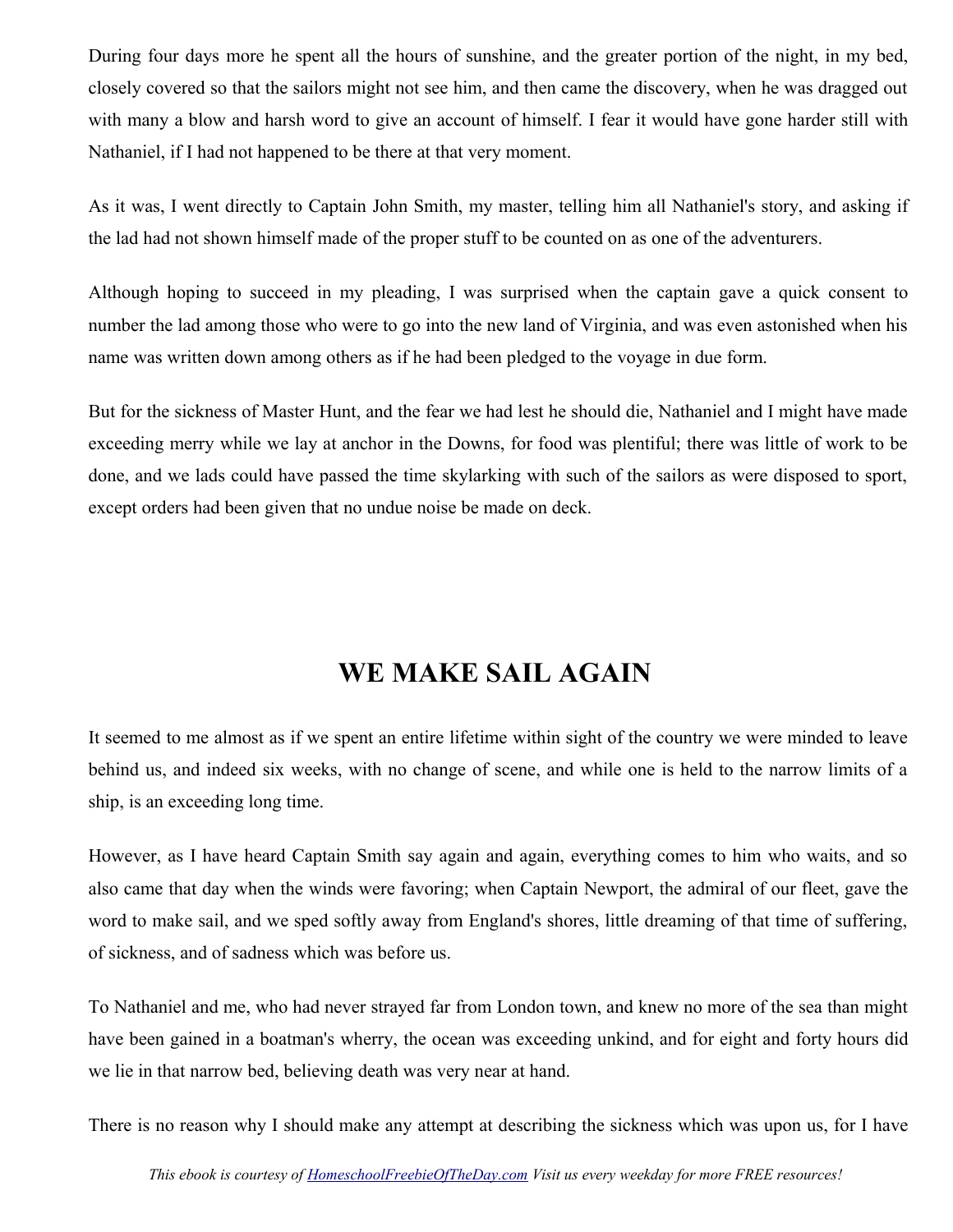since heard that it comes to all who go out on the sea for the first time. When we recovered, it was suddenly, like as a flower lifts up its head after a refreshing shower that has pelted it to the ground.

I would I might set down here all which came to us during the voyage, for it was filled with wondrous happenings; but because I would tell of what we did in the land of Virginia, I must be sparing of words now.

#### **THE FIRST ISLAND**

It is to be remembered that our fleet left London on the twentieth day of December, and, as I have since heard Captain Smith read from the pages which he wrote concerning the voyage, it was on the twenty-third of March that we were come to the island of Martinique, where for the first time Nathaniel Peacock and I saw living savages.

When we were come to anchor, they paddled out to our ships in frail boats called canoes, bringing many kinds of most delicious fruits, which we bought for such trumpery things as glass beads and ornaments of copper.

It was while we lay off this island that we saw a whale attacked and killed by a thresher and a swordfish, which was a wondrous sight.

And now was a most wicked deed done by those who claimed to be in command of our company, for they declared that my master had laid a plot with some of the men in each vessel of the fleet, whereby the principal members of the company were to be murdered, to the end that Captain Smith might set himself up as king after we were come to the new world.

All this was untrue, as I knew full well, having aided him in such work as a real clerk would have done, and had there been a plot, I must have found some inkling of it in one of the many papers I read aloud to him, or copied down on other sheets that the work of the quill might be more pleasing to the eye.

Besides that, I had been with the captain a goodly portion of the time while the ships were being made ready for the voyage, and if he had harbored so much of wickedness, surely must some word of it have come to me, who sat or stood near at hand, listening attentively whenever he had speech with others of the company of adventurers.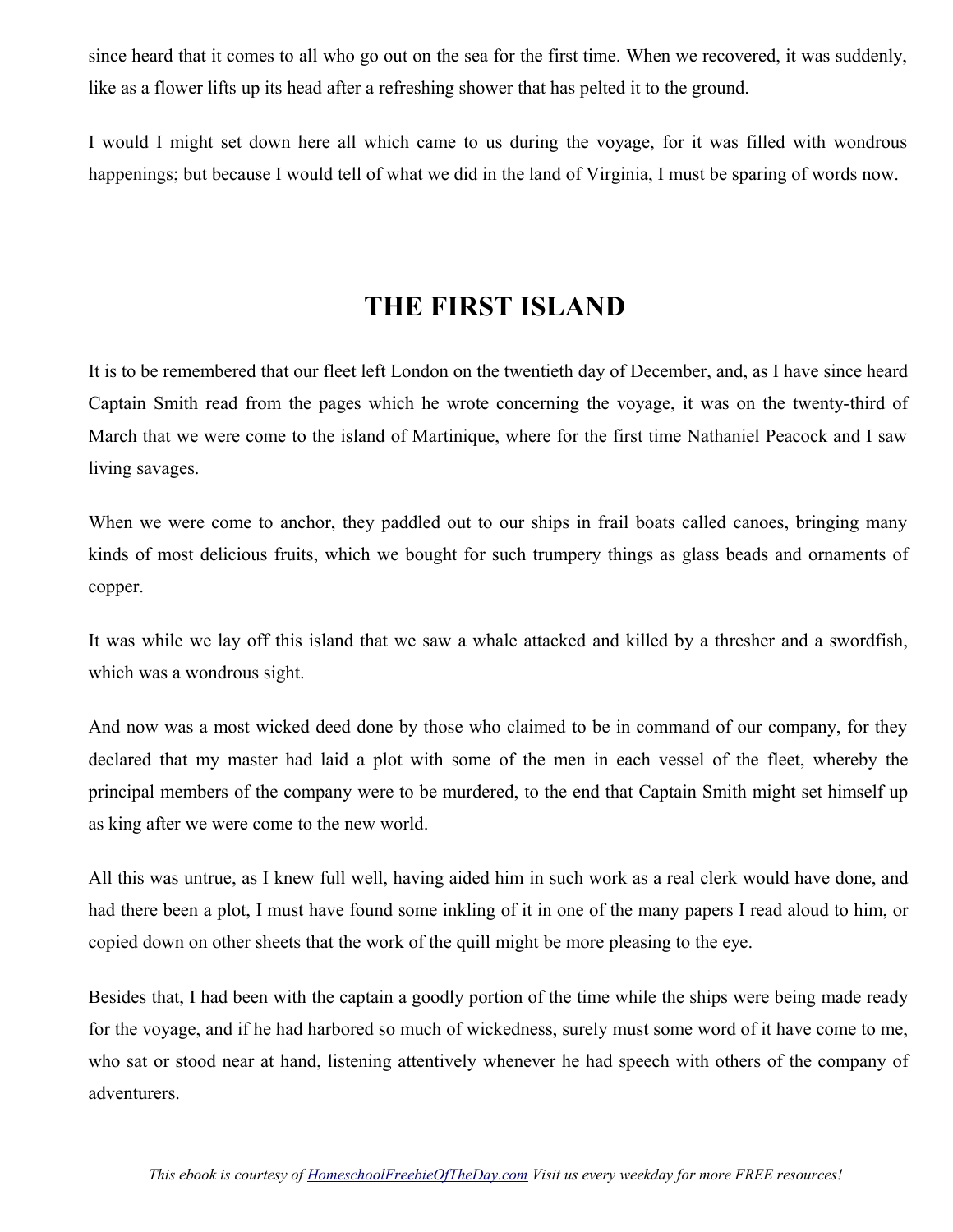#### **CAPTAIN SMITH A PRISONER**

When the voyage was begun, and the captain no longer had need of me, I was sent into the forward part of the ship to live, as has already been set down, and therefore it was I knew nothing of what was being done in the great cabin, where the leaders of the company were quartered, until after my master was made a prisoner. Then it was told me by the seaman who had been called by Captain Kendall, as if it was feared my master, being such a great soldier, might strive to harm those who miscalled him a traitor to that which he had sworn.

It seems, so the seaman said, that Captain John Martin was the one who made the charges against my master, on the night after we set sail from Martinique, when all the chief men of the company were met in the great cabin, and he declared that, when it was possible to do so, meaning after we had come to the land of Virginia, witnesses should be brought from the other ships to prove the wicked intent. Then it was that Captain George Kendall declared my master must be kept a close prisoner until the matter could be disposed of, and all the others, save Captain Bartholomew Gosnold, agreeing, heavy irons were put upon him. He was shut up in his sleeping place, having made no outcry nor attempt to do any harm, save that he declared himself innocent of wrong doing.

But for Captain Gosnold and Master Hunt, the preacher, I should not have been permitted to go in and learn if I might do anything for his comfort. The other leaders declared that my master was a dangerous man, who should not be allowed to have speech with any person save themselves, lest he send some message to those who were said to be concerned with him in the plot.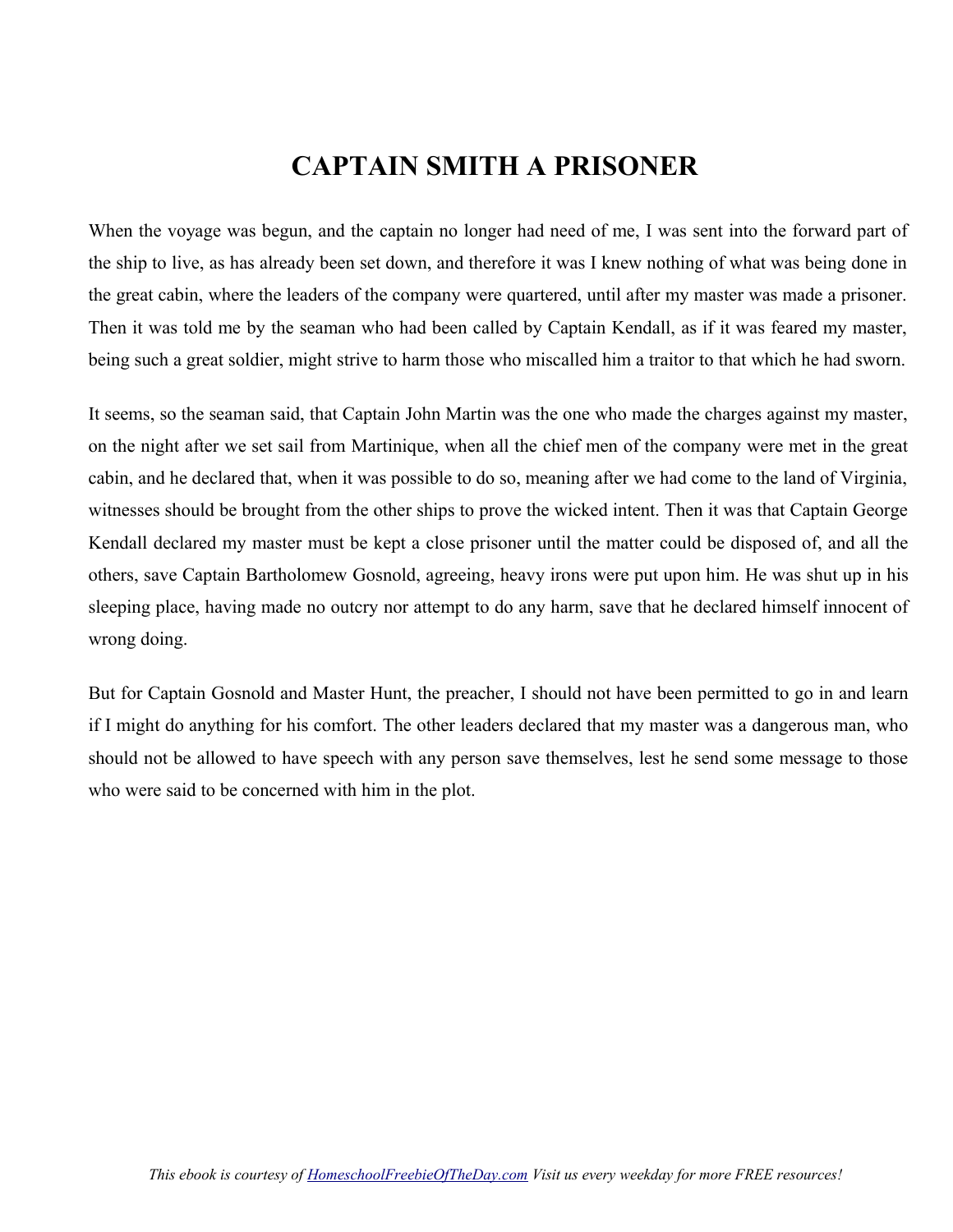## **I ATTEND MY MASTER**

Master Hunt spoke up right manfully in behalf of Captain Smith, with the result that I was given free entrance to that small room which had been made his prison, save that I must at all times leave the door open, so those who were in the great cabin could hear if I was charged with any message to the seamen.

My eyes were filled with tears when my master told me that he had no thought save that of benefiting those who were with him in the adventure, and that he would not lend his countenance to any wicked plot.

I begged him to understand that I knew right well he would do no manner of wrong to any man, and asked the privilege of being with him all the time, to serve him when he could not serve himself because of the irons that fettered his legs.

And so it was that I had opportunity to do that which made my master as true a friend as ever lad had, for in the later days when we were come to Virginia and beset by savages more cruel than wild beasts, he ventured his own life again and again to save mine, which was so worthless as compared with his.

Only that I might tell how the voyage progressed, did I go on deck, or have speech with Nathaniel Peacock, and only through me did my master know when we were come to this island or that, together with what was to be seen in such places.

#### **SEVERAL ISLANDS VISITED**

Therefore it was that when, on the next day after he was made a prisoner, we were come to anchor off that island which the savages called Gaudaloupe, and Nathaniel had been permitted to go on shore in one of the boats, I could tell my master of the wondrous waters which were found there.

Nathaniel told me that water spouted up out of the earth so hot, that when Captain Newport threw into it a piece of pork tied to a rope, the meat was cooked in half an hour, even as if it had been over a roaring hot fire.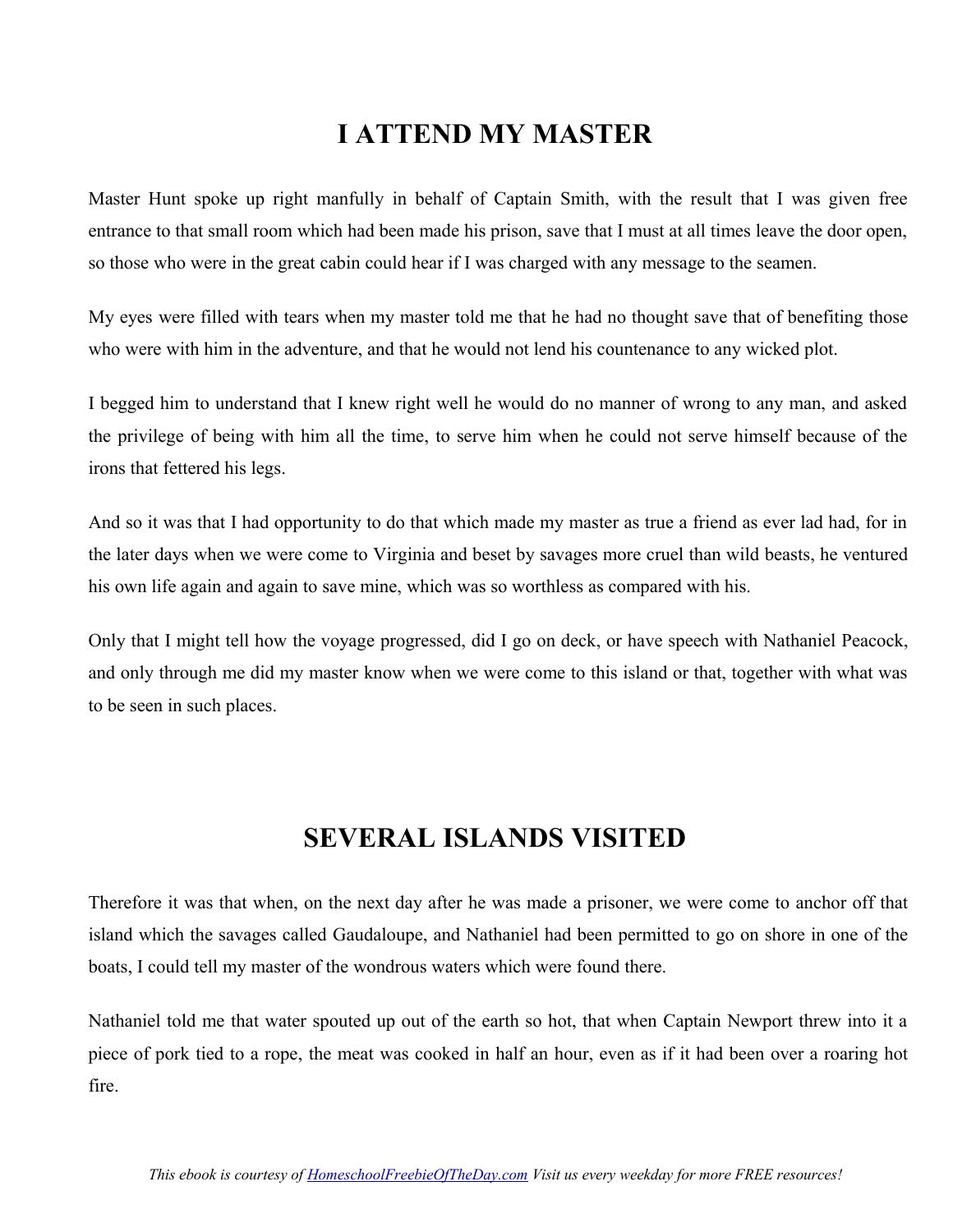After that we passed many islands, the names of which I could not discover, until we came to anchor within half a musket shot from the shore of that land which is known as Nevis. Here we lay six days, and the chief men of the company went on shore for sport and to hunt, save always either Captain Martin or Captain Kendall, who remained on board to watch the poor prisoner, while he, my master, lay in his narrow bed sweltering under the great heat.

During all this while, the seamen and our gentlemen got much profit and sport from hunting and fishing, adding in no small degree to our store of food. Had Captain Smith not been kept from going on shore by the wickedness of those who were jealous because of his great fame as a soldier, I dare venture to say our stay at this island of Nevis would have been far more to our advantage.

From this place we went to what Master Hunt told me were the Virgin islands, and here the men went ashore again to hunt; but my master, speaking no harsh words against those who were wronging him, lay in the small, stinging hot room, unable to get for himself even a cup of water, though I took good care he should not suffer from lack of kindly care.

Then on a certain day we sailed past that land which Captain Gosnold told me was Porto Rico, and next morning came to anchor off the island of Mona, where the seamen were sent ashore to get fresh water, for our supply was running low.

Captain Newport, and many of the other gentlemen, went on shore to hunt, and so great was the heat that Master Edward Brookes fell down dead, one of the sailors telling Nathaniel that the poor man's fat was melted until he could no longer live; but Captain Smith, who knows more concerning such matters than all this company rolled into one, save I might except Master Hunt, declared that the fat of a live person does not melt, however great the heat. It is the sun shining too fiercely on one's head that brings about death, and thus it was that Master Brookes died.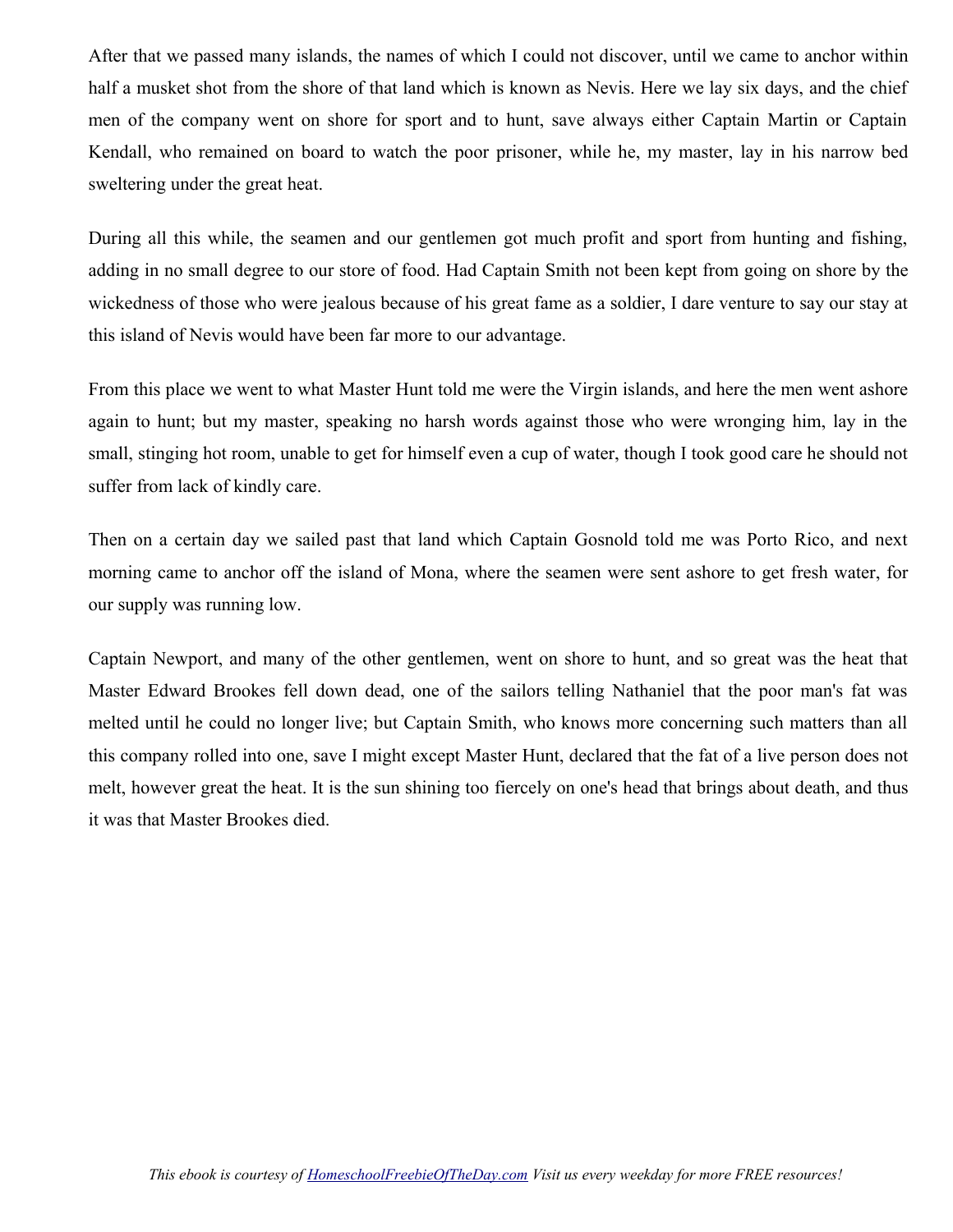## **A VARIETY OF WILD GAME**

Our gentlemen who had the heart to make prisoner of so honest, upright a man as my master, did not cease their sport because of what had befallen Master Brookes, but continued at the hunting until they had brought down two wild boars and also an animal fashioned like unto nothing I had ever seen before. It was something

after the manner of a serpent, but speckled on the stomach as is a toad, and Captain Smith believed the true name of it to be Iguana, the like of which he says that he has often seen in other countries and that its flesh makes very good eating.

If any one save Captain Smith had said this, I should have found it hard to believe him, and as it was I was glad my belief was not put to the test. Two days afterward we were come to an island which Master Hunt says is known to seamen as Monica, and there it was that Nathaniel went on shore in one of the boats, coming back at night to tell me a most wondrous story.

He declared that the birds and their eggs were so plentiful that the whole island was covered with them; that one could not set down his foot, save upon eggs, or birds sitting on their nests, some of which could hardly be driven away even with blows, and when they rose in the air, the noise made by their wings was so great as to deafen a person.

Our seamen loaded two boats full of the eggs in three hours, and all in the fleet feasted for several days on such as had not yet been spoiled by the warmth of the birds' bodies.

It was on the next day that we left behind us those islands which Captain Smith told me were the West Indies, and the seaman who stood at the helm when I came on deck to get water for my master, said we were steering a northerly course, which would soon bring us to the land of Virginia.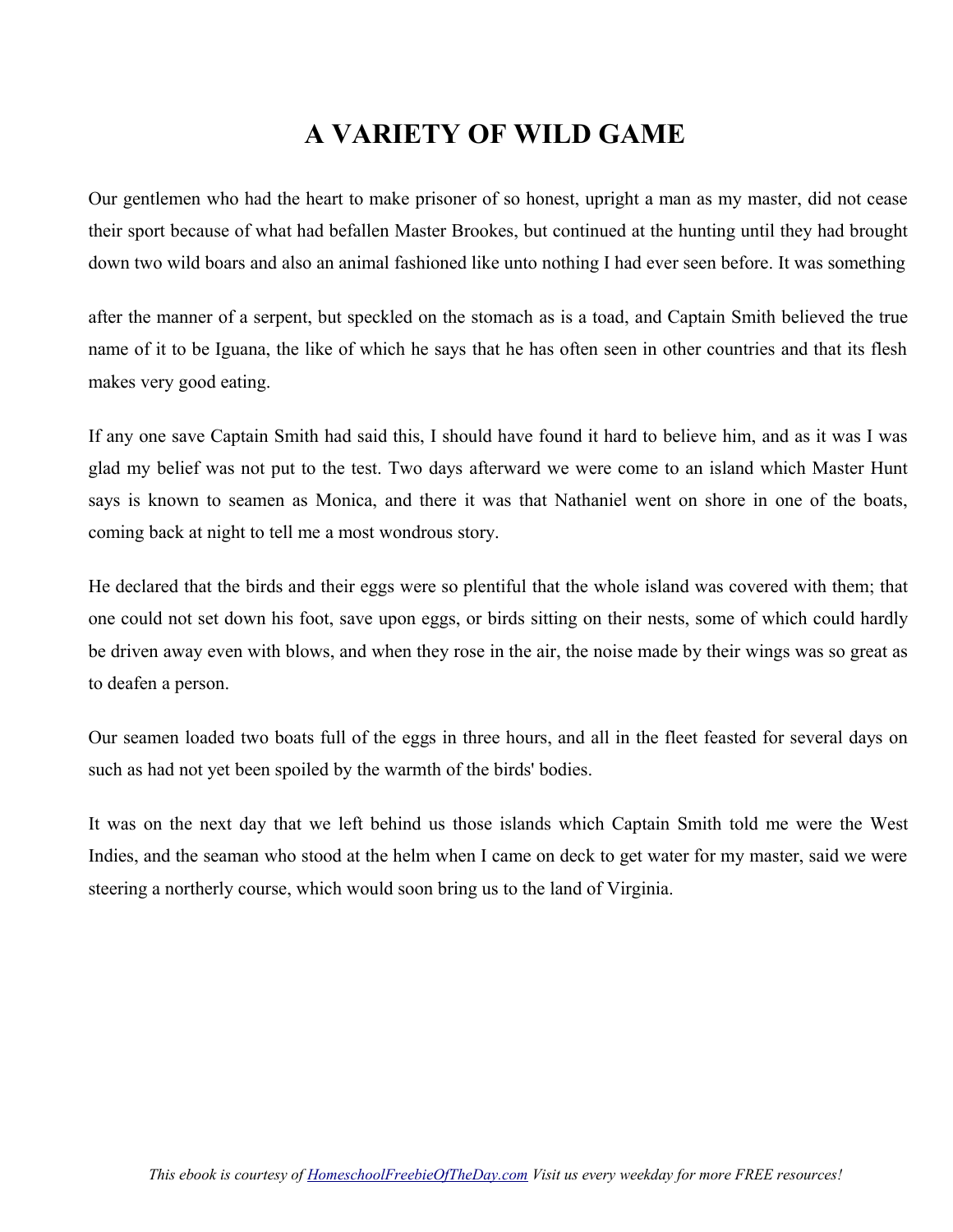#### **THE TEMPEST**

On that very night, however, such a tempest of wind and of rain came upon us that I was not the only one who believed the Susan Constant must be crushed like an eggshell under the great mountains of water which at times rolled completely over her, so flooding the decks that but few could venture out to do whatsoever of work was needed to keep the ship afloat. After this fierce tempest, when the Lord permitted that even our pinnace should ride in safety, it was believed that we were come near to the new world, and by day and by night the seamen stood at the rail, throwing the lead every few minutes in order to discover if we were venturing into shoal water.

Nathaniel and I used to stand by watching them, and wishing that we might be allowed to throw the line, but never quite getting up our courage to say so, knowing full well we should probably make a tangle of it.

#### **THE NEW COUNTRY SIGHTED**

As Master George Percy has set down in the writings which I have copied for him since we came to Virginia, it was on the twenty-sixth day of April, in the year of our Lord 1607, at about four o'clock in the morning, when we were come within sight of that land where were to be built homes, not only for our company of one hundred and five, counting the boys, but for all who should come after us.

It was while the ship lay off the land, her decks crowded with our company who fain would get the first clear view of that country in which they were to live, if the savages permitted, that I asked my master who among the gentlemen of the cabin was the leader in this adventure.

To my surprise, he told me that it was not yet known. The London Company had made an election of those among the gentlemen who should form the new government, and had written down the names, together with instructions as to what should be done; but this writing was enclosed in a box which was not to be opened until we had come to the end of our voyage.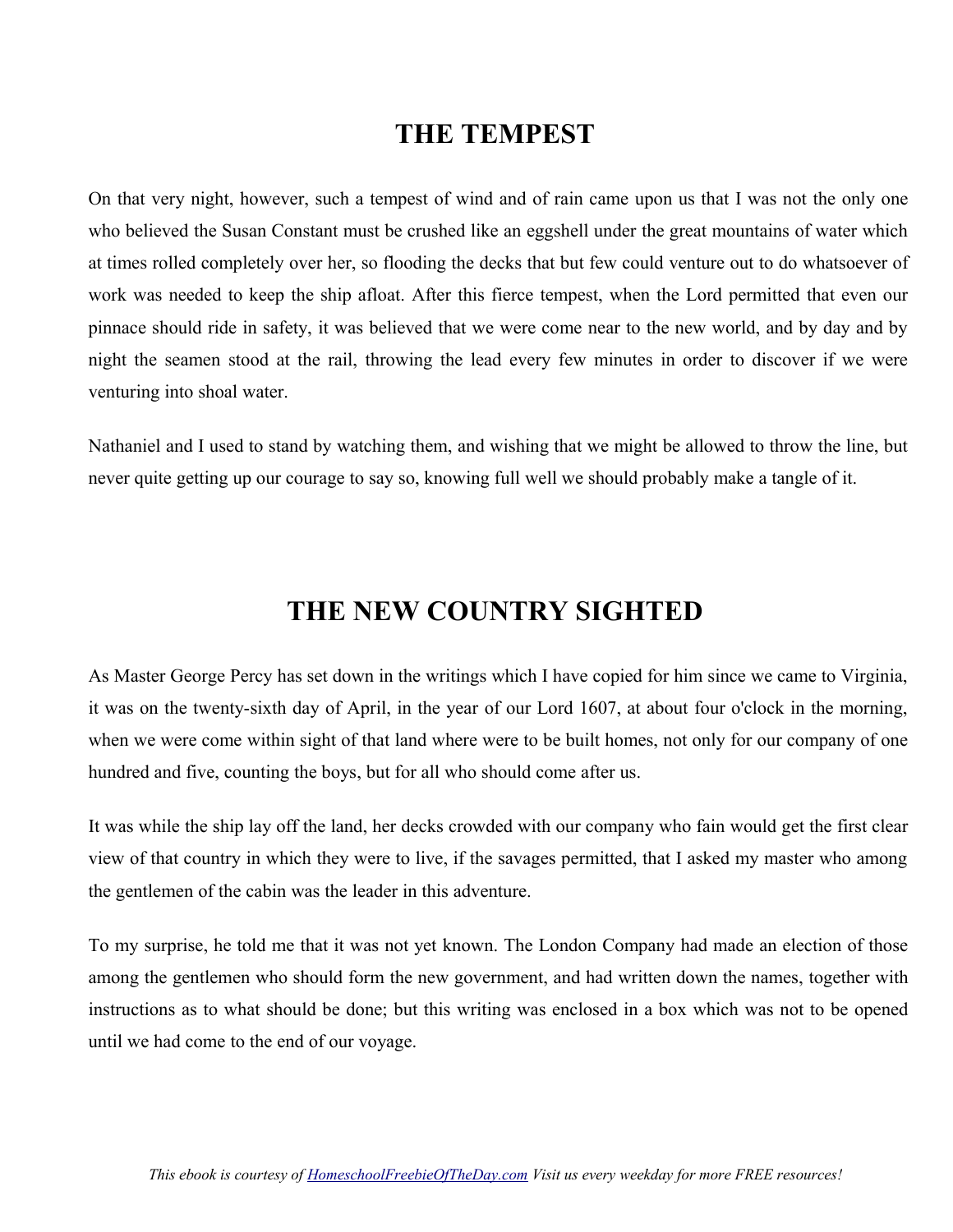## **THE LEADER NOT KNOWN**

There could be no doubt but that Captain Kendall and Captain Martin both believed that when the will of the London Company was made known, it would be found they stood in high command; but there was in my heart a great hope that my master might have been named. Yet when I put the matter to him in so many words, he treated the matter lightly, saying it could hardly be, else they had not dared to treat him thus shamefully.

However, it was soon to be known, if the commands of the London Company were obeyed, for now we had come to this new land of Virginia, and the time was near at hand when would be opened the box containing the names of those who were to be officers in the town we hoped soon to build.

As for myself, I was so excited it seemed impossible to remain quiet many seconds in one place, and I fear that my duties, which consisted only in waiting upon the prisoner, my master, were sadly neglected because of the anxiety in my mind to know who the merchants in London had named as rulers of the settlement about to be made in the new world.

One would have believed from Captain Smith's manner that he had no concern whatsoever as to the result of all this wickedness and scheming, for it was neither more nor less than such, as I looked at the matter, on the part of Captain Kendall and Captain Martin.

Here we were in sight of the new world, at a place where we were to live all the remainder of our lives, and he a prisoner in chains; but yet never a word of complaint came from his lips.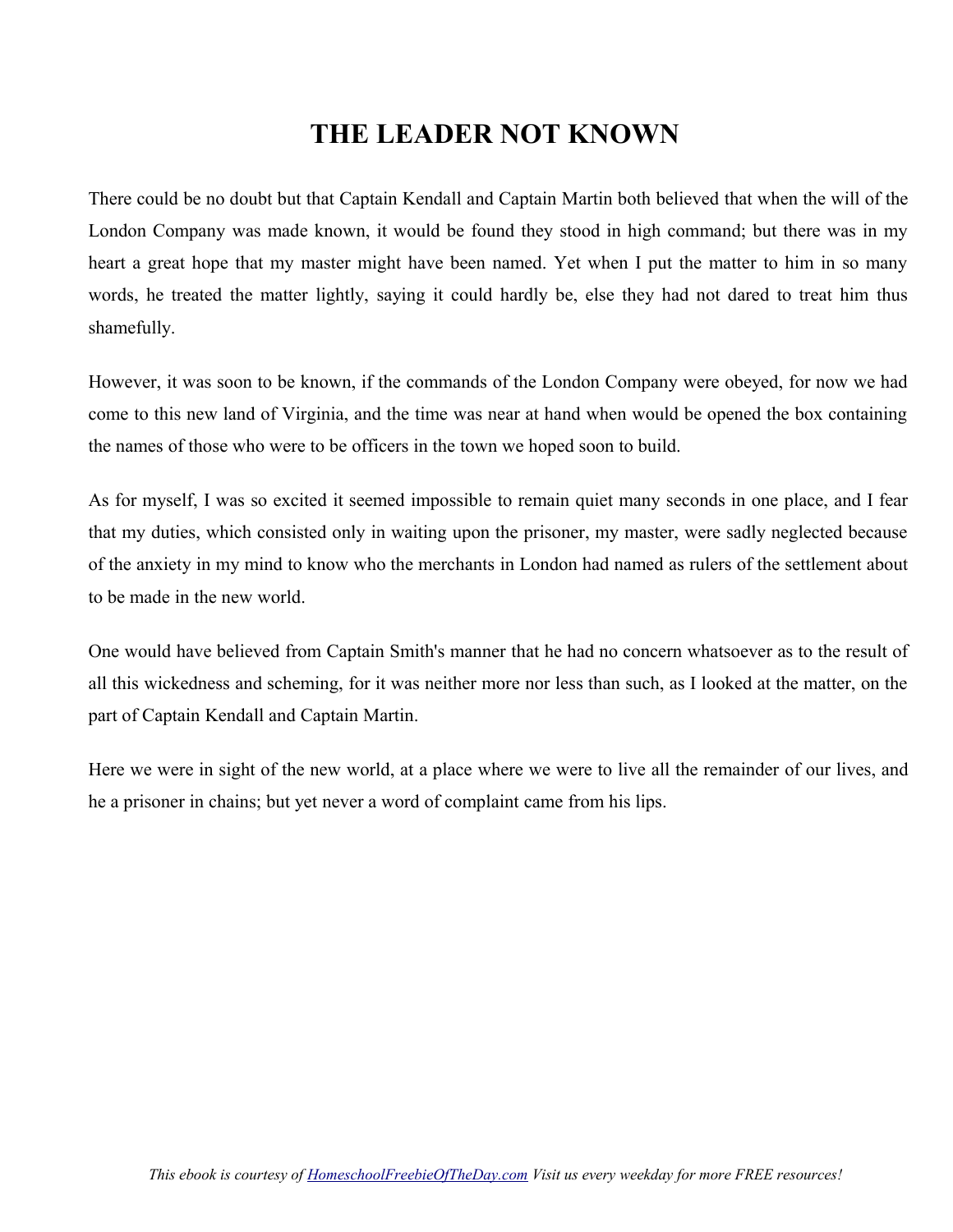## **ARRIVAL AT CHESAPEAKE BAY**

When the day had fully dawned, and the fleet stood in toward the noble bay, between two capes, which were afterward named Cape Henry and Cape Comfort, Captain Smith directed me to go on deck, in order to keep him informed of what might be happening.

He told me there was no question in his mind but that we were come to the mouth of Chesapeake Bay, where it had been agreed with the London merchants we were to go on shore.

Standing at the head of the companionway, but not venturing out on deck lest I should be sent to some other part of the ship, and thus be unable to give my master the information which he desired, I looked out upon what seemed to me the most goodly land that could be found in all the wide world.

Trees there were of size fit for masts to the king's ships; flowers bordered the shore until there were seemingly great waves of this color, or of that, as far as eye could reach, and set within this dazzling array of green and gold, and of red and yellow, was a great sea, which Captain Smith said was called the Chesapeake Bay.

We entered for some distance, mayhap three or four miles, before coming to anchor, and then Master Wingfield, Captain Gosnold, and Captain Newport went on shore with a party of thirty, made up of seamen and gentlemen, and my master, who had not so much as stretched his legs since we sailed from Martinique, was left in his narrow cabin with none but me to care for him!

I had thought they would open the box containing the instructions from London, before doing anything else; but Captain Smith was of the mind that such business could wait until they had explored sufficiently to find a place where the new town might be built.

It was a long, weary, anxious day for me. The party had left the ship in the morning, remaining absent until nightfall, and at least four or five times every hour did I run up from the cabin to gaze shoreward in the hope of seeing them return, for I was most eager to have the business pushed forward, and to know whether my master's enemies were given, by the London Company, permission to do whatsoever they pleased.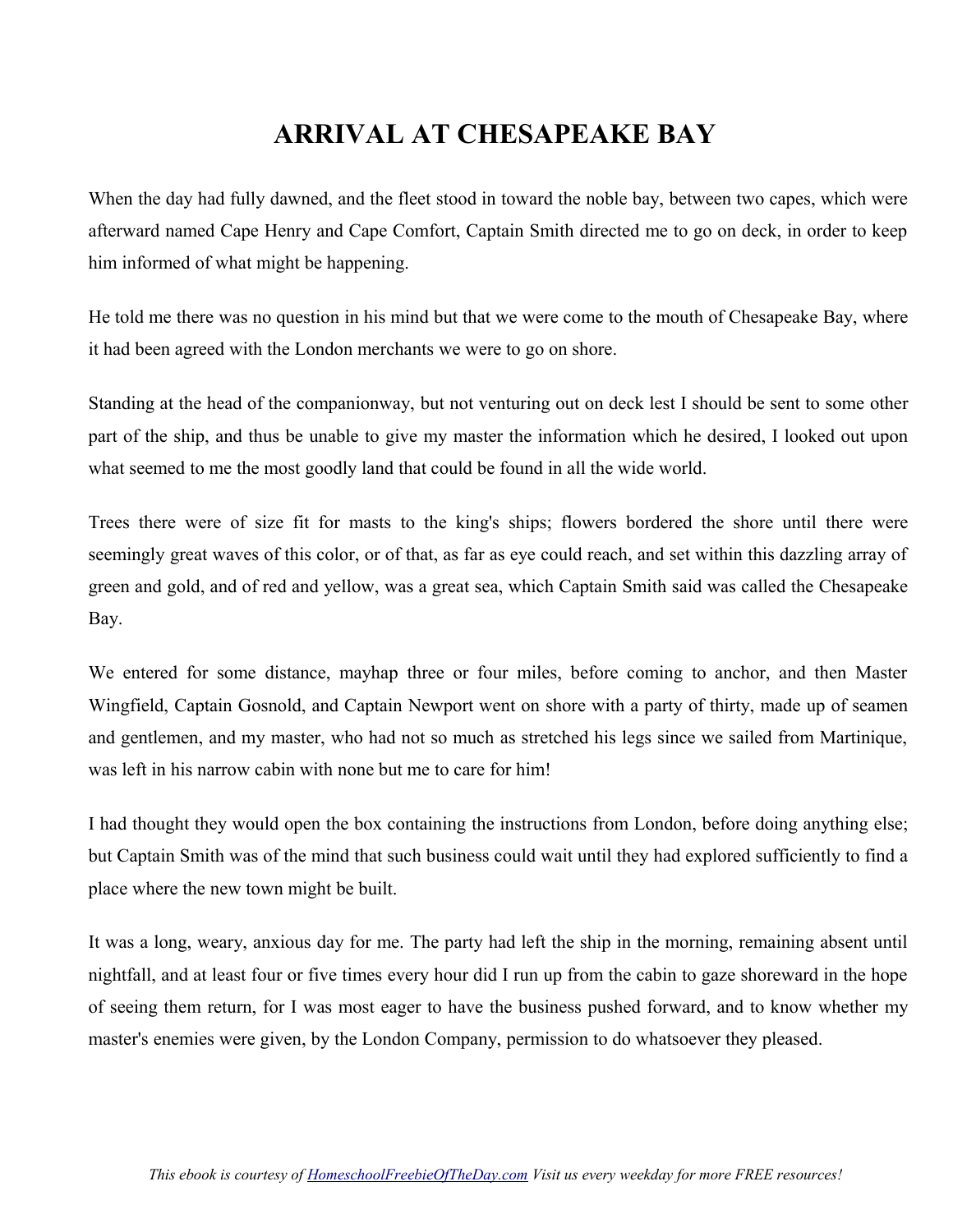## **AN ATTACK BY THE SAVAGES**

Just after sunset, and before the darkness of night closed in, those who had been on shore came back very hurriedly and in disorder, bringing with them in the foremost boat, two wounded men.

"They have had a battle with some one, Master," I reported, before yet the boats were come alongside, and for the first time that day did Captain Smith appear to be deeply concerned. I heard him say as if to himself, not intending that the words should reach me:

"Lack of caution in dealing with the savages is like to cost us dearly."

Half an hour later I heard all the story from Nathaniel Peacock, who had believed himself fortunate when he was allowed to accompany the party on shore.

According to his account, the company from the fleet roamed over much of the land during the day, finding fair meadows and goodly trees, with streams of fresh water here and there bespeaking fish in abundance.

Nothing was seen or heard to disturb our people until the signal had been given for all to go on board the boats, that they might return to the ships, and then it was that a number of naked, brown men, creeping upon their hands and knees like animals, with bows and arrows held between their teeth, came out suddenly from amid the foliage to the number, as Nathaniel declared, of not less than an hundred.

While the white men stood dismayed, awaiting some order from those who chose to call themselves leaders, the savages shot a multitude of arrows into the midst of the company, wounding Captain Gabriel Archer in both his hands, and dangerously hurting one of the seamen.

Captain Gosnold gave command for the firearms to be discharged, whereupon the savages disappeared suddenly, and without delay our people returned to the fleet.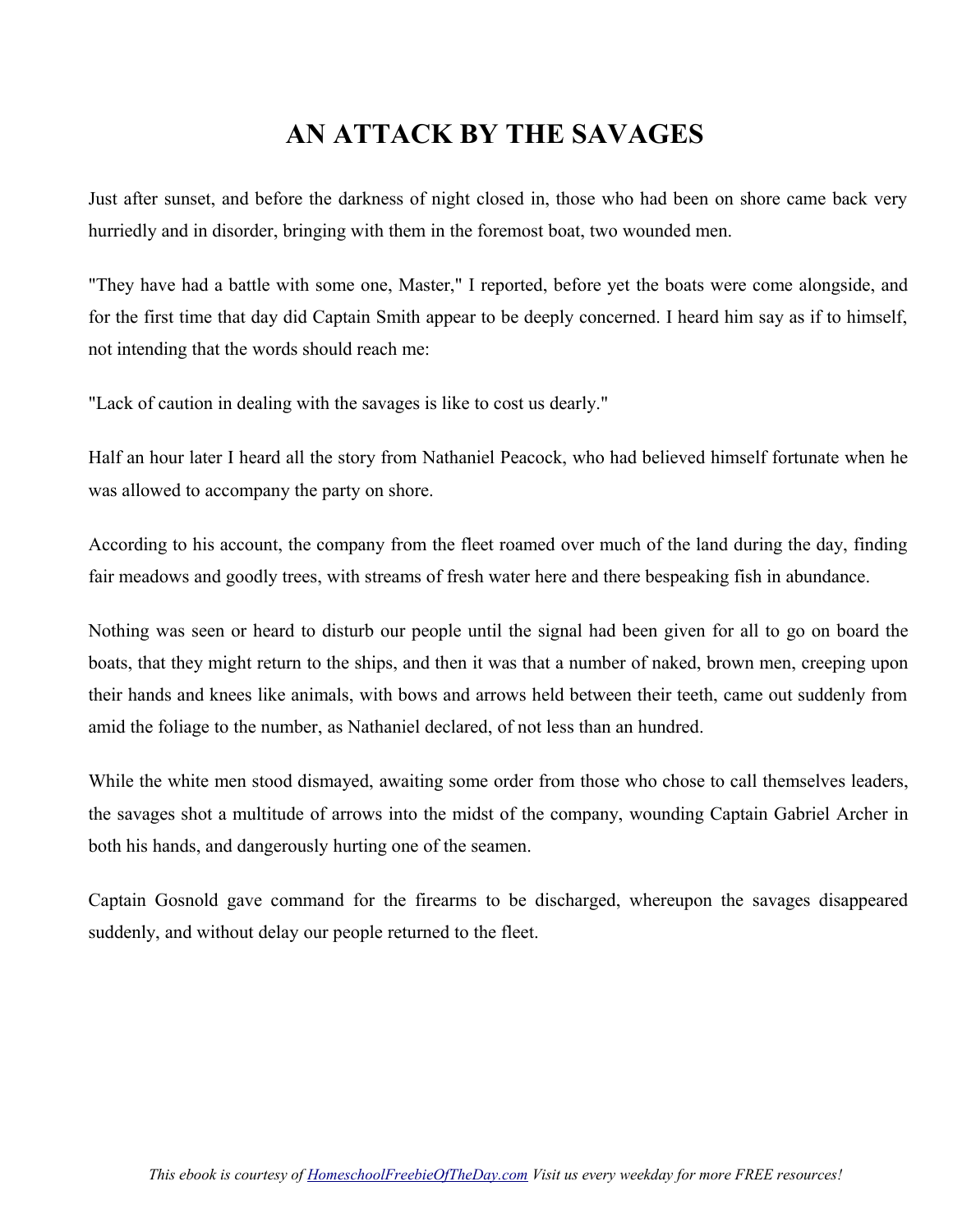#### **READING THE LONDON COMPANY'S ORDERS**

An hour later, when those who had just come from the shore had been refreshed with food, I noted with much of anxiety that all the gentlemen of the company, not only such as belonged on board the Susan Constant, but those from the Speedwell, gathered in the great cabin of our ship, and, looking out ever so cautiously, while the door of Captain Smith's room was ajar, I saw them gather around the big table on which, as if it were something of greatest value, was placed a box made of some dark colored wood.

It was Master Hunt who opened this, and, taking out a paper, he read in a voice so loud that even my master, as he lay in his narrow bed, could hear the names of those who were chosen by the London Company to form the Council for the government of the new land of Virginia.

These are the names as he read them: Bartholomew Gosnold, Edward Wingfield, Christopher Newport, John Smith, John Ratcliffe, John Martin and George Kendall.

My heart seemingly leaped into my throat with triumph when I thus heard the name of my master among those who were to stand as leaders of the company, and so excited had I become that that which Master Hunt read from the remainder of the paper failed to attract my attention.

I learned afterward, however, that among the rules governing the actions of this Council, was one that a President should be chosen each year, and that matters of moment were to be determined by vote of the Council, in which the President might cast two ballots.

It was when Master Hunt ceased reading that I believed my master would be set free without delay, for of a verity he had the same right to take part in the deliberations as any other, since it was the will of the London Company that he should be one of the leaders; but much to my surprise nothing of the kind was done. Captain Kendall, seeing the door of my master's room slightly open, arose from the table and closed it, as if he were about to say something which should not be heard by Captain Smith.

I would have opened the door again, but that my master bade me leave it closed, and when an hour or more had passed, Master Hunt came in to us, stating that it had not yet been decided by the other members of the Council whether Captain Smith should be allowed to take part in the affairs, as the London Company had decided, or whether he should be sent home for judgment when the fleet returned. But meanwhile he was to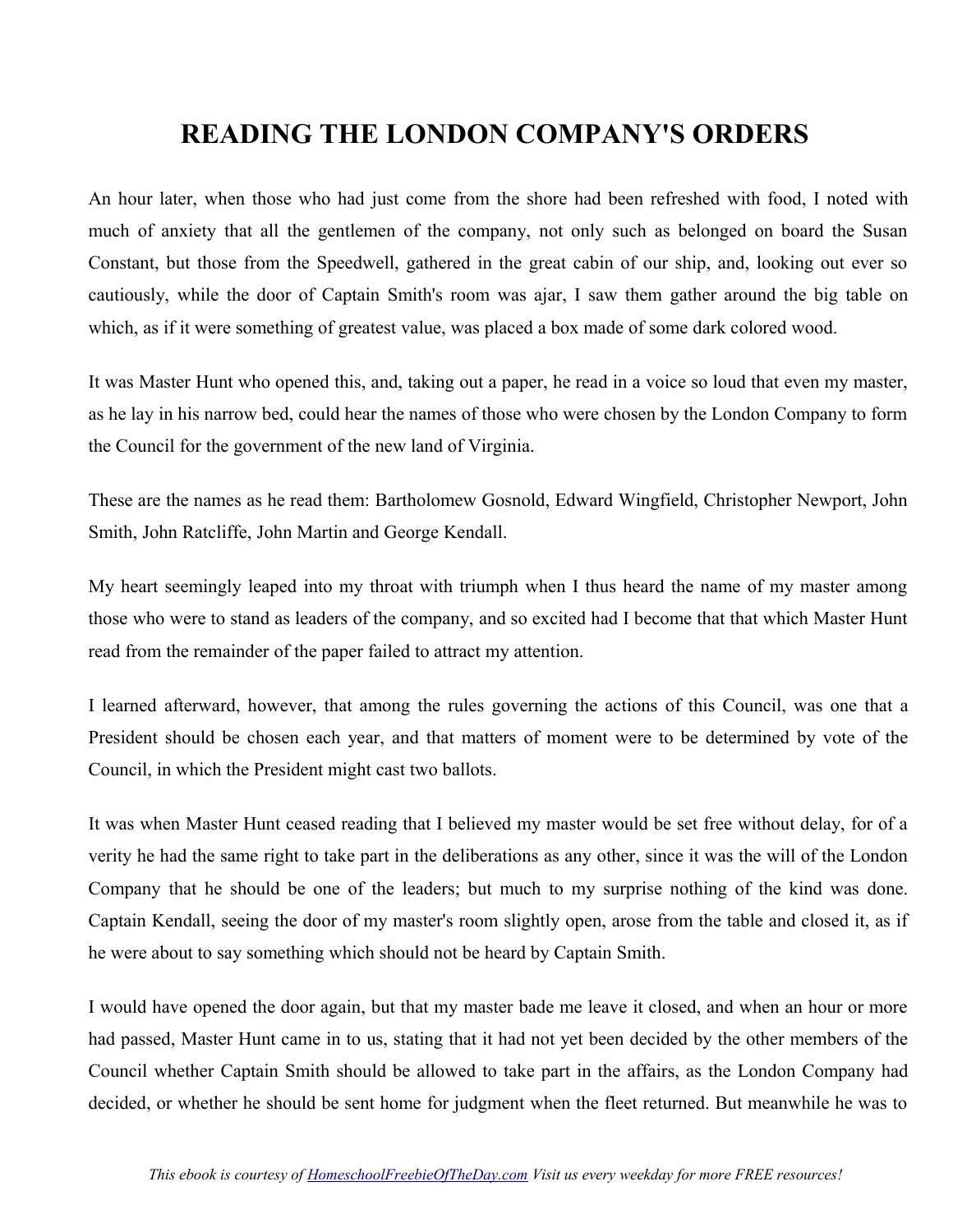have his liberty.

Then it was that Master Hunt, talking like the true man he ever showed himself to be, advised Captain Smith to do in all things, so far as the other members of the Council permitted, as if nothing had gone awry, claiming that before we had been many days in this land, those who had brought charges against him would fail of making them good.

Had I been the one thus so grievously injured, the whole company might have shipwrecked themselves before I would have raised a hand, all of which goes to show that I had not learned to rule my temper.

Captain Smith, however, agreed with all Master Hunt said, and then it was that I was sent forward once more. My master went on deck for the first time since we had left Martinique, walking to and fro swiftly, as if it pleased him to have command of his legs once more.

If Master Hunt and Master Wingfield had been able to bring the others around to their way of thinking, Captain Smith would have taken his rightful place in the Council without delay. Instead of which, however, he remained on board the ship idle, when there was much that he could have done better than any other, from the day on which we came in sight of Virginia, which was the fifteenth day of April, until the twenty-sixth day of June.

During all this time, those of the Council who were his enemies claimed that they could prove he had laid plans to murder all the chief men, and take his place as king; but yet they did not do so, and my master refused to hold any parley with them, except that he claimed he was innocent of all wrong in thought or in act.

When the others of the fleet set off to spy out the land, my master remained aboard the ship, still being a prisoner, except so far that he wore no fetters, and I would not have left him save he had commanded me sharply, for at that time, so sore was his heart, that even a lad like me could now and then say some word which might have in it somewhat of cheer.

During this time that Captain Smith was with the company and yet not numbered as one of them, the other gentlemen explored the country, and more than once was Nathaniel Peacock allowed to accompany them, therefore did I hear much which otherwise would not have been told me.

And what happened during these two months when the gentlemen were much the same as quarreling among themselves, I shall set down in as few words as possible, to the end that I may the sooner come to that story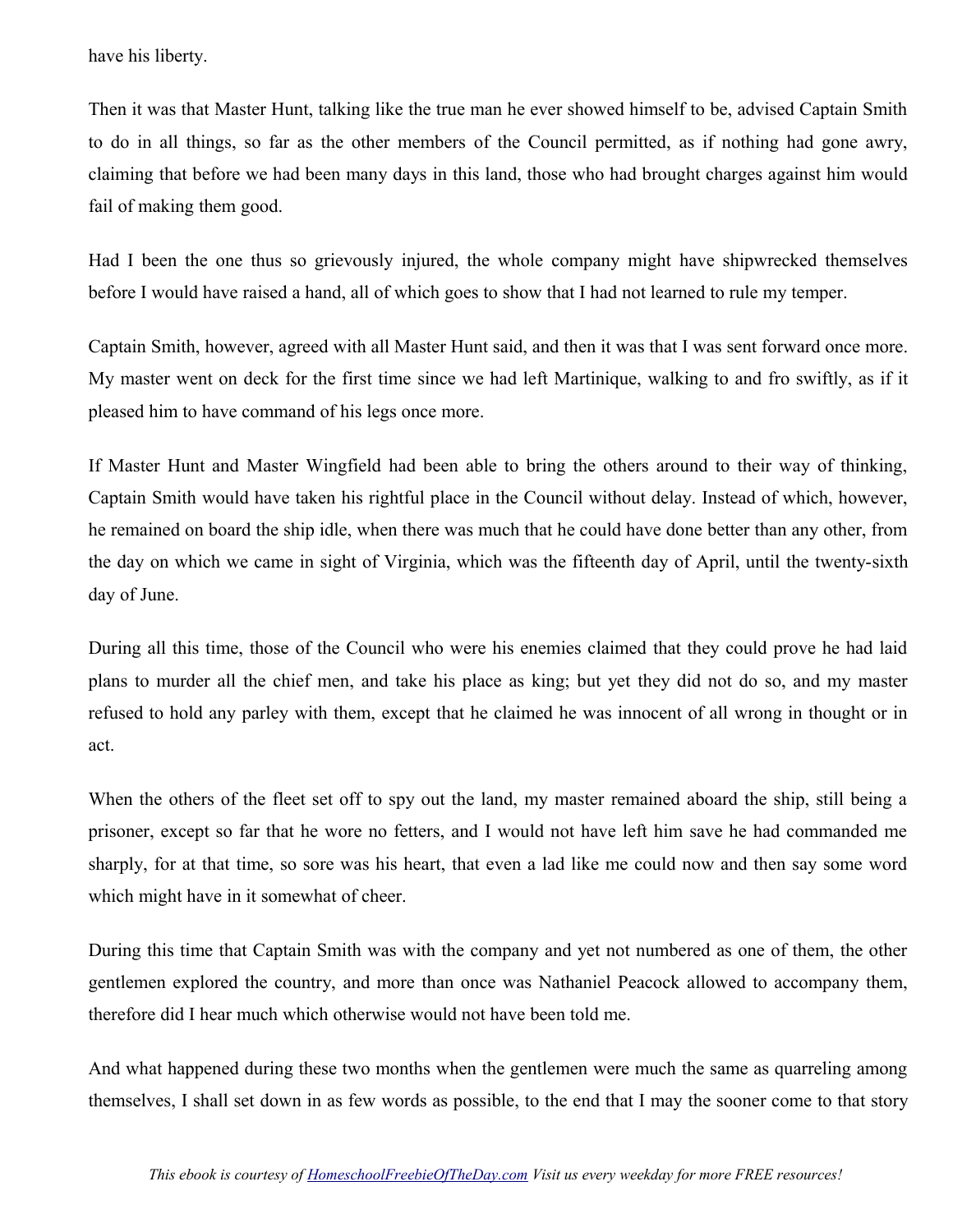of our life in the new village, which some called James Fort, and others James Town, after King James of England.

# **EXPLORING THE COUNTRY**

When the shallop had been taken out of the hold of the Susan Constant, and put together by the Carpenters, our people explored the shores of the bay and the broad streams running into it, meeting with savages here and there, and holding some little converse with them. A few were found to be friendly, while others appeared to think we were stealing their land by thus coming among them.

One of the most friendly of the savages, so Nathaniel said, having shown by making marks on the ground with his foot that he wished to tell our people about the country, and having been given a pen and paper, drew a map of the river with great care, putting in the islands and waterfalls and mountains that our men would come to, and afterward he even brought food to our people such as wheat and little sweet nuts and berries.

I myself would have been pleased to go on shore and see these strange people, but not being able to do so save at the cost of leaving my master, I can only repeat some of the curious things which Nathaniel Peacock told me. It must be known that there was more than one nation, or tribe, of savages in this new land of Virginia, and each had its king or chief, who was called the werowance. I might set down the names of these tribes, and yet it would be so much labor lost, because they are more like fanciful than real words. As, for example, there were the Paspaheghes, whose werowance was seemingly more friendly to our people than were the others.

Again, there were the Rapahannas, who wore the legs of birds through holes in their ears, and had all the hair on the right side of their heads shaven closely.

It gives them much pleasure to dance, so Nathaniel said, he having seen them jumping around more like so many wolves, rather than human beings, for the space of half an hour, shouting and singing all the while.

All the Indians smoked an herb called tobacco, which grows abundantly in this land, and I have Nathaniel's word for it that one savage had a tobacco pipe nearly a yard long, with the device of a deer carved at the great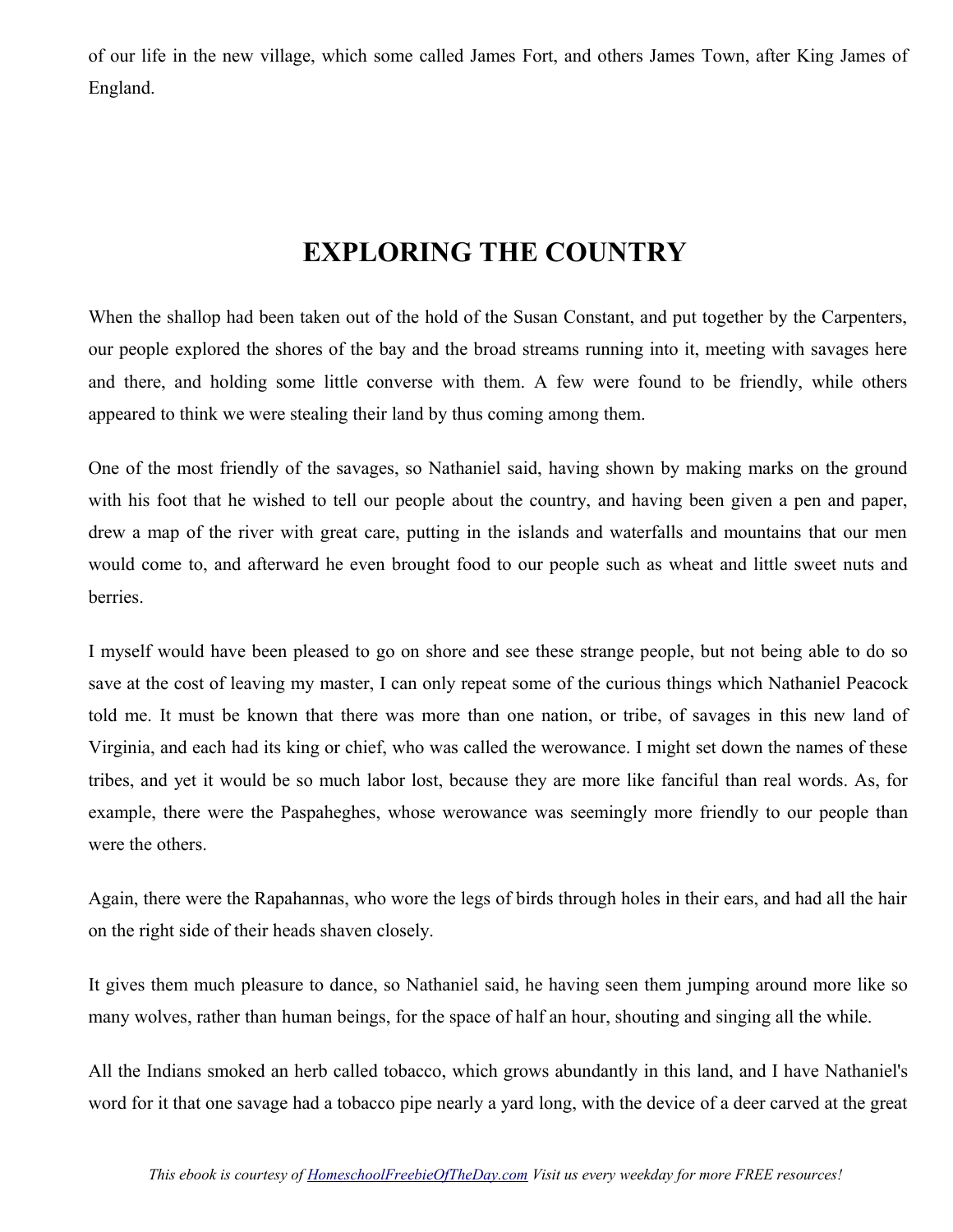end of it big enough to dash out one's brains with.

There is very much more which might be said about these savages that would be of interest; but I am minded now to leave such stories for others to tell, and come to the day when Captain Newport was ready to sail with the Susan Constant and the Goodspeed back to England, for his share in the adventure was only to bring us over from England, after which he had agreed to return.

The pinnace was to be left behind for the use of us who remained in the strange land. Before this time, meaning the thirteenth day of May, the members of the Council had decided upon the place where we were to build our village. It was to be in the country of the Paspahegh Indians, at a certain spot near the shore where the water runs so deep that our ships can lie moored to the trees in six fathoms.

#### **THE PEOPLE LAND FROM THE SHIPS**

Then it was that all the people went on shore, some to set up the tents of cloth which we had brought with us to serve as shelters before houses could be built; others to lay out a fort, which it was needed should be made as early as possible because of the savages, and yet a certain other number being told off to stand guard against the brown men, who had already shown that they could be most dangerous enemies.

My master went ashore, as a matter of course, with the others, I sticking close to his side; but neither of us taking any part in the work which had been begun, because the charges of wickedness were still hanging over his head.

Had Captain Smith been allowed a voice in the Council, certain it is he never would have chosen this place in which to make the town, for he pointed out to me that the land lay so low that when the river was at its height the dampness must be great, and, therefore, exceeding unhealthful, while there was back of it such an extent of forest, as made it most difficult to defend, in case the savages came against us.

Captain Smith aided me in building for ourselves a hut in front of an overhanging rock, with the branches of trees. It was a poor shelter at the best; but he declared it would serve us until such time as he was given his rightful place among the people, or had been sent back a prisoner to England.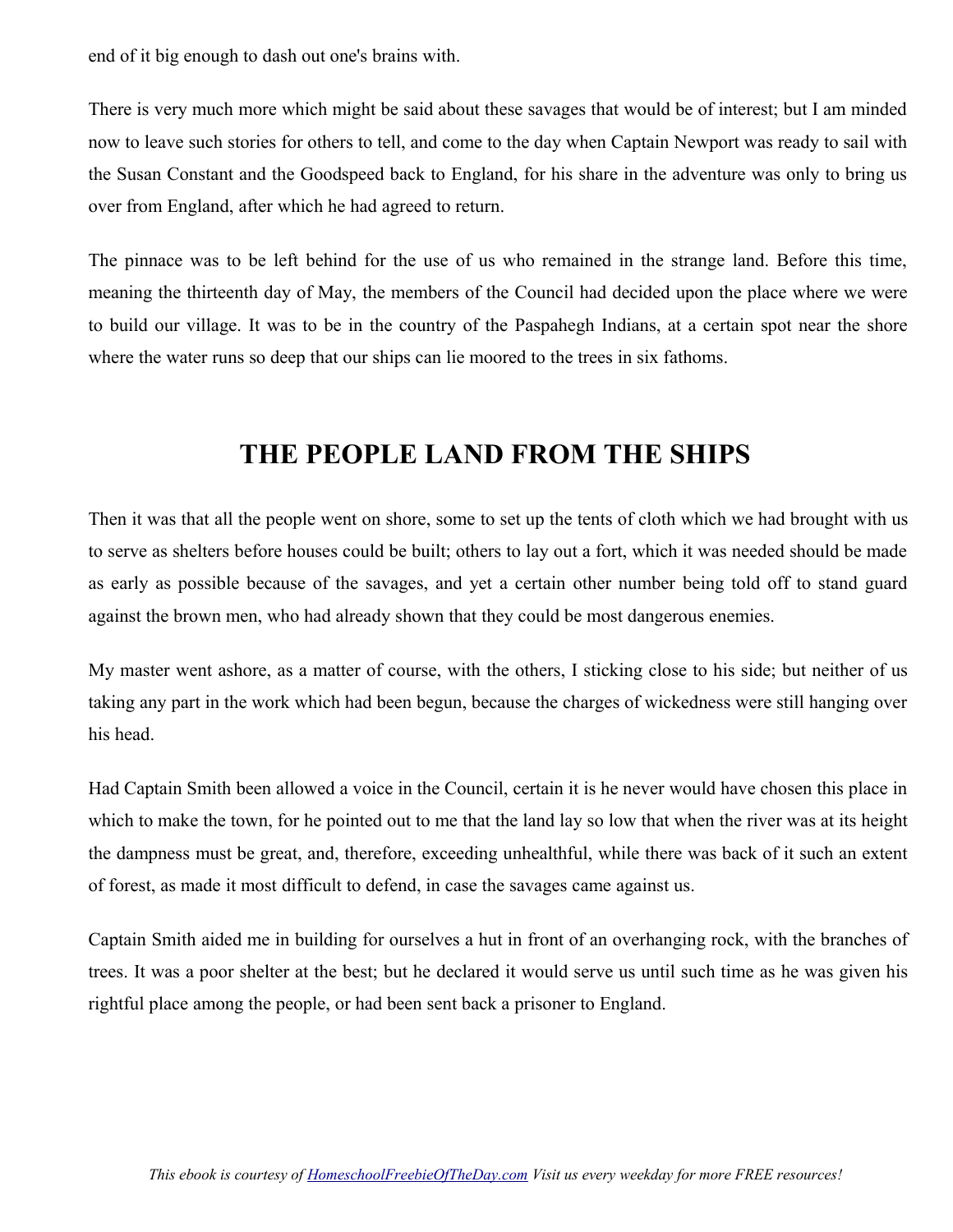#### **CAPTAIN SMITH PROVEN INNOCENT**

This served us as a living place for many days, or until my master was come into his own, as he did before the fort was finished, when, on one certain morning, he demanded of the other members of the Council that they put him on trial to learn whether the charges could be proven or not, and this was done on the day before Captain Newport was to take the ships back to England.

There is little need for me to say that Captain Kendall's stories of the plot, in which he said my master was concerned, came to naught. There were none to prove that he had ever spoken of such a matter, and the result of the trial was that they gave him his rightful place at the head of the company. Before many months were passed, all came to know that but for him the white people in Jamestown would have come to their deaths.

## **WE WHO WERE LEFT BEHIND**

It was on the fifteenth day of June when the ships sailed out of the Chesapeake Bay, leaving on the banks of the river we called the James, a hundred men and boys, all told, to hold their lives and their liberty against thousands upon thousands of naked savages, who had already shown that they desired to be enemies rather than friends. Even in the eyes of a boy, it was an odd company to battle with the savages and the wilderness, for the greater number were those who called themselves gentlemen, and who believed it beneath their station to do any labor whatsoever, therefore did it seem to me that this new town would be burdened sorely with so many drones.

Master Hunt, the preacher, could in good truth call himself a gentleman, and yet I myself saw him, within two hours after we were landed, nailing a piece of timber between two trees that he might stretch a square of sailcloth over it, thus making what served as the first church in the country of Virginia. Yet Captain Smith has said again and again, that the discourses of Master Hunt under that poor shelter of cloth, were, to his mind, more like the real praising of God, than any he had ever heard in the costly buildings of the old world.

For the better understanding of certain things which happened to us after we had begun to build the village of Jamestown, it should be remembered that of all the savages in the country roundabout, the most friendly were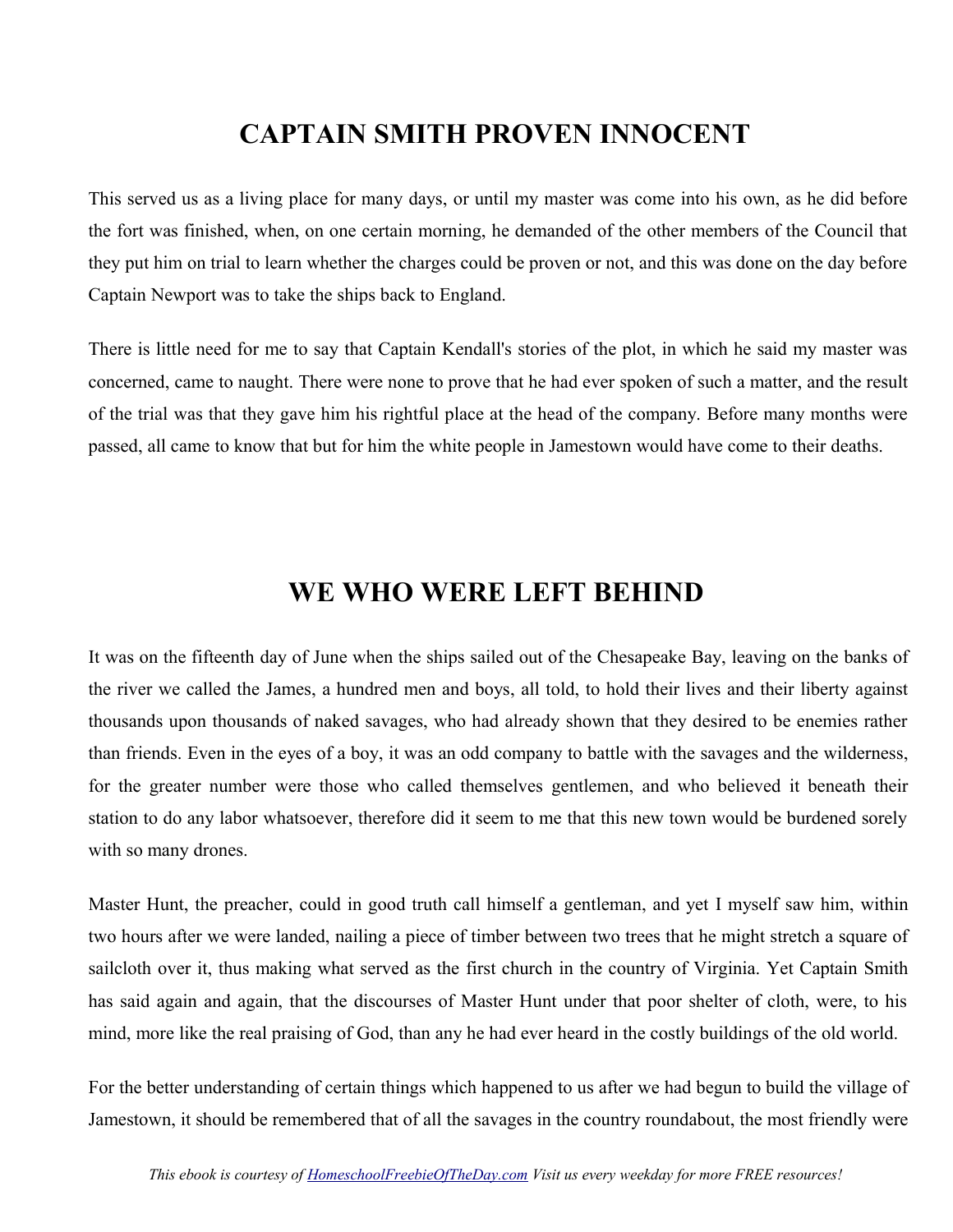those who lived in the same settlement with Powhatan, who was, so Captain Smith said, the true head and king of all the Indians in Virginia.

## **BAKING BREAD WITHOUT OVENS**

It was in this town of Powhatan's that I discovered how to bake bread without an oven or other fire than what might be built on the open ground, and it was well I had my eyes open at that time, otherwise Captain Smith and I had gone supperless to bed again and again, for there were many days when our stomachs cried painfully because of emptiness.

While my master was talking with the king, Powhatan, on matters concerning affairs at Jamestown, I saw an Indian girl, whose name I afterward came to know was Pocahontas, making bread, and observed her carefully. She had white meal, but whether of barley, or the wheat called Indian corn, or Guinny wheat I could not say, and this she mixed into a paste with hot water; making it of such thickness that it could easily be rolled into little balls or cakes.

After the mixture had been thus shaped, she dropped the balls into a pot of boiling water, letting them stay there until well soaked, when she laid them on a smooth stone in front of the fire until they had hardened and browned like unto bread that has been cooked in the oven.

But I have set myself to the task of telling how we of Jamestown lived during that time when my master was much the same as the head of the government, and it is not well to begin the story with bread making.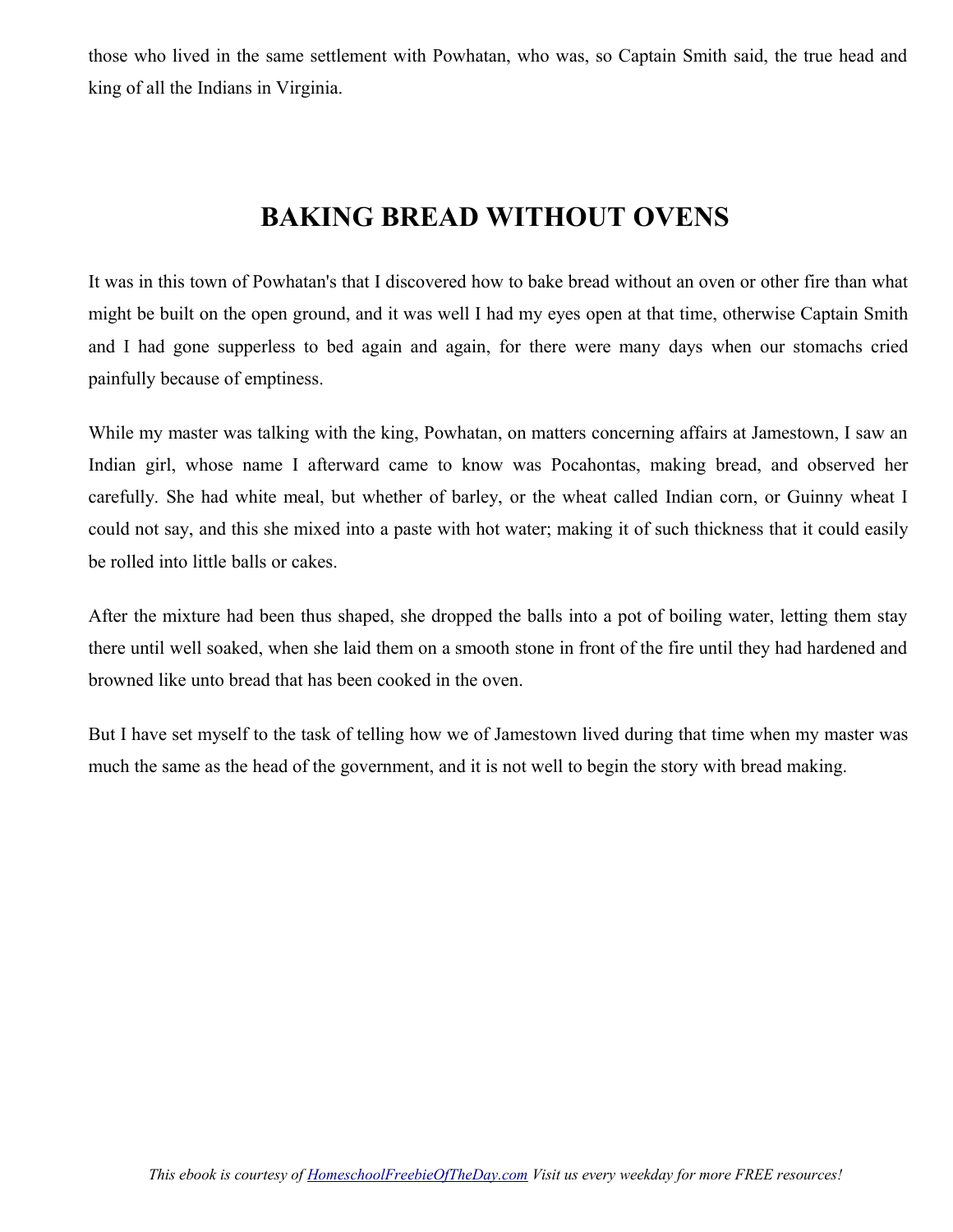# **AN UNEQUAL DIVISION OF LABOR**

First I must explain upon what terms these people, the greater number of whom called themselves gentlemen, and therefore claimed to be ashamed to labor with their hands, had come together under control of those merchants in London, who were known as the London Company.

No person in the town of James was allowed to own any land except as he had his share of the whole. Every one was expected to work for the good of the village, and whatsoever of crops was raised, belonged to all the people. It was not permitted that the more industrious should plant the land and claim that which grew under their toil.

Ours was supposed to be one big family, with each laboring to help the others at the same time he helped himself, and the result was that those who worked only a single hour each day, had as much of the general stores as he who remained in the field from morning until night.

Although my master had agreed to this plan before the fleet sailed from England, he soon came to understand that it was not the best for a new land, where it was needed that each person should labor to the utmost of his powers.

The London Company had provided a certain number of tents made of cloth, which were supposed to be enough to give shelter to all the people, and yet, because those who had charge of the matter had made a mistake, through ignorance or for the sake of gain, there were no more than would provide for the members of the Council, who appeared to think they should be lodged in better fashion than those who were not in authority.

My master could well have laid claim to one of these cloth houses; but because of the charges which had been made against him by Captain Kendall and Captain Martin, the sting of which yet remained, he chose to live by himself. Thus it was that he and I threw up the roof of branches concerning which I have spoken; but it was only to shelter us until better could be built.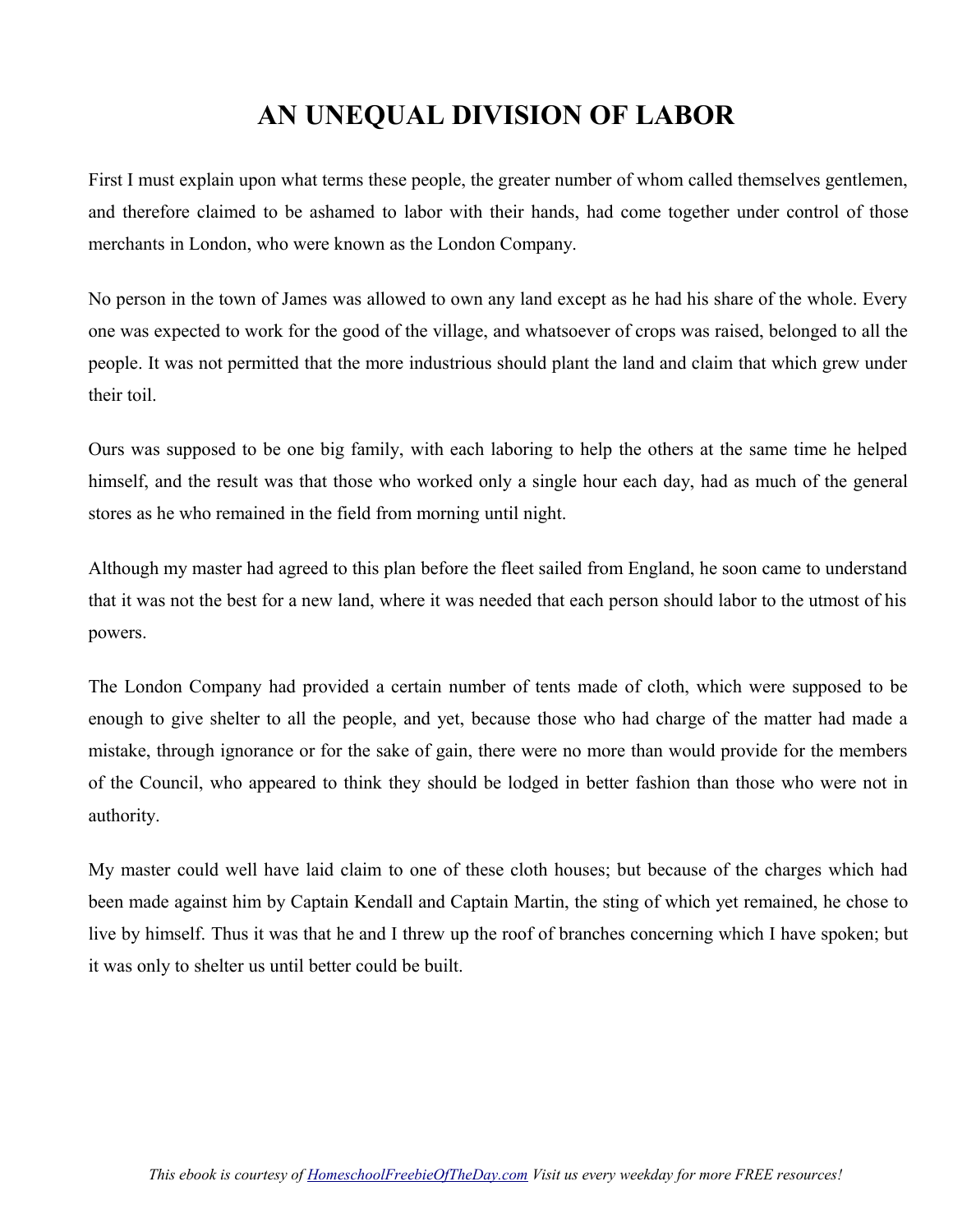## **BUILDING A HOUSE OF LOGS**

While the others were hunting here and there for the gold which it had been said could be picked up in Virginia as one gathers acorns in the old world, Captain Smith set about making a house of logs such as would protect him from the storms of winter as well as from the summer sun.

This he did by laying four logs on the ground in the form of a square, and so cutting notches in the ends of each that when it was placed on the top of another, and at right angles with it, the hewn portions would interlock, one with the other, holding all firmly in place. On top of these, other huge tree trunks were laid with the same notching of the ends. It was a vast amount of labor, thus to roll up the heavy logs in the form of a square until a pen or box had been made as high as a man's head, and then over that was built a roof of logs fastened together with wooden pins, or pegs, for iron nails were all too scarce and costly to be used for such purpose.

When the house had been built thus far, the roof was formed of no more than four or five logs on which a thatching of grass was to be laid later, and the ends, in what might be called the "peak of the roof," were open to the weather. Then it was that roughly hewn planks, or logs split into three or four strips, called puncheons, were pegged with wooden nails on the sides, or ends, where doors or windows were to be made.

Then the space inside this framework was sawed out, and behold you had a doorway, or the opening for a window, to be filled in afterward as time and material with which to work might permit.

After this had been done, the ends under the roof were covered with yet more logs, sawn to the proper length and pegged together, until, save for the crevices between the timbers, the whole gave protection against the weather.

Then came the work of thatching the roof, which was done by the branches of trees, dried grass, or bark. My master put on first a layer of branches from which the leaves had been stripped, and over that we laid coarse grass to the depth of six or eight inches, binding the same down with small saplings running from one side to the other, to the number of ten on each slope of the roof. To me was given the task of closing up the crevices between the logs with mud and grass mixed, and this I did the better because Nathaniel Peacock worked with me, doing his full share of the labor.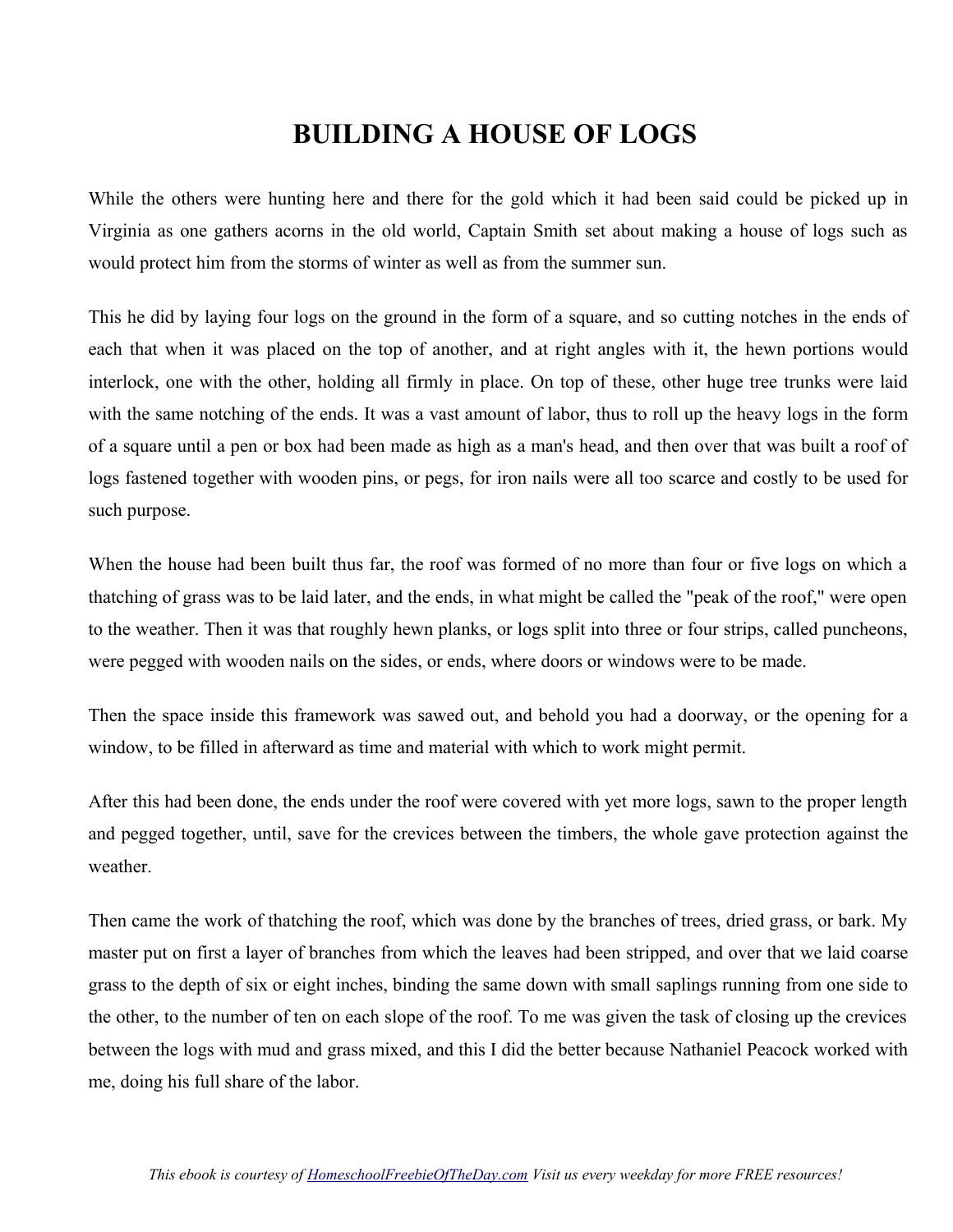#### **KEEPING HOUSE**

When we came ashore from the ships, no one claimed Nathaniel as servant, and he, burning to be in my company, asked Captain Smith's permission to enter his employ. My master replied that it had not been in his mind there should be servants and lords in this new world of Virginia, where one was supposed to be on the same footing as another; but if Nathaniel were minded to live under the same roof with us, and would cheerfully perform his full share of the labor, it might be as he desired.

Because our house was the first to be put up in the new village, and, being made of logs, was by far the best shelter, even in comparison with the tents of cloth, Nathaniel and I decided that it should be the most homelike, if indeed that could be compassed where were no women to keep things cleanly. I am in doubt as to whether Captain Smith, great traveler and brave adventurer though he was, had even realized that with only men to perform the household duties, there would be much lack of comfort.

The floor of the house was only the bare earth beaten down hard. We lads made brooms, by tying the twigs of trees to a stick, which was not what might be called a good makeshift, and yet with such we kept the inside of our home far more cleanly than were some of the tents.

## **LACK OF CLEANLINESS IN THE VILLAGE**

There were many who believed, because there were no women in our midst, we should spare our labor in the way of keeping cleanly, and before we had been in the new village a week, the floors of many of the dwellings were littered with dirt of various kinds, until that which should have been a home, looked more like a place in which swine are kept.

From the very first day we came ashore, good Master Hunt went about urging that great effort be made to keep the houses, and the paths around them, cleanly, saying that unless we did so, there was like to be a sickness come among us. With some his preaching did good, but by far the greater number, and these chiefly to be found among the self called gentlemen, gave no heed.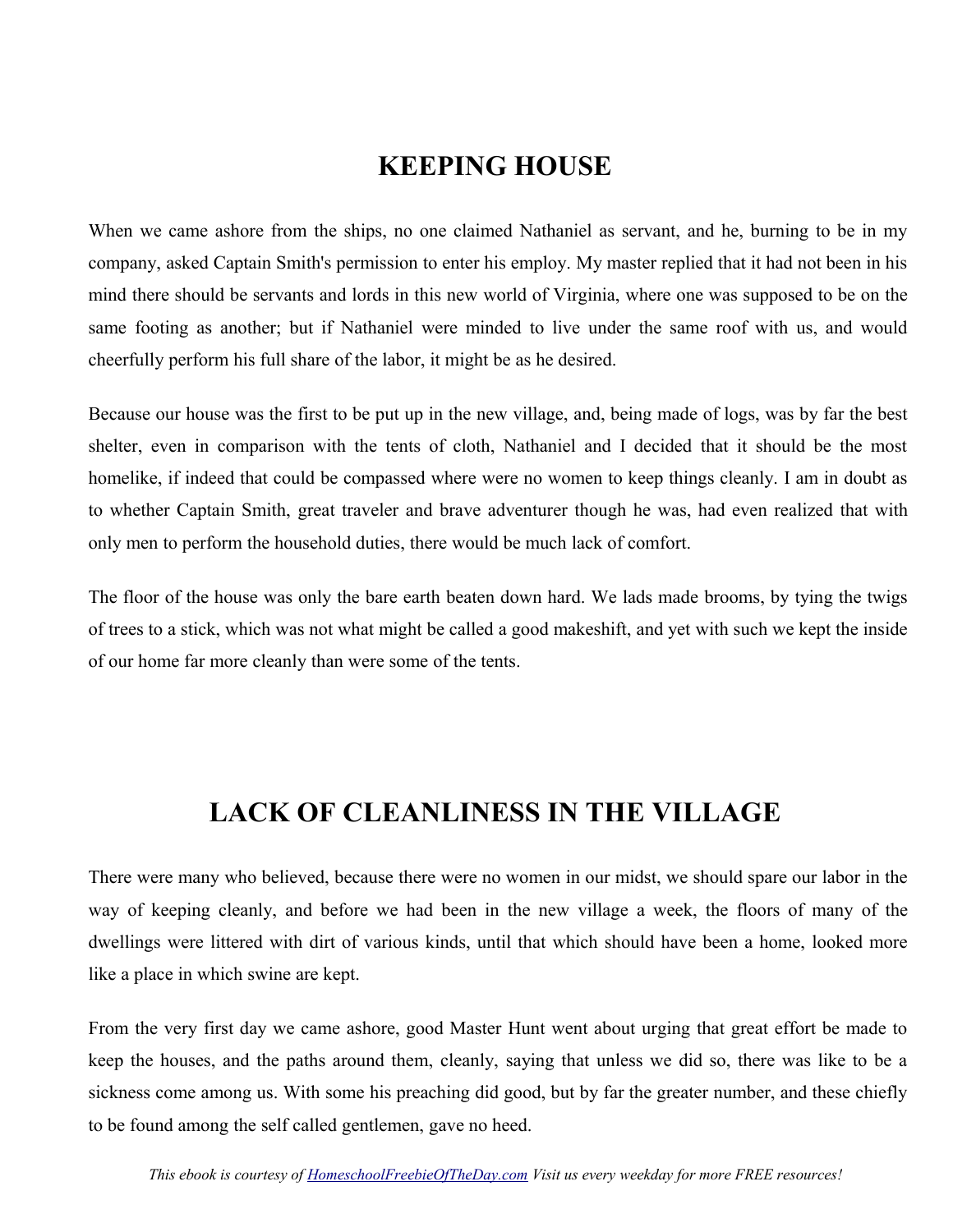It was as if these lazy ones delighted in filth. Again and again have I seen one or another throw the scrapings of the trencher bowls just outside the door of the tent or hut, where those who came or went must of a necessity tread upon them, and one need not struggle hard to realize what soon was the condition of the village.

After a heavy shower many of the paths were covered ankle deep with filth of all kinds, and when the sun shone warm and bright, the stench was too horrible to be described by ordinary words.

## **CAVE HOMES**

There were other kinds of homes, and quite a number of them, that were made neither of cloth nor of logs. These were holes dug in the side of small hillocks until a sleeping room had been made, when the front part was covered with brush or logs, built outward from the hill to form a kitchen.

During a storm these cave homes were damp, often times actually muddy, and those who slept therein were but inviting the mortal sickness that came all too soon among us, until it was as if the Angel of Death had taken possession of Jamestown.

Captain Smith said everything he could to persuade these people, who were content to live in a hole in the ground, that they were little better than beasts of the field.

But so long as the foolish ones continued to believe this new world was much the same as filled with gold and silver, so long they wasted their time searching.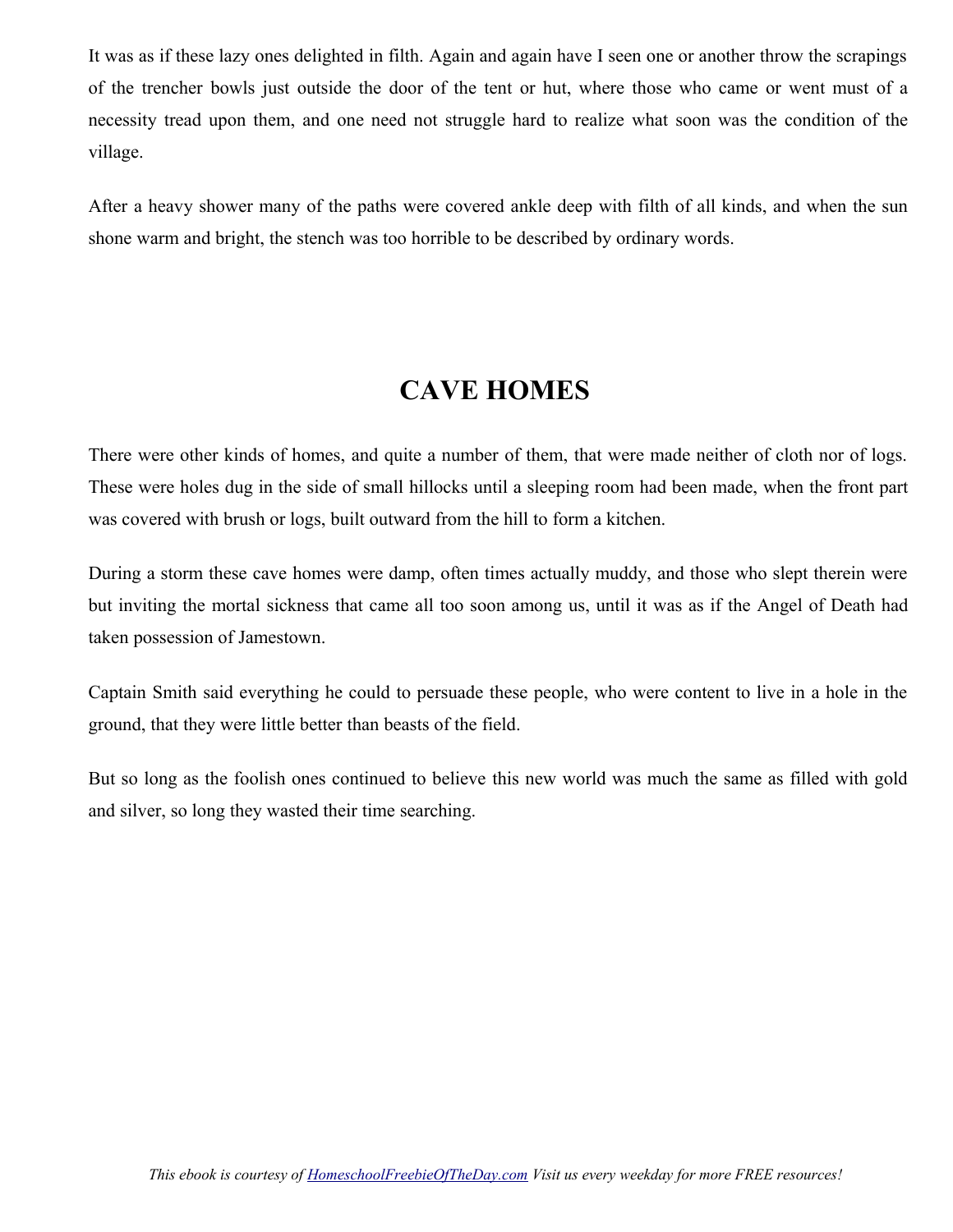#### **THE GOLDEN FEVER**

But for this golden fever, which attacked the gentlemen more fiercely than it did the common people, the story of Jamestown would not have been one of disaster brought about by willful heedlessness and stupidity.

Again and again did Captain Smith urge that crops be planted, while it was yet time, in order that there might be food at hand when the winter came; but he had not yet been allowed to take his place in the Council, and those who had the thirst for gold strong upon them, taunted him with the fact that he had no right to raise his voice above the meanest of the company. They refused to listen when he would have spoken with them as a friend, and laughed him to scorn when he begged that they take heed to their own lives.

I cannot understand why our people were so crazy. Even though Nathaniel and I were but lads, with no experience of adventure such as was before us, we could realize that unless a man plants he may not reap, and because we had been hungry many a time in London town, we knew full well that when the season had passed there was like to be a famine among us.

I can well understand, now that I am a man grown, why our people were so careless regarding the future, for everywhere around us was food in plenty. Huge flocks of wild swans circled above our heads, trumpeting the warning that winter would come before gold could be found. Wild geese, cleaving the air in wedge shaped line, honked harshly that the season for gathering stores of food was passing, while at times, on a dull morning, it was as if the waters of the bay were covered completely with ducks of many kinds.

#### **DUCKS AND OYSTERS**

I have heard Captain Smith say more than once, that he had seen flocks of ducks a full mile wide and five or six miles long, wherein canvasbacks, mallard, widgeon, redheads, dottrel, sheldrake, and teal swam wing to wing, actually crowding each other. When such flocks rose in the air, the noise made by their wings was like unto the roaring of a tempest at sea.

Then there was bed after bed of oysters, many of which were uncovered at ebb tide, when a hungry man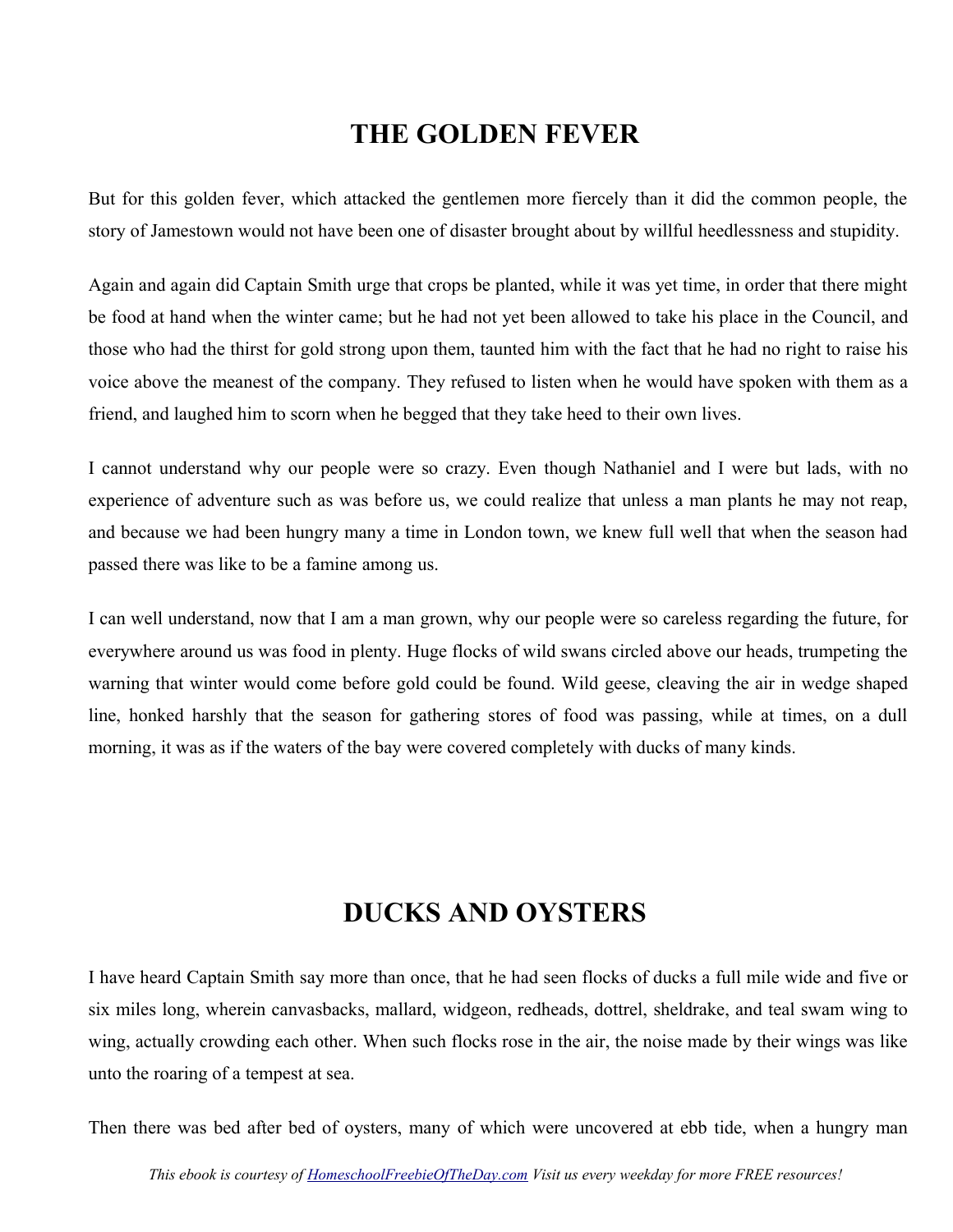might stand and eat his fill of shellfish, never one of them less than six inches long, and many twice that size. It is little wonder that the gold crazed men refused to listen while my master warned them that the day might come when they would be hungry to the verge of starvation.

Now perhaps you will like to hear how we two lads, bred in London town, with never a care as to how our food had been cooked, so that we had enough with which to fill our stomachs, made shift to prepare meals that could be eaten by Captain Smith, for so we did after taking counsel with the girl Pocahontas from Powhatan's village.

## **ROASTING OYSTERS**

In the first place, the shell fish called oysters are readily cooked, or may be eaten raw with great satisfaction. I know not what our people of Virginia would have done without them, and yet it was only by chance or accident that we came to learn how nourishing they are.

A company of our gentlemen had set off to explore the country very shortly after we came ashore from the fleet, and while going through that portion of the forest which borders upon the bay, happened upon four savages who were cooking something over the fire.

The Indians ran away in alarm, and, on coming up to discover what the brown men had which was good to eat, the explorers found a large number of oysters roasting on the coals. Through curiosity, one of our gentlemen tasted of the fish, and, much to his surprise, found it very agreeable to the stomach.

Before telling his companions the result of his experiment, he ate all the oysters that had been cooked, which were more than two dozen large ones, and then, instead of exploring the land any further on that day, our gentlemen spent their time gathering and roasting the very agreeable fish.

As a matter of course, the news of this discovery spread throughout the settlement, and straightway every person was eating oysters; but they soon tired of them, hankering after wheat of some kind.

Among those who served some of the gentlemen even as Nathaniel and I aimed to serve Captain Smith, was James Brumfield, a lazy, shiftless lad near to seventeen years old. Being hungry, and not inclined to build a fire, because it would be necessary to gather fuel, he ventured to taste of a raw oyster. Finding it pleasant to the mouth, he actually gorged himself until sickness put an end to the gluttonous meal.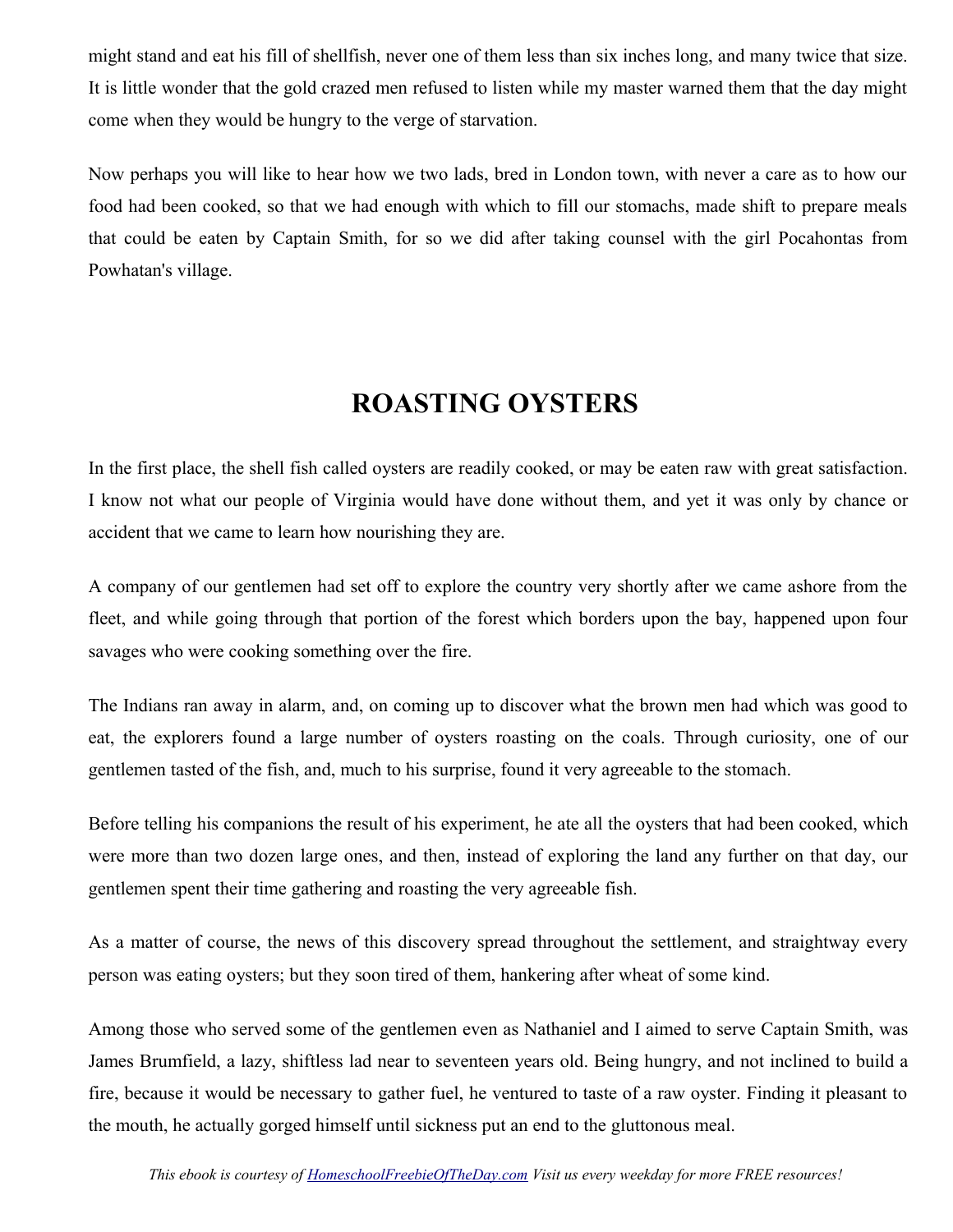It can thus be seen that even though Nathaniel and I had never been apprenticed to a cook, it was not difficult for us to serve our master with oysters roasted or raw, laid on that which answered in the stead of a table, in their own shells.

# **LEARNING TO COOK OTHER THINGS**

Then again the Indian girl had shown us how to boil beans, peas, Indian corn, and pumpkins together, making a kind of porridge which is most pleasant, and affords a welcome change from oysters; but the great drawback is that we are not able to come at the various things needed for the making of it, except when our gentlemen have been fortunate in trading with the brown men, which is not often.

This Indian corn, pounded and boiled until soft, is a dish Captain Smith eats of with an appetite, provided it is well salted, and one does not need to be a king's cook in order to make it ready for the table. The pounding is the hardest and most difficult portion of the task, for the kernels are exceeding flinty, and fly off at a great distance when struck a glancing blow.

Nathaniel and I have brought inside our house a large, flat rock, on which we pound the corn, and one of us is kept busy picking up the grains that fly here and there as if possessed of an evil spirit. Newsamp is the name which the savages give to this cooking of wheat.

I have an idea that when we get a mill for grinding, it will be possible to break the kernels easily and quickly between the millstones, without crushing a goodly portion of them to meal.

When the Indian corn is young, that is to say, before it has grown hard, the ears as plucked from the stalks may be roasted before the coals with great profit, and when we would give our master something unusually pleasing, Nathaniel and I go abroad in search of the gardens made by the savages, where we may get, by bargaining, a supply of roasting ears.

With a trencher of porridge, and a dozen roasting ears, together with a half score of the bread balls such as I have already written about, Captain Smith can satisfy his hunger with great pleasure, and then it is that he declares he has the most comfortable home in all Virginia, thanks to his "houseboys," as he is pleased to call us.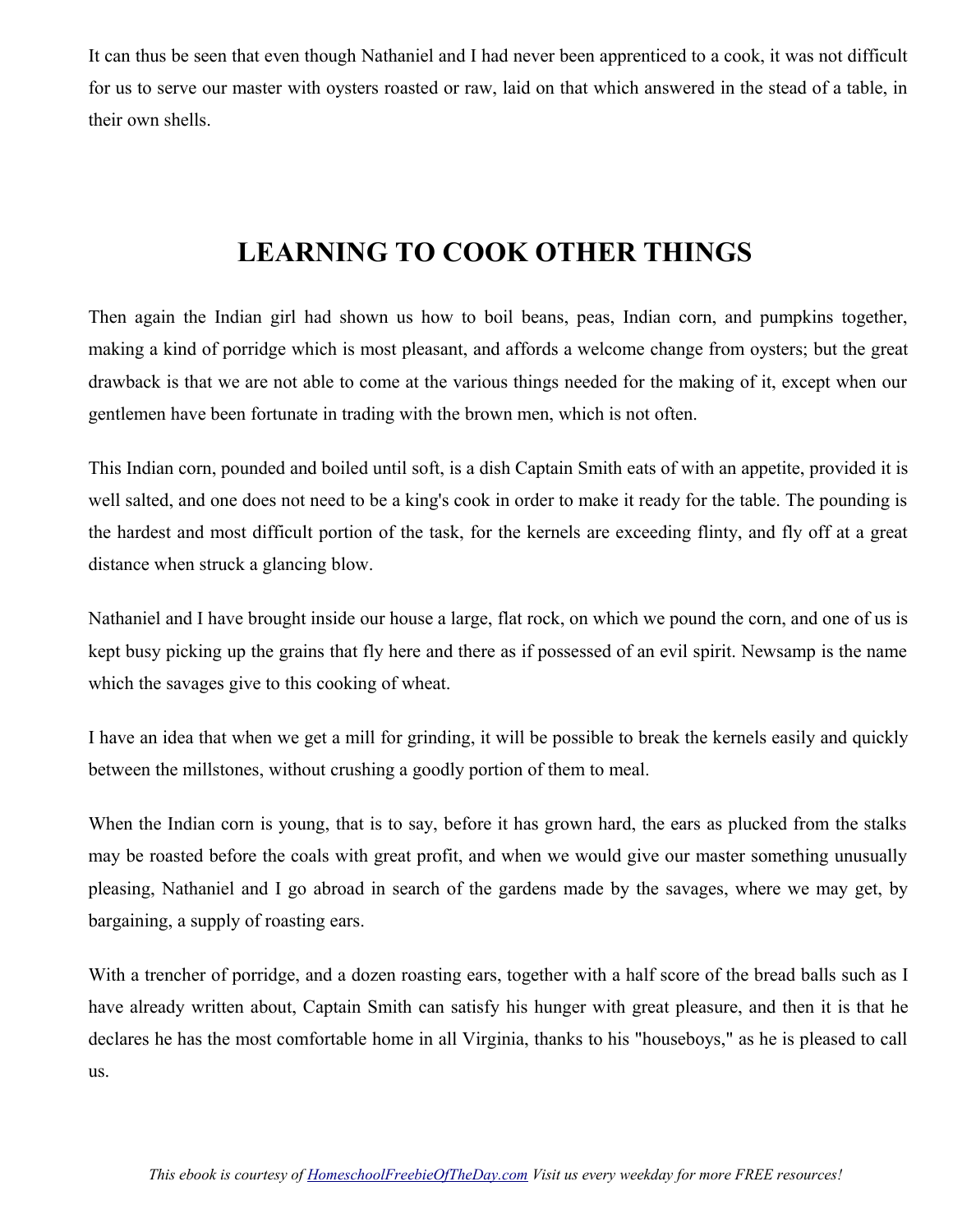## **THE SWEET POTATO ROOT**

The Indians have roots, which some of our gentlemen call sweet potatoes, which are by no means unpleasant to the taste, the only difficulty being that we cannot get any great quantity of them. Our master declares that when we make a garden, this root shall be the first thing planted, and after it has ripened, we will have some cooked every day.

Nathaniel and I have no trouble in preparing the root, for it may be roasted in the ashes, boiled into a pudding which should be well salted, or mixed with the meal of Indian corn and made into a kind of sweet cake.

However, we lads have not had good success in baking this last dish, because of the ashes which fly out of the fire when the wind blows ever so slightly. Captain Smith declares that he would rather have the ashes without the meal and sweet potato, if indeed he must eat any, but of course when he speaks thus, it is only in the way of making sport.

Captain Kendall, who, because he has made two voyages to the Indies, believes himself a wondrously wise man, says that he who eats sweet potatoes at least once each day will not live above seven years, and he who eats them twice every day will become blind, after which all his teeth will drop out.

Because of this prediction, many of our gentlemen are not willing even so much as to taste of the root, but Captain Smith says that wise men may grow fat where fools starve, therefore he gathers up all the sweet potatoes which the others have thrown away, for they please him exceeding well.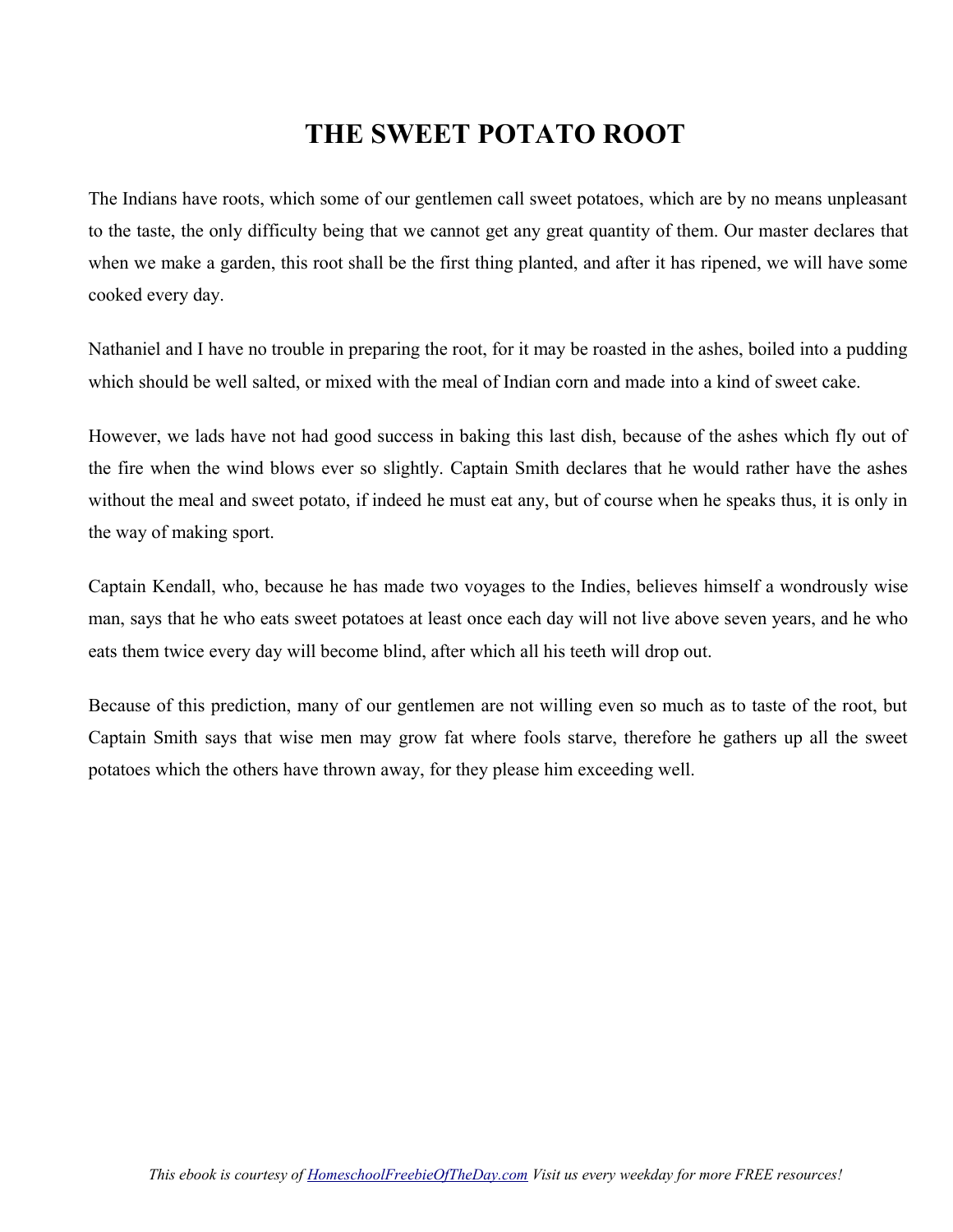# **A TOUCH OF HOMESICKNESS**

There is no need for me to say that it makes both Nathaniel and me glad to be praised by our master, because we keep the house cleanly and strive to serve the food in such a manner as not to offend the eye; but we would willingly dispense with such welcome words if thereby it would be possible to see a woman messing around the place.

Strive as boys may, they cannot attend to household matters as do girls or women, who have been brought into the world knowing how to perform such tasks, and it is more homelike to see them around.

Nathaniel and I often picture to each other what this village of Jamestown would be if in each camp, cave, or log hut a woman was in command, and ever when we talk thus comes into my heart a sickness for the old homes of England, even though after my mother died there was none for me; but yet it would do me a world of good even to look upon a housewife. A most friendly gentleman is Master Hunt, and even though he is so far above me in station, I never fail of getting a kindly greeting when I am so fortunate as to meet him. He comes often to see Captain Smith, for the two talk long and earnestly over the matter of the Council, and at such times it is as if he went out of his way to give me a good word.

## **MASTER HUNT'S PREACHING**

Therefore it is that I go to hear him preach whenever the people are summoned to a meeting beneath the square of canvas in the wood, and more than once I have heard from him that which has taken the sickness for home out of my heart. Our people are not inclined to listen to him in great numbers, however. I have never seen above twenty at one time, the others being busy in the search for gold, or trying to decide among themselves as to how it may best be found.

More than once have I heard Master Hunt say, while talking privately with my master, that there would be greater hope for this village of ours if we had more laborers and less gentlemen, for in a new land it is only work that can win in the battle against the savages and the wilderness.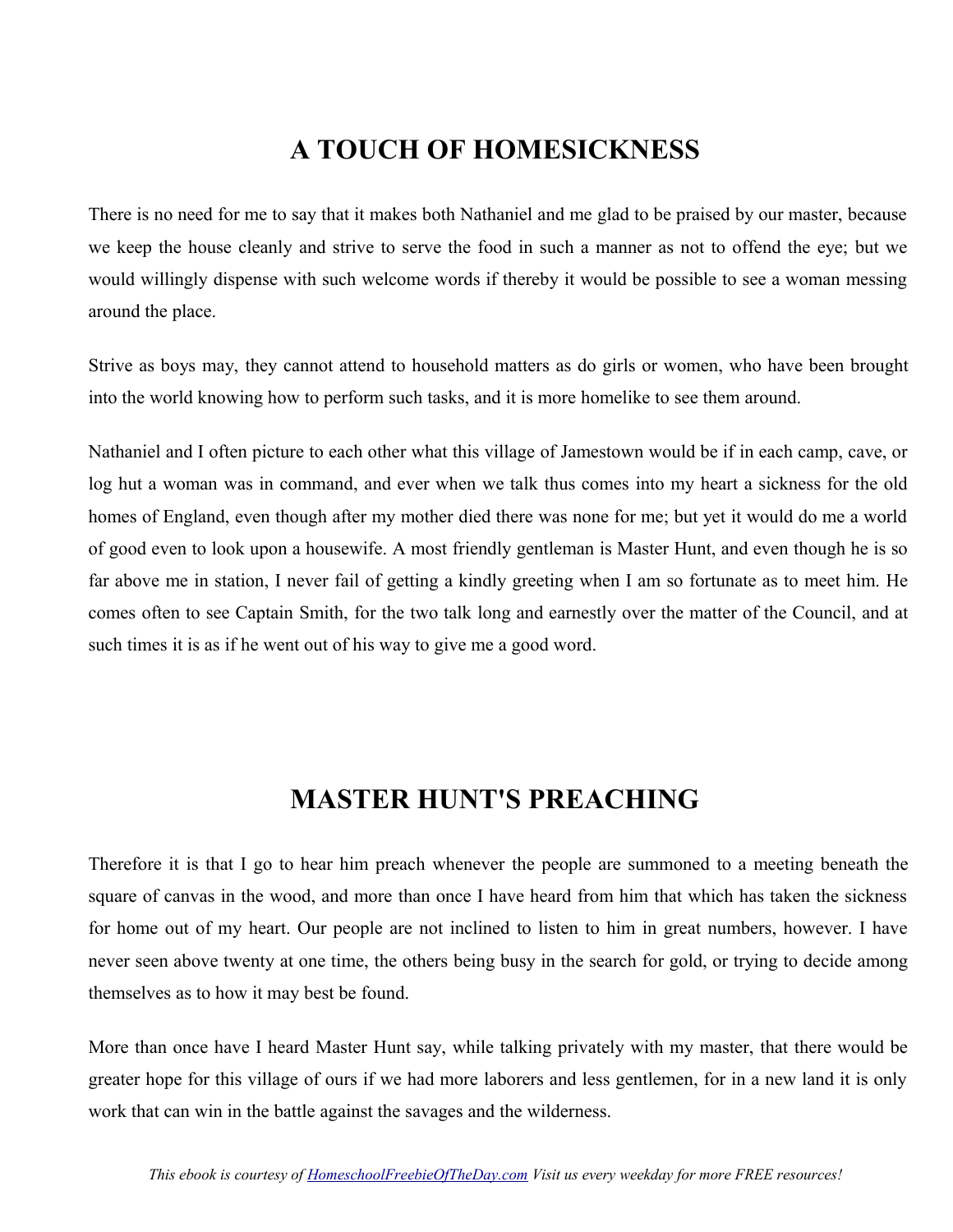Four carpenters, one blacksmith, two bricklayers, a mason, a sailor, a barber, a tailor, and a drummer make up the list of skilled workmen, if, indeed, one who can do nothing save drum may be called a laborer. To these may be added twelve serving men and four boys. All the others are gentlemen, or, as Master Hunt puts it, drones expecting to live through the mercy of God whom they turn their backs upon.

### **NEGLECTING TO PROVIDE FOR THE FUTURE**

The one thing which seemed most surprising to us lads, after Captain Smith had called it to our notice, was that these people, who knew there could be no question but that the winter would find them in Jamestown, when there could be neither roasting ears, peas, beans, nor fowls of the air to be come at, made no provision for a harvest.

Captain Smith, not being allowed to raise his voice in the Council, could only speak as one whose words have little weight, since he was not in authority; but he lost no opportunity of telling these gold seekers that only those who sowed might reap, and unless seed was put into the ground, there would be no crops to serve as food during the winter.

Even Master Wingfield, the President of the Council, refused to listen when my master would have spoken to him as a friend. He gave more heed to exploring the land, than to what might be our fate in the future. He would not even allow the gentlemen to make such a fort as might withstand an assault by the savages, seeming to think it of more importance to know what was to be found on the banks of this river or of that, than to guard against those brown people who daily gave token of being unfriendly.

The serving men and laborers were employed in making clapboards that we might have a cargo with which to fill one of Captain Newport's ships when he returned from England, according to the plans of the London Company. The gentlemen roamed here or there, seeking the yellow metal which had much the same as caused a madness among them; and, save in the case of Master Hunt and Captain Smith, none planted even the smallest garden.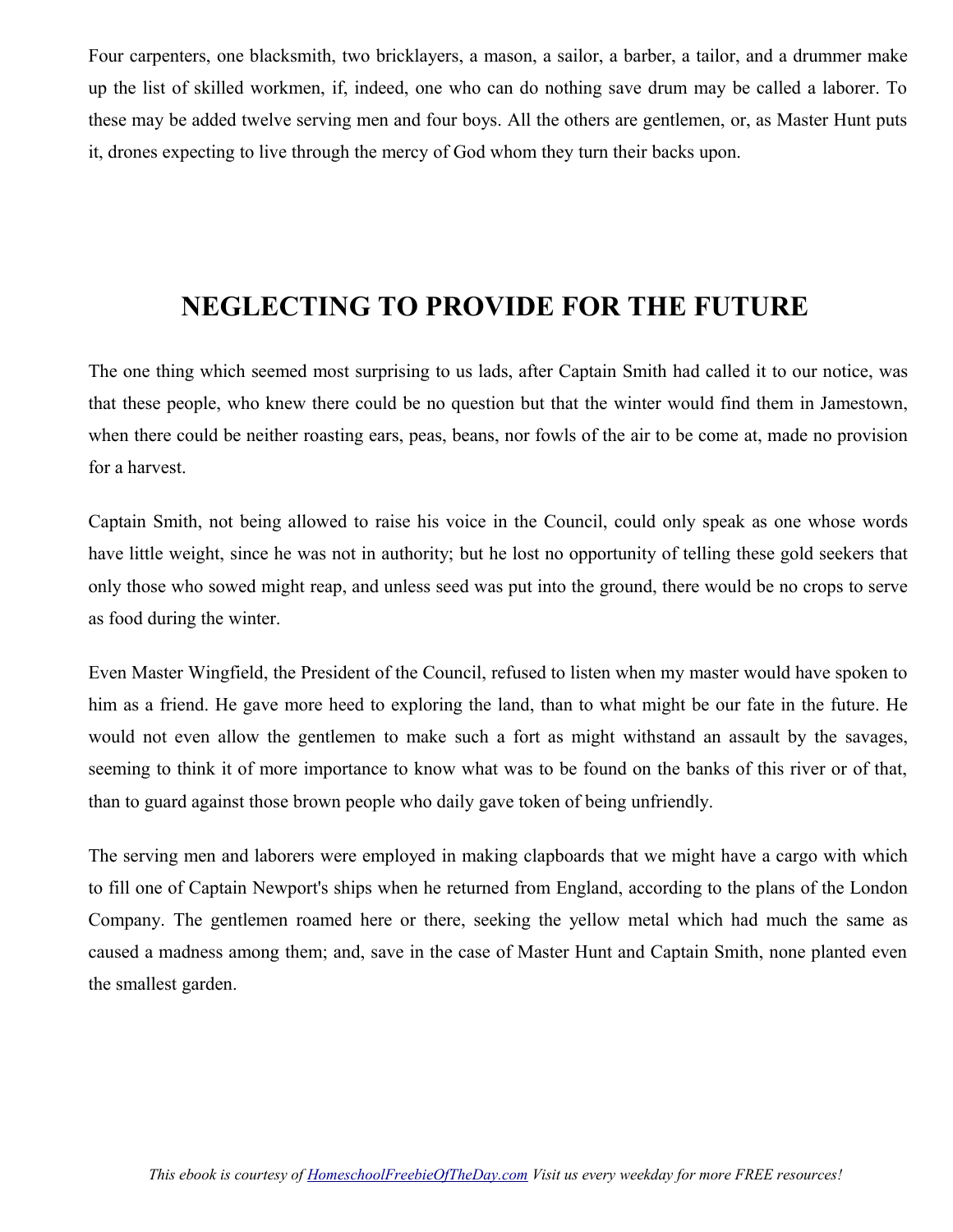# **SURPRISED BY SAVAGES**

The fort, as it was called, had been built only of the branches of trees, and might easily have been overrun by savages bent on doing us harm.

It was while Master Wingfield, with thirty of the gentlemen, was gone to visit Powhatan's village, and the others were hunting for gold, leaving only my master and the preacher to look after the serving men and the laborers, that upward of an hundred naked savages suddenly came down upon us, counting to make an end of all who were in the town.

It was a most fearsome sight to see the brown men, their bodies painted with many colors, carrying bows and arrows, dash out from among the trees bent on taking our lives, and for what seemed a very long while our people ran here and there like ants whose nest has been broken in upon.

Captain Smith gave no heed to his own safety; but shouted for all to take refuge in our house of logs, while Master Hunt did what he might to aid in the defence; yet, because there had been no exercise at arms, nor training, that each should know what was his part at such a time, seventeen of the people were wounded, some grievously, and one boy, James Brumfield of whom I have already spoken, was killed by an arrow piercing his eye.

#### **STRENGTHENING THE FORT**

Next day, when Master Wingfield and his following came in, none the better for having gone to Powhatan's village, all understood that it would have been wiser had they listened to my master when he counseled them to take exercise at arms, and straightway all the men were set about making a fort with a palisade, which last is the name for a fence built of logs set on end, side by side, in the ground, and rising so high that the enemy may not climb over it. This work took all the time of the laborers until the summer was gone, and in the meanwhile the gentlemen made use of the stores left us by the fleet, until there remained no more than one half pint of wheat to each man for a day's food.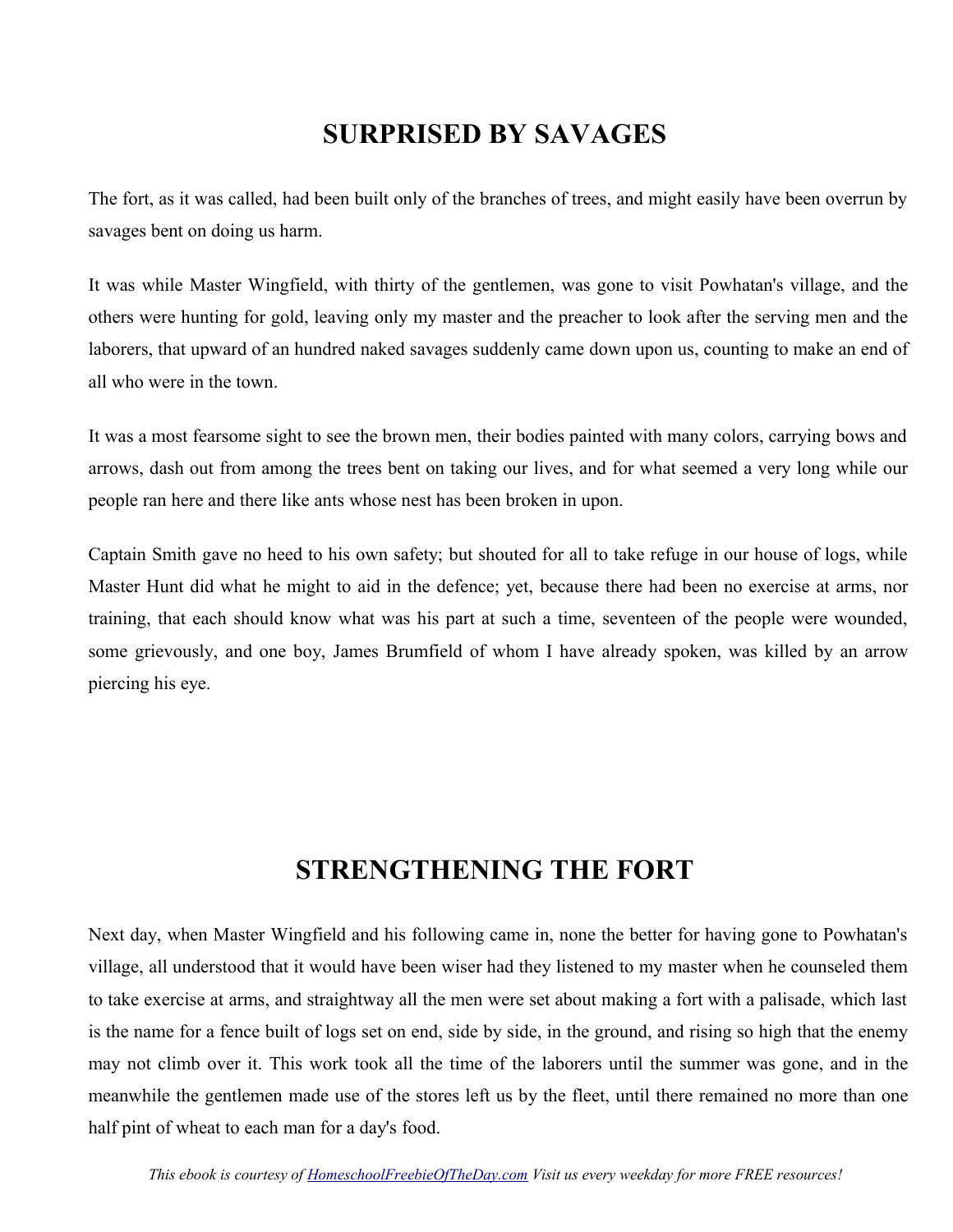The savages strove by day and by night to murder us, till it was no longer safe to go in search of oysters or wildfowl, and from wheat which had lain so long in the holds of the ships that nearly every grain in it had a worm, did we get our only nourishment.

The labor of building the palisade was most grievous, and it was not within the power of man to continue it while eating such food; therefore the sickness came upon us, when it was as if all had been condemned to die.

# **A TIME OF SICKNESS AND DEATH**

The first who went out from among us, was John Asbie, on the sixth of August. Three days later George Flowers followed him. On the tenth of the same month William Bruster, one of the gentlemen, died of a wound given by the savages while he was searching for gold, and two others laid down their lives within the next eight and forty hours.

Then the deaths came rapidly, gentlemen as well as serving men or laborers, until near eighty of our company were either in the grave, or unable to move out of such shelters as served as houses.

A great fear came upon all, save that my master held his head as high as ever, and went here and there with Master Hunt to do what he might toward soothing the sick and comforting the dying.

It was on the twentieth day of August when Captain Bartholomew Gosnold, one of the Council, died, and then Master Wingfield forgot all else save his own safety. More than one in our village declared that he was making ready the pinnace that he might run away from us, as if the Angel of Death could be escaped from by flight.

It was starvation brought about by sheer neglect, together with lying upon the bare ground and drinking of the river water, which by this time was very muddy, that had brought us to such a pass.

Save for the king, Powhatan, and some few of the other savages in authority, we must all have died; but when there were only five in all our company able to stand without aid, God touched the hearts of these Indians. They, who had lately been trying to kill us, suddenly came to do what they might toward saving our lives after a full half of the company were in the grave.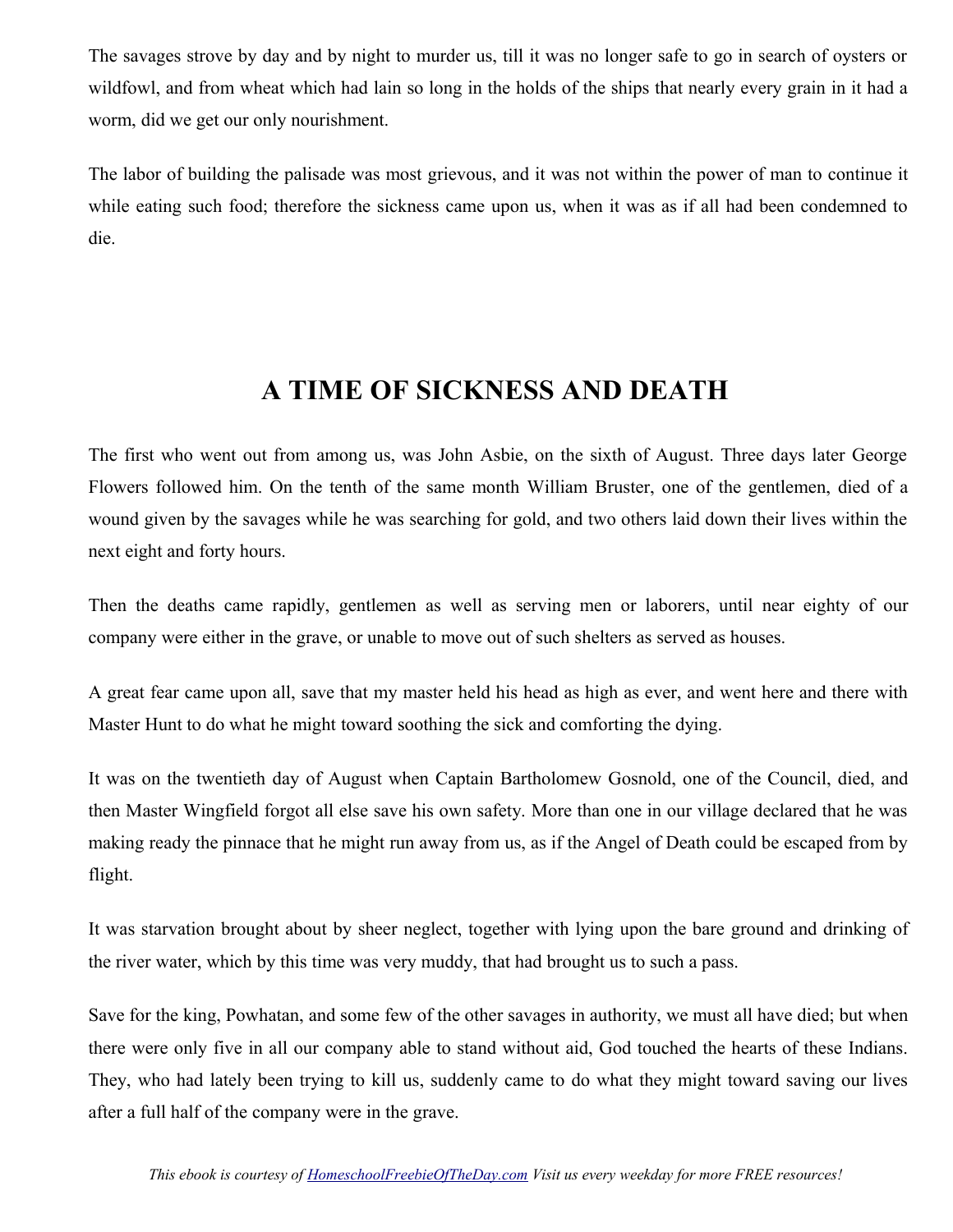They brought food such as was needed to nourish us, and within a short time the greater number of us who were left alive, could go about, but only with difficulty. It was a time of terror, of suffering, and of close acquaintance with death such as I cannot set down in words, for even at this late day the thought of what we then endured chills my heart.

When we had been restored to health and strength, and were no longer hungry, thanks to those who had been our bitter enemies, the chief men of the village began to realize that my master had not only given good advice on all occasions, but stood among them bravely when the President of the Council was making preparations to run away.

## **CAPTAIN SMITH GAINS AUTHORITY**

There was but little idle talk made by the members of the Council in deciding that Master Wingfield should be deprived of his office, and Master Ratcliffe set in his place. Captain Smith was called upon to take his proper position in the government, and, what was more, to him they gave the direction of all matters outside the town, which was much the same as putting him in authority over even the President himself.

It was greatly to my pleasure that Captain Smith lost no time in exercising the power which had been given him. Nor was he at all gentle in dealing with those men who disdained to soil their hands by working, yet were willing to spend one day, and every day, searching for gold, without raising a finger toward adding to the general store, but at the same time claiming the right to have so much of food as would not only satisfy their hunger, but minister to their gluttony.

Nathaniel and I heard our master talking over the matter with the preacher, on the night the Council had given him full charge of everything save the dealings which might be had later with the London Company, therefore it was that we knew there would be different doings on the morrow.

Greatly did we rejoice thereat, for Jamestown had become as slovenly and ill kempt a village as ever the sun shone upon.

Now it must be set down that these gentlemen of ours, when not searching for gold, were wont to play at bowls in the lanes and paths, that they might have amusement while the others were working, and woe betide the serving man or laborer, who by accident interfered with their sports.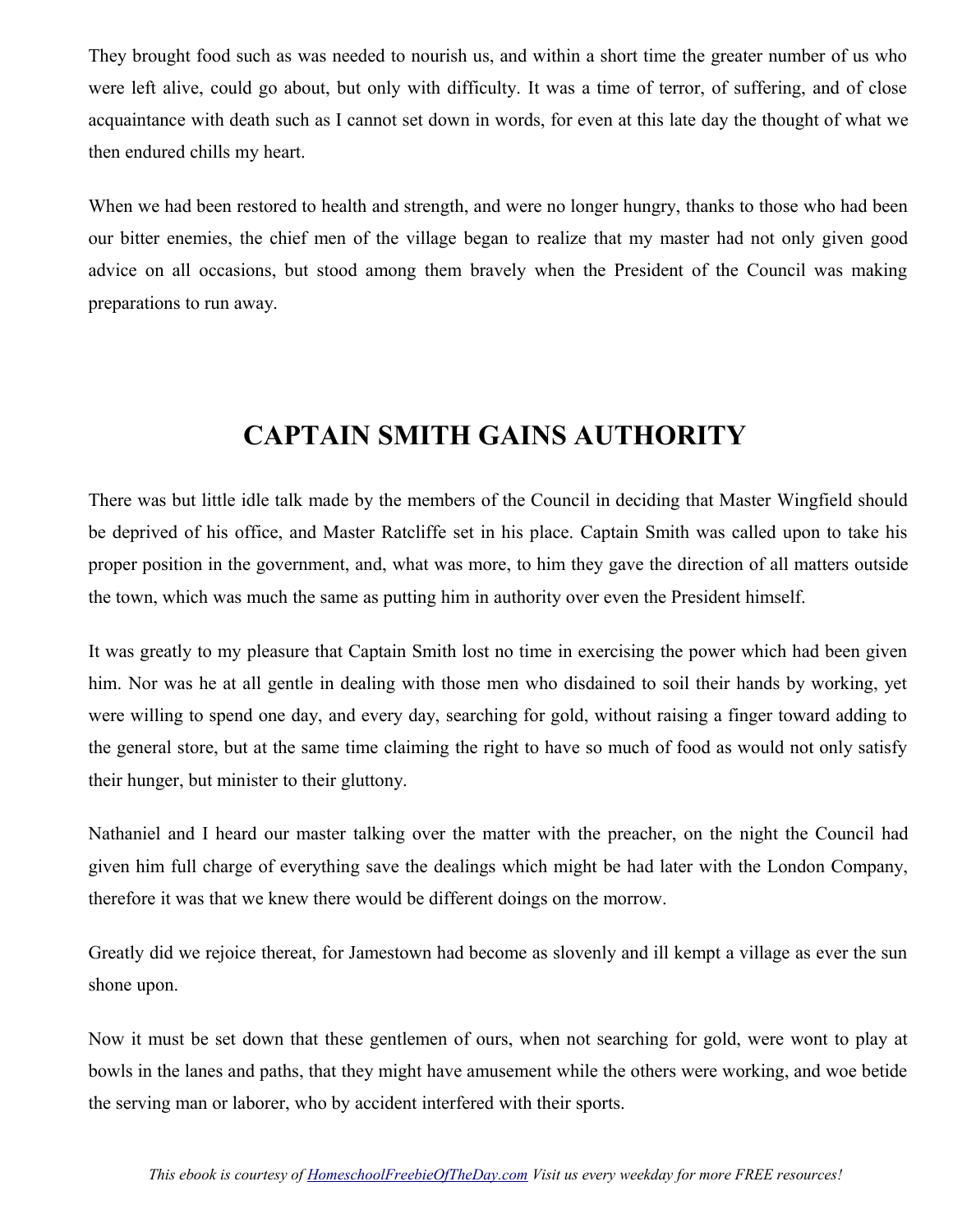On this day, after the conversation with Master Hunt, all was changed. Captain Smith began his duties as guardian and director of the village by causing it to be proclaimed through the mouth of Nicholas Skot, our drummer, that there would be no more playing at bowls in the streets of Jamestown while it was necessary that very much work should be performed, and this spoken notice also stated, that whosoever dared to disobey the command should straightway be clapped into the stocks.

#### **DISAGREEABLE MEASURES OF DISCIPLINE**

Lest there should be any question as to whether my master intended to carry out this threat or no, William Laxon, one of the carpenters, was forthwith set to work building stocks in front of the tent where lived Master Ratcliffe, the new President of the Council. Nor was this the only change disagreeable to our gentlemen, which Captain Smith brought about. No sooner had Nicholas Skot proclaimed the order that whosoever played at bowls should be set in the stocks, than he was commanded to turn about and announce with all the strength of his lungs, so that every one in the village might hear and understand, that those who would not work should not have whatsoever to eat.

Verily this was a hard blow to the gentlemen of our company, who prided themselves upon never having done with their hands that which was useful. One would have thought my master had made this rule for his own particular pleasure, for straightway those of the gentlemen who could least hold their tempers in check, gathered in the tent which Master Wingfield had taken for his own, and there agreed among themselves that if Captain Smith persisted in such brutal rule, they would overturn all the authority in the town, and end by setting the Captain himself in the stocks which William Laxon was then making. It so chanced that Master Hunt overheard these threats at the time they were made, and, like a true friend and good citizen, reported the same to Captain Smith.

Whereupon my master chose a certain number from among those of the gentlemen who had become convinced that sharp measures were necessary if we of Jamestown would live throughout the winter, commanding that they make careful search of every tent, cave, hut or house in the village, taking therefrom all that was eatable, and storing it in the log house which had been put up for the common use.

Then he appointed Kellam Throgmorton, a gentleman who was well able to hold his own against any who might attempt to oppose him, to the office of guardian of the food, giving strict orders that nothing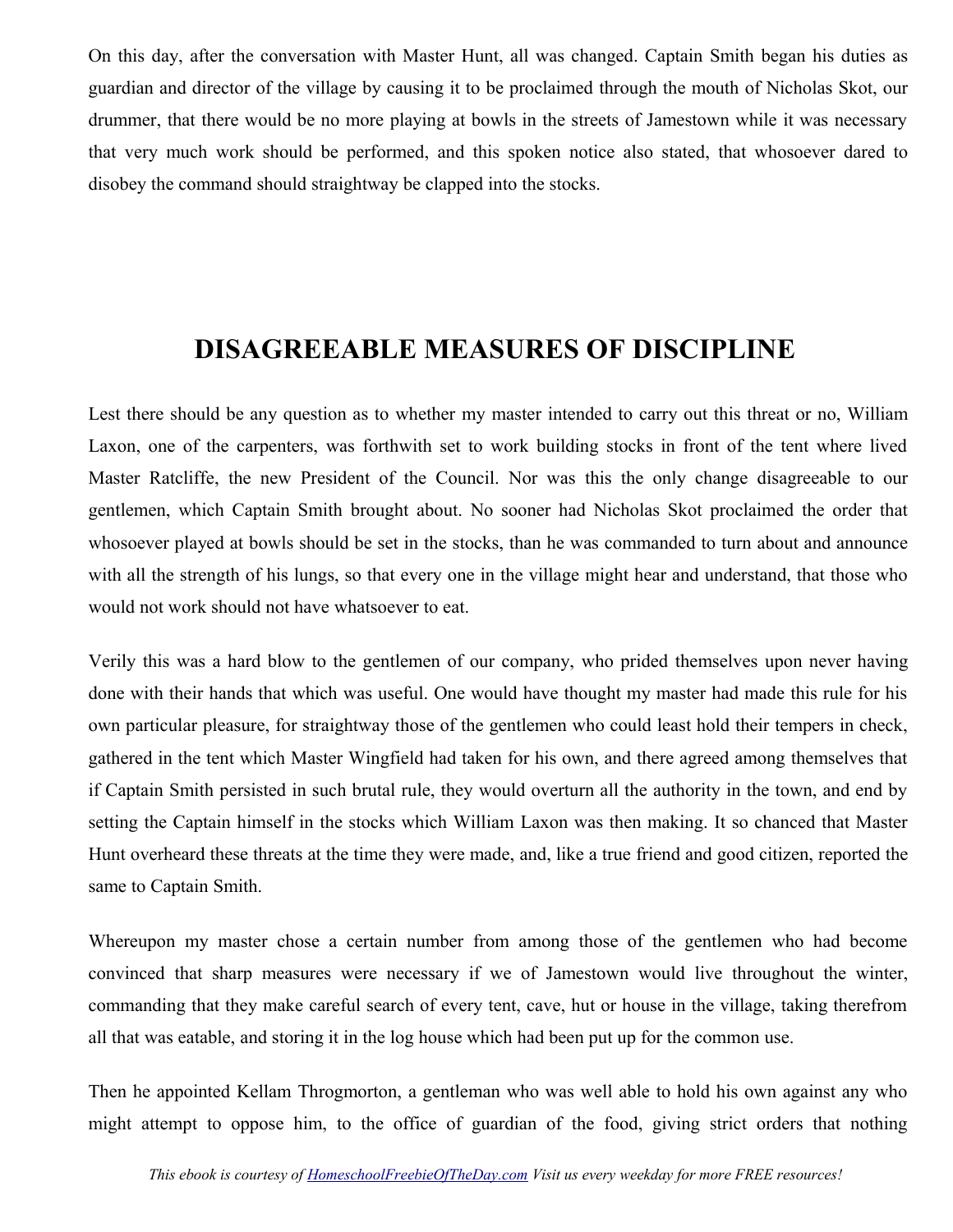whatsoever which could be eaten, should be given to those who did not present good proof of having done a full day's labor.

Of course the people who lay sick were excused from such order, and Master Hunt was chosen to make up a list of those who must be fed, yet who were not able to work by reason of illness.

### **SIGNS OF REBELLION**

Now it can well be understood that such measures as these caused no little in the way of rebellion, and during the two hours Nicholas Skot cried the proclamation through the streets and lanes of the village, the gentlemen who had determined to resist Captain Smith were in a fine state of ferment.

It was as if a company of crazy men had been suddenly let loose among us. Not content with plotting secretly against my master, they must needs swagger about, advising others to join them in their rebellion, and everywhere could be heard oaths and threats, in such language as was like to cause honest men's hair to stand on end.

For a short time Nathaniel Peacock and I actually trembled with fear, believing the house of logs would be pulled down over our heads, for no less than a dozen of the so called gentlemen were raging and storming outside; but disturbing Captain Smith not one whit. He sat there, furbishing his matchlock as if having nothing better with which to occupy the time; but, as can well be fancied, drinking in every word of mutiny which was uttered.

Then, as if he would saunter out for a stroll, the captain left the house, which was much the same as inviting these disorderly ones to attack him; but they lacked the courage, for he went to the fort without being molested.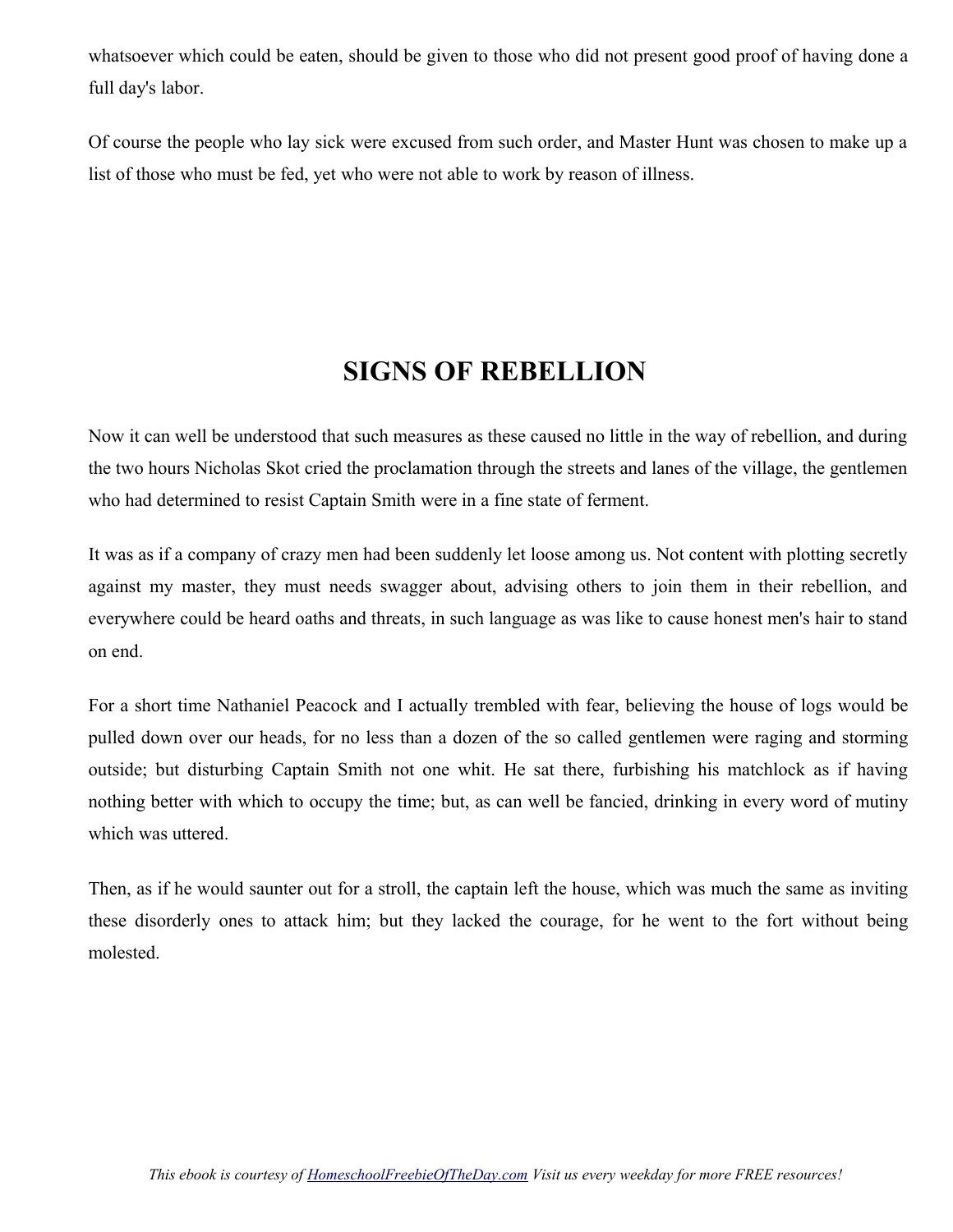# **THE SECOND PROCLAMATION**

It seemed to me as if no more than half an hour had passed before Nicholas Skot was making another proclamation, and this time to the effect that whosoever, after that moment, was heard uttering profane words, should have a can full of cold water poured down his sleeve.

On hearing this, the unruly ones laughed in derision and straightway began to shout forth such a volley of oaths as I had never heard during a drunken brawl in the streets of London.

It was not long, however, that they were thus allowed to shame decent people. Down from the fort came Captain Smith, with six stout men behind him, and in a twinkling there was as hot a fight within twenty paces of Master Ratcliffe's tent, as could be well imagined.

And the result of it all was, much to the satisfaction of Nathaniel and myself, that every one of these men who had amused themselves by uttering the vilest of oaths, had a full can of the coldest water that could be procured, poured down the sleeve of his doublet.

The method of doing it was comical, if one could forget how serious was the situation. Two of my master's followers would pounce upon the fellow who was making the air blue with oaths, and, throwing him to the ground, hold him there firmly while the third raised his arm and carefully poured the water down the sleeve.

Now you may fancy that this was not very harsh treatment; but I afterward heard those who had been thus punished, say that they would choose five or six stout lashes on their backs, rather than take again such a dose as was dealt out on that day after John Smith was made captain and commander, or whatsoever you choose to call his office, in the village of Jamestown.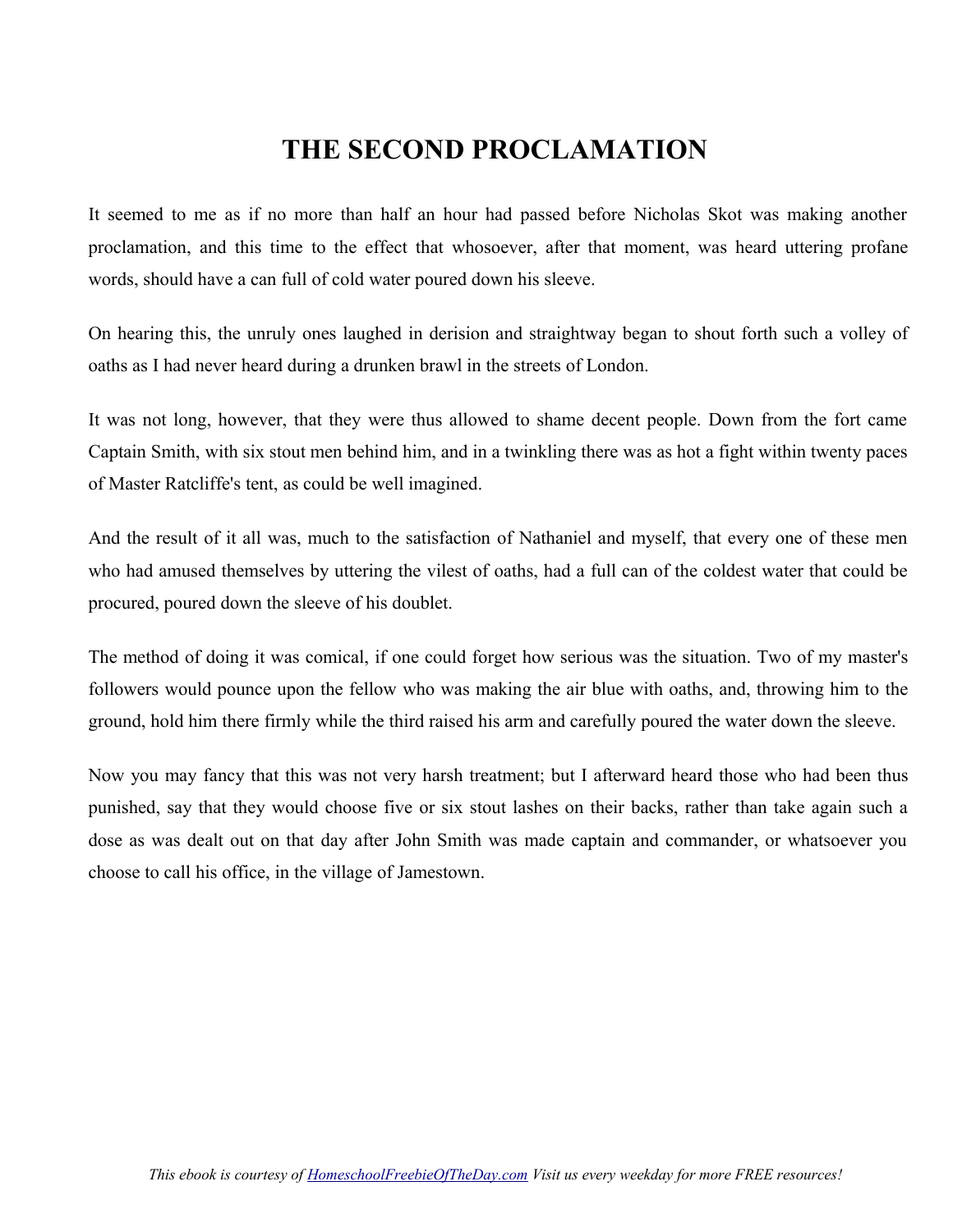# **BUILDING A FORTIFIED VILLAGE**

There is little need for me to say that these were not the only reforms which my master brought about, after having waited long enough for our lazy gentlemen to understand that unless they set their hands to labor they could not eat from the general store.

He straightway set these idle ones to work building houses, declaring that if the sickness which had come among us was to be checked, our people must no longer sleep upon the ground, or in caves where the moisture gathered all around them.

He marked out places whereon log dwellings should be placed, in such manner that when the houses had been set up, they would form a square, and, as I heard him tell Master Hunt, it was his intention to have all the buildings surrounded by a palisade in which should be many gates.

Thus, when all was finished, he would have a fort-like village, wherein the people could rest without fear of what the savages might be able to do.

By the time such work was well under way, and our gentlemen laboring as honest men should, after learning that it was necessary so to do unless they were willing to go hungry, Captain Smith set about adding to our store of food, for it was not to be supposed that we could depend for any length of time upon what the Indians might give us, and the winter would be long.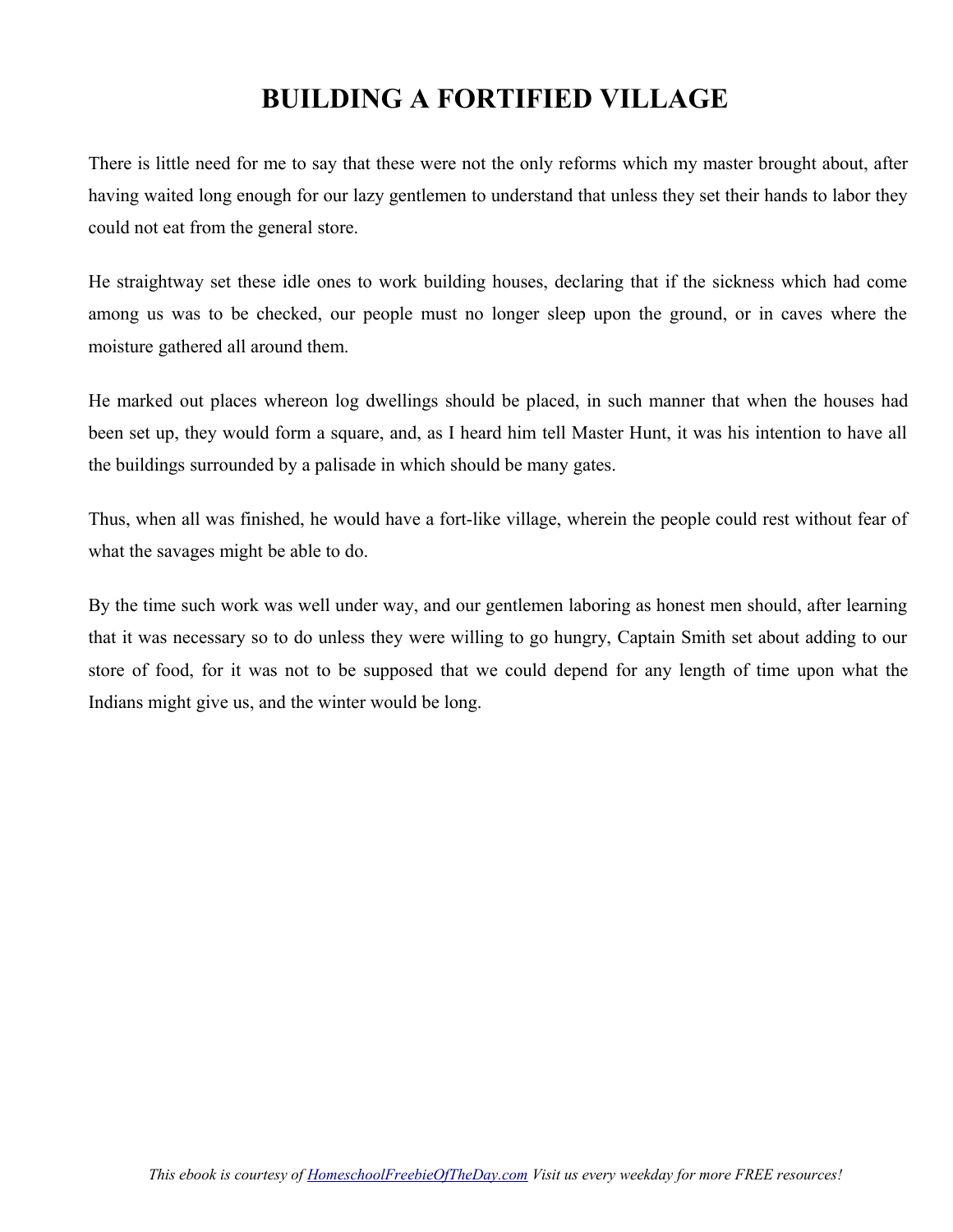# **TRAPPING TURKEYS**

The wild turkeys had appeared in the forest in great numbers, but few had been killed by our people because of the savages, many of whom were not to be trusted, even though the chiefs of three tribes professed to be friendly. It was this fact which had prevented us from doing much in the way of hunting.

Now that we were in such stress for food, and since all had turned laborers, whether willingly or no, much in the way of provisions was needed. Captain Smith set about taking the turkeys as he did about most other matters, which is to say, that it was done in a thorough manner.

Instead of being forced to spend at least one charge of powder for each fowl killed, he proposed that we trap them, and showed how it might be done, according to his belief.

Four men were told off to do the work, and they were kept busy cutting saplings and trimming them down until there was nothing left save poles from fifteen to twenty feet long. Then, with these poles laid one above the other, a square pen was made, and at the top was a thatching of branches, so that no fowl larger than a pigeon might go through.

From one side of this trap, or turkey pen, was dug a ditch perhaps two feet deep, and the same in width, running straightway into the thicket where the turkeys were in the custom of roosting, for a distance of twenty feet or more. This ditch was carried underneath the side of the pen, where was an opening hardly more than large enough for one turkey to pass through. Corn was scattered along the whole length of the ditch, and thus was the trap set.

The turkeys, on finding the trail of corn, would follow hurriedly along, like the gluttons they are, with the idea of coming upon a larger hoard, and thus pass through into the pen. Once inside they were trapped securely, for the wild turkey holds his head so high that he can never see the way out through a hole which is at a level with his feet.

It was a most ingenious contrivance, and on the first morning after it had been set at night, we had fifty plump fellows securely caged, when it was only necessary to enter the trap by crawling through the top, and kill them at our leisure.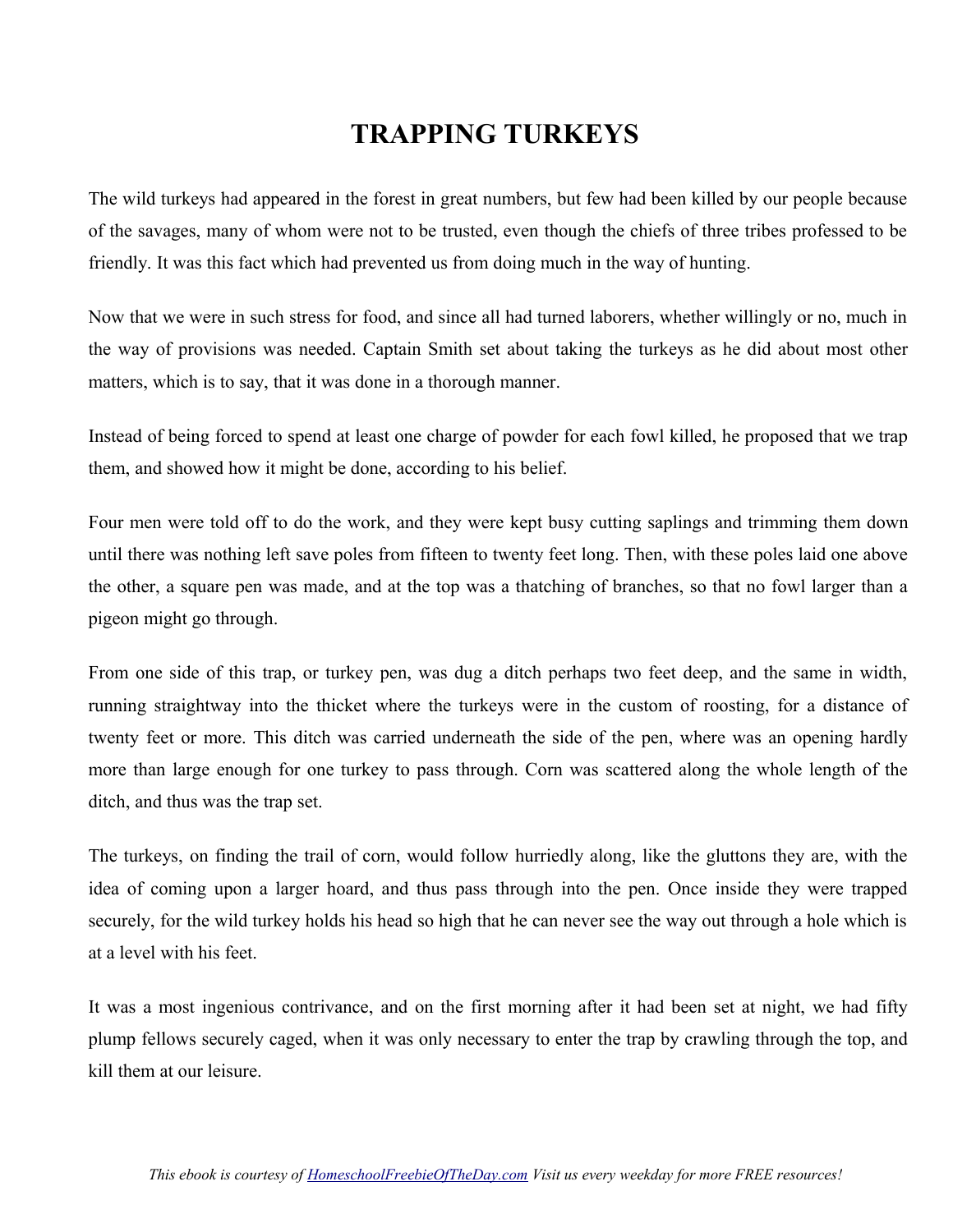It may be asked how we made shift to cook such a thing as a turkey, other than by boiling it in a kettle, and this can be told in very few words, for it was a simple matter after once you had become accustomed to it.

# **A CRUDE KIND OF CHIMNEY**

First you must know, however, that when our houses of logs had been built, we had nothing with which to make a chimney such as one finds in London. We had no bricks, and although, mayhap, flat rocks might have been found enough for two or three, there was no mortar in the whole land of Virginia with which to fasten them together.

Therefore it was we were forced to build a chimney of logs, laying it up on the outside much as we had the house, but plentifully besmearing it with mud on the inside, and chinking the crevices with moss and clay.

When this had been done, a hole was cut for the smoke, directly through the side of the house. The danger of setting the building on fire was great; but we strove to guard against it so much as possible by plastering a layer of mud over the wood, and by keeping careful watch when we had a roaring fire. Oftentimes were we forced to stop in the task of cooking, take all the vessels from the coals, and throw water upon the blazing logs.

The chimney was a rude affair, of course, and perhaps if we had had women among us, they would have claimed that no cooking could be done, when all the utensils were placed directly on the burning wood, or hung above it with chains fastened to the top of the fireplace; but when lads like Nathaniel and me, who had never had any experience in cooking with proper tools, set about the task, it did not seem difficult, for we were accustomed to nothing else.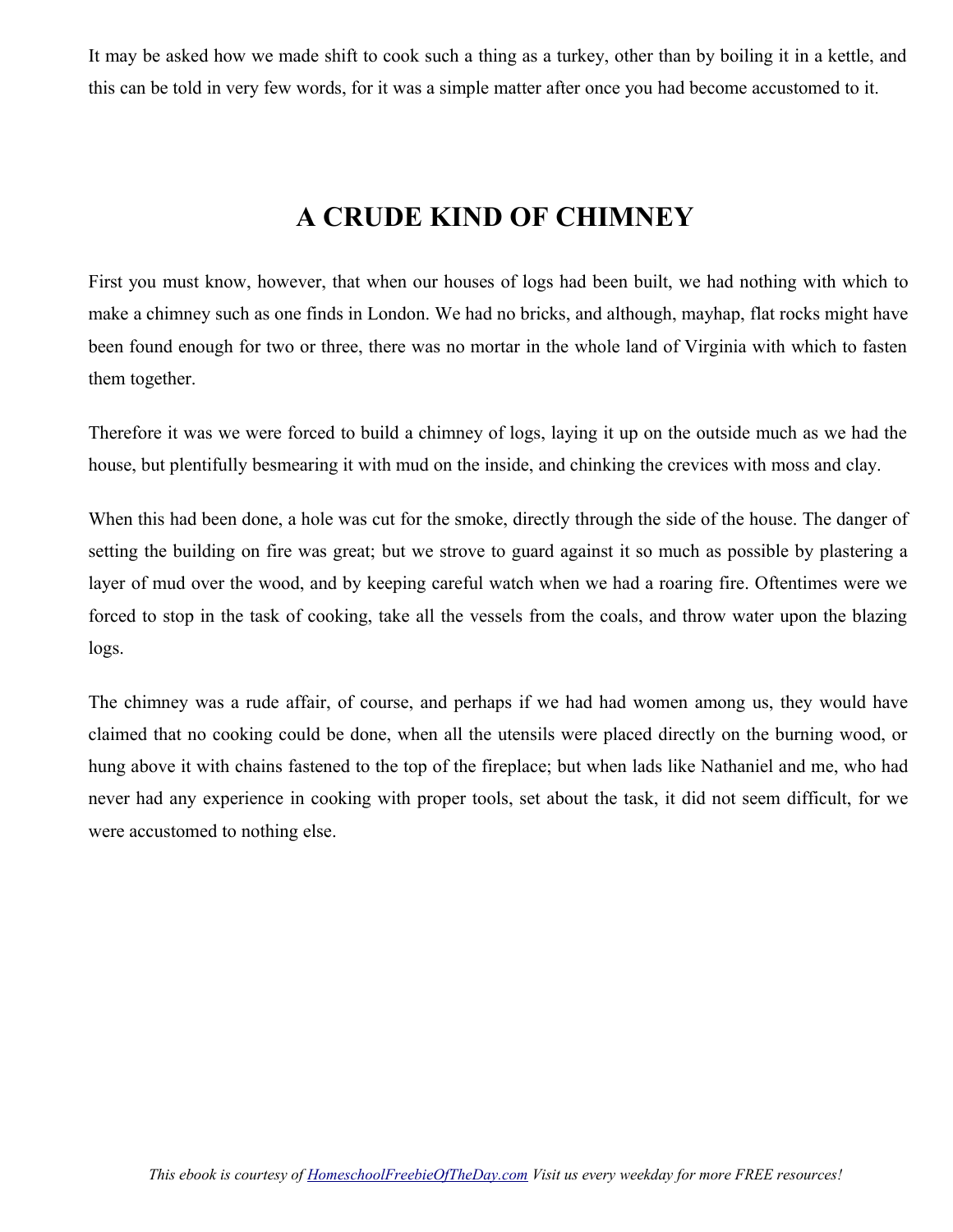## **COOKING A TURKEY**

And this is how we could roast a turkey: after drawing the entrails from the bird, we filled him full of chinquapin nuts, which grow profusely in this land, and are, perhaps, of some relation to the chestnut. An oaken stick, sufficiently long to reach from one side of the fireplace to the other, and trimmed with knives until it was no larger around than the ramrod of a matchlock, forms our spit, and this we thrust through the body of the bird from end to end. A pile of rocks on either side of the fireplace, at a proper distance from the burning wood, serves as rests for the ends of the wooden spit, and when thus placed the bird will be cooked in front of the fire, if whosoever is attending to the labor turns the carcass from time to time, so that each portion may receive an equal amount of heat.

I am not pretending to say that this is a skillful method of cooking; but if you had been with us in Jamestown, and were as hungry as we often were, a wild turkey filled with chinquapin nuts, and roasted in such fashion, would make a very agreeable dinner.

We were put to it for a table; but yet a sort of shelf made from a plank roughly split out of the trunk of a tree, and furnished with two legs on either end, was not as awkward as one may fancy, for we had no chairs on which to sit while eating; but squatted on the ground, and this low bench served our purpose as well as a better piece of furniture would have done.

When the captain was at home, he carved the bird with his hunting knife, and one such fowl would fill the largest trencher bowl we had among us.

Nor could we be overly nice while eating, and since we had no napkins on which to wipe our fingers, a plentiful supply of water was necessary to cleanse one's hands, for these wild turkeys are overly fat in the months of September and October, and he who holds as much of the cooked flesh in his hand as is needed for a hearty dinner, squeezes therefrom a considerable amount in the way of grease.

We were better off for vessels in which to put our food, than in many other respects, for we had of trencher bowls an abundance, and the London Company had outfitted us with ware of iron, or of brass, or of copper, until our poor table seemed laden with an exceeding rich store.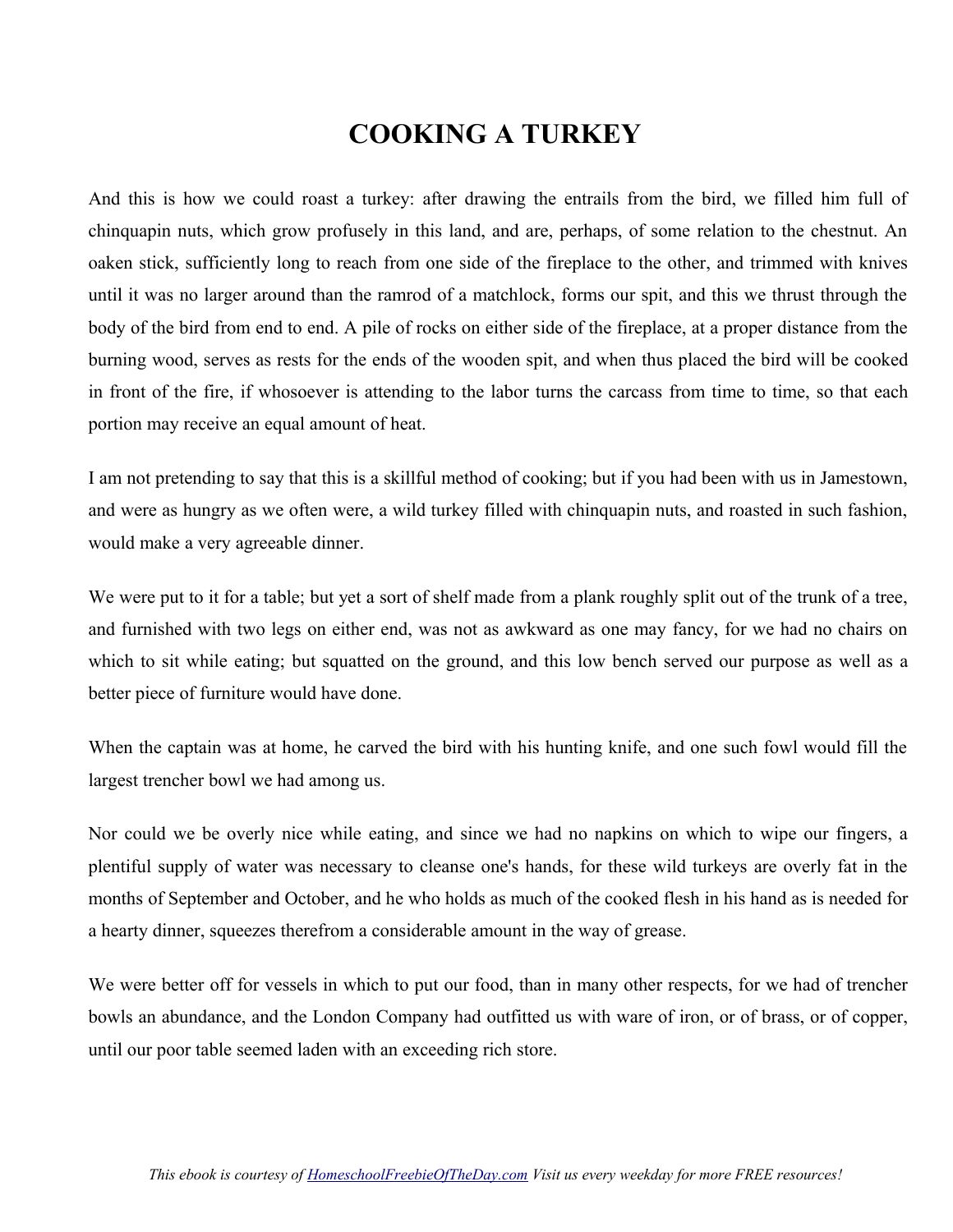# **CANDLES OR RUSHLIGHTS**

To provide lights for ourselves, now that the evenings were grown longer, was a much more difficult task than to cook without proper conveniences, for it cost considerable labor. We had our choice between the candle wood, as the pitch pine is called, or rushlights, which last are made by stripping the outer bark from common rushes, thus leaving the pith bare; then dipping these in tallow, or grease, and allowing them to harden. In such manner did we get makeshifts for candles, neither pleasing to the eye nor affording very much in the way of light; yet they served in a certain degree to dispel the darkness when by reason of storm we were shut in the dwellings, and made the inside of the house very nearly cheerful in appearance.

To get the tallow or grease with which to make these rushlights, we saved the fat of the deer, or the bear, or even a portion of the grease from turkeys, and, having gathered sufficient for the candle making, mixed them all in one pot for melting.

The task of gathering the candle wood was more pleasing, and yet oftentimes had in it more of work, for it was the knots of the trees which gave the better light, and we might readily fasten them upon an iron skewer, or rod, which was driven into the side of the house for such purpose.

Some of our people, who were too lazy to search for knots, split the wood into small sticks, each about the size of a goose quill, and, standing three or four in a vessel filled with sand, gained as much in the way of light as might be had from one pine knot.

Of course, those who were overly particular, would find fault with the smoke from this candle wood, and complain of the tar which oozed from it; but one who lives in the wilderness must not expect to have all the luxuries that can be procured in London.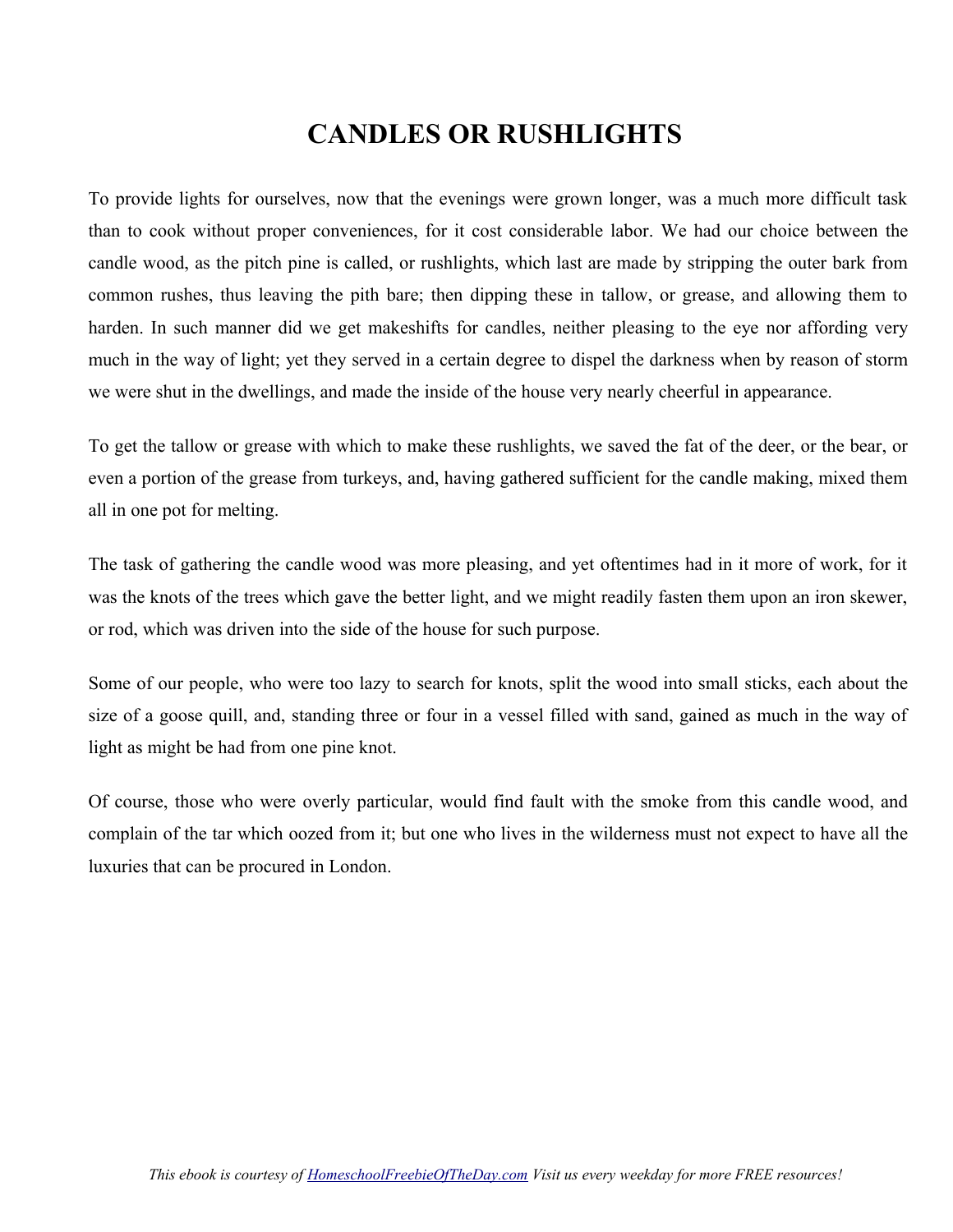# **THE VISIT OF POCAHONTAS**

We had a visitor from the village of Powhatan very soon after Captain Smith took command of Jamestown to such an extent that the gentlemen were forced to work and to speak without oaths, through fear of getting too much cold water inside the sleeves of their doublets.

This visitor was the same Indian girl I had seen making bread, and quite by chance our house was the first she looked into, which caused me much pride, for I believed she was attracted to it because it was more cleanly than many of the others.

We were all at home when she came, being about to partake of the noonday meal, which was neither more nor less than a big turkey weighing more than two score pounds, and roasted to a brownness which would cause a hungry person's mouth to water.

Although she who had halted to look in at our door was only a girl, Captain Smith treated her as if she were the greatest lady in the world, himself leading her inside to his own place at the trencher board, while she, in noways shy, began to help herself to the fattest pieces of meat, thereby besmearing herself with grease until there was enough running down her chin to have made no less than two rushlights, so Nathaniel Peacock declared.

Of course, being a savage, she could not speak in our language, but the master, who had studied diligently since coming to this world of Virginia to learn the speech of the Indians, made shift to get from her some little information, she being the daughter of Powhatan, the king concerning whom I have already set down many things.

At first Captain Smith was of the belief that she had come on some errand; but after much questioning, more by signs than words, it came out, as we understood the matter, that the girl was in Jamestown for no other purpose than to see what we white people were like.

Captain Smith was minded that she should be satisfied, so far as her curiosity was concerned, for when the dinner had come to an end, and I had given this king's daughter some dry, sweet grass on which to wipe her hands and mouth, he conducted her around the village, allowing that she look in upon the tents and houses at her pleasure.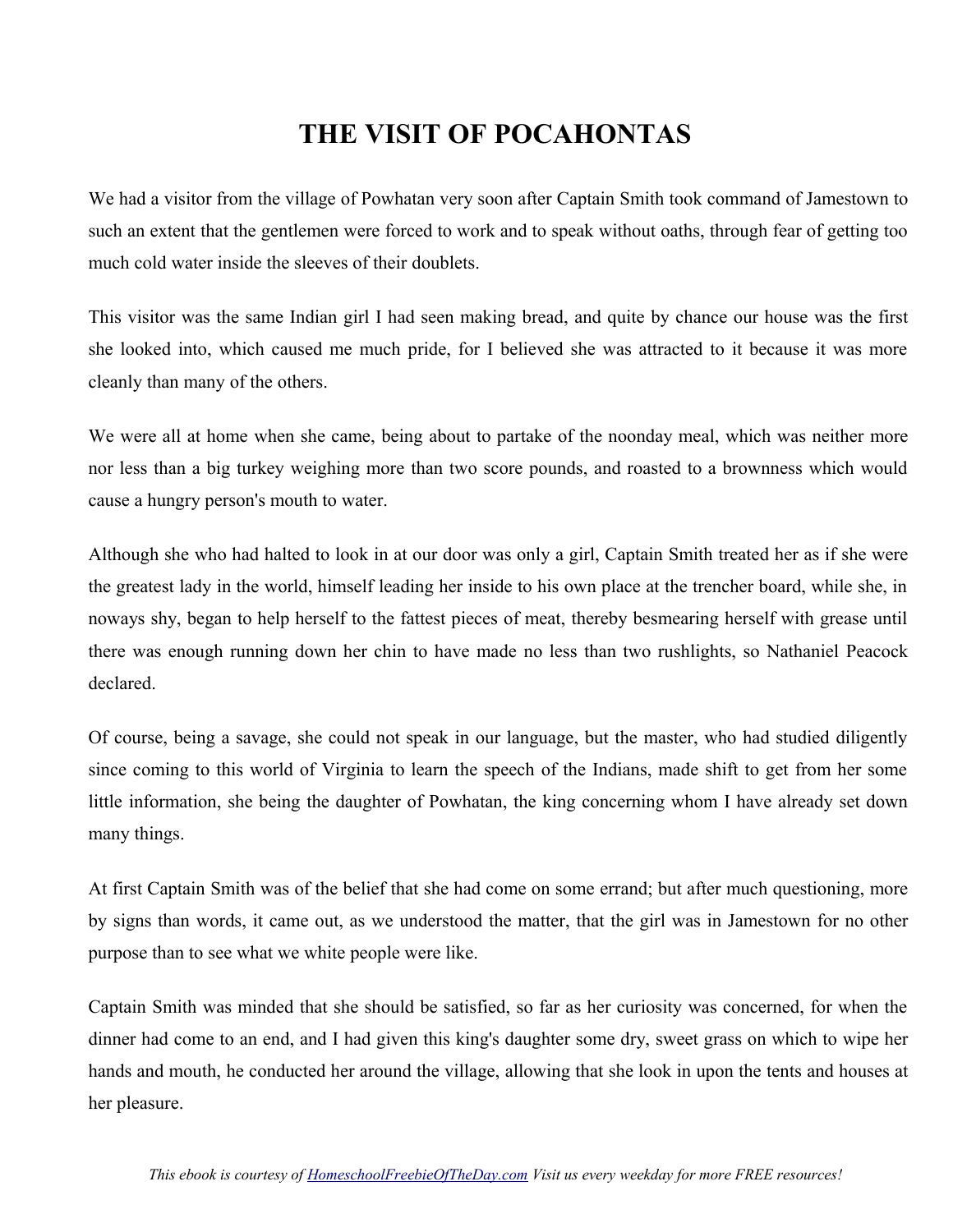She stayed with us until the sun was within an hour of setting, and then darted off into the forest as does a startled pheasant, stopping for a single minute when she had got among the trees, to wave her hand, as if bidding us goodbye, or in plain mischief.

# **CAPTAIN KENDALL'S PLOT**

It is not possible my memory will serve me to tell of all that was done by us in Jamestown after we were come to our senses through the efforts of my master; but the killing of Captain Kendall is one of the many terrible happenings in Virginia, which will never be forgotten so long as I shall live.

After our people were relieved from the famine through the gifts from the Indians and the coming of wild fowl, Captain Smith set about making some plans to provide us with food during the winter, and to that end he set off in the shallop to trade with the savages, taking with him six men. He had a goodly store of beads and trinkets with which to make payment for what he might be able to buy, for these brown men are overly fond of what among English people would be little more than toys.

While he was gone, Master Wingfield and Captain Kendall were much together, for both were in a certain way under disgrace since the plot with which they charged my master had been shown to have been of their own evil imaginings. They at once set about making friends with some of the serving men, and this in itself was so strange that Nathaniel and I kept our eyes and ears open wide to discover the cause.

It was not many days before we came to know that there was a plan on foot, laid by these two men who should have been working for the good of the colony instead of to further their own base ends, to seize upon our pinnace, which lay moored to the shore, and to sail in her to England.

How that would have advantaged them I cannot even so much as guess; but certain it was that they carried on board the pinnace a great store of wild fowl, which had been cooked with much labor, and had filled two casks with water, as if believing such amount would serve to save them from thirst during the long voyage.

These wicked ones had hardly gone on board the vessel when Captain Smith came home in the shallop, which was loaded deep with Indian corn he had bought from the savages, and, seeing the pinnace being got under way, had little trouble in guessing what was afoot.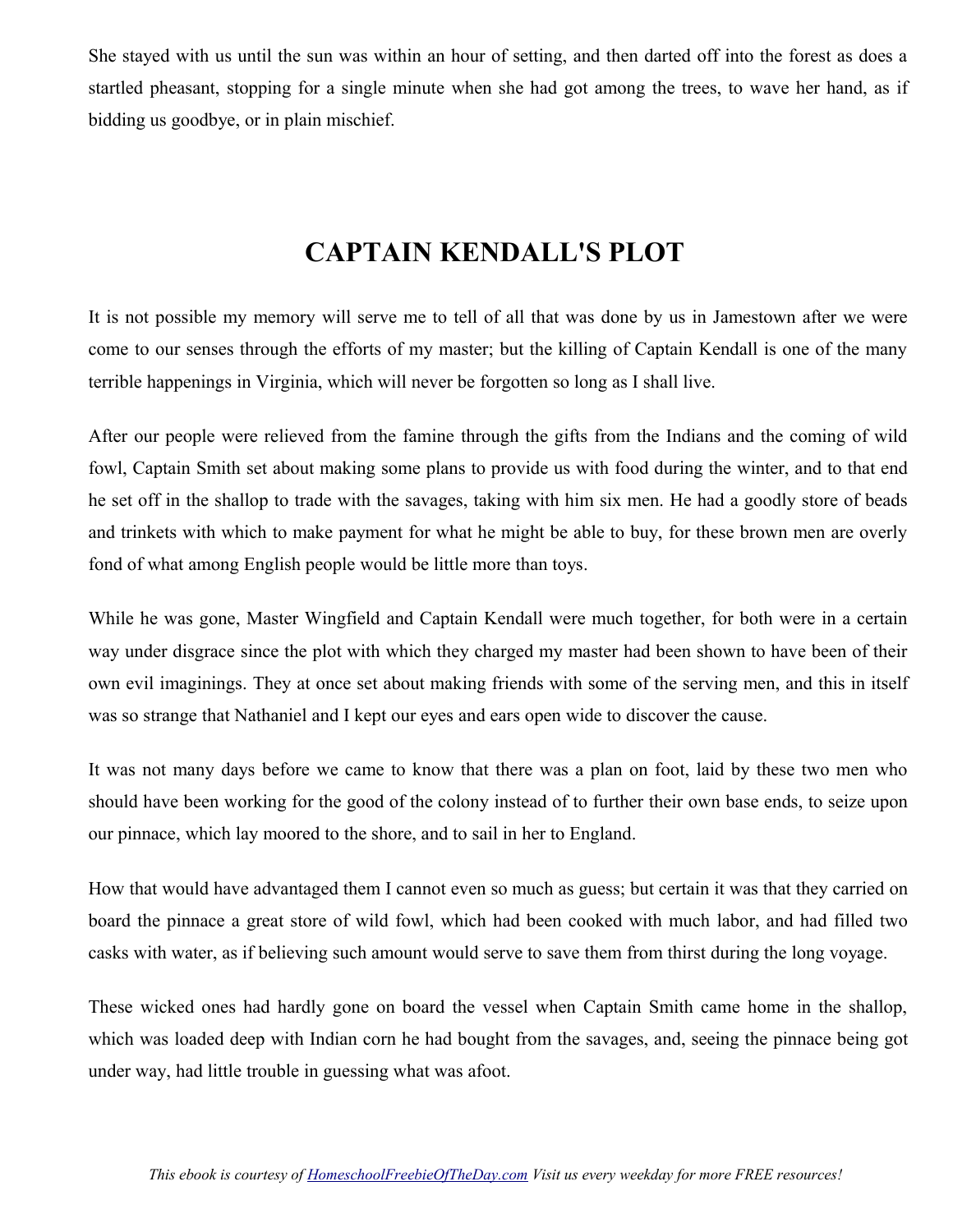# **THE DEATH OF CAPTAIN KENDALL**

If ever a man moved swiftly, and with purpose, it was our master when he thus came to understand what Master Wingfield and Captain Kendall would do. He was on shore before those in the pinnace could hoist the sails, and, calling upon all who remained true to the London Company to give him aid, had three of our small cannon, which were already loaded with shot, aimed at the crew of mutineers.

Five men, each with a matchlock in his hand, stood ready to fire upon those who would at the same time desert and steal from us, and Captain Smith gave the order for Captain Kendall and Master Wingfield to come on shore without delay.

For reply Captain Kendall discharged his firearm, hoping to kill my master, and then those on the bank emptied their matchlocks with such effect that Captain Kendall was killed by the first volley, causing Master Wingfield to scuttle on shore in a twinkling lest he suffer a like fate.

The whole bloody business was at an end in less than a quarter hour; but the effect of it was not so soon wiped away, for from that time each man had suspicion of his neighbor, fearing lest another attempt be made to take from us the pinnace, which we looked upon as an ark of refuge, in case the savages should come against us in such numbers that they could not be resisted.

## **CAPTAIN SMITH'S EXPEDITION AND RETURN**

Until winter was come we had food in plenty, for one could hardly send a charge of shot toward the river without bringing down swans, ducks, or cranes, while from the savages we got sufficient for our daily wants, meal made from the corn, pumpkins, peas, and beans.

But this did not cause Captain Smith to give over trying to buy from the Indians a store of corn for the winter, and shortly after Captain Kendall's death, he set off with nine white men and two Indian guides in a barge, counting to go as far as the head of the Chickahominy River.

This time twenty-two long, dreary days went by without his return, and we mourned him as dead, believing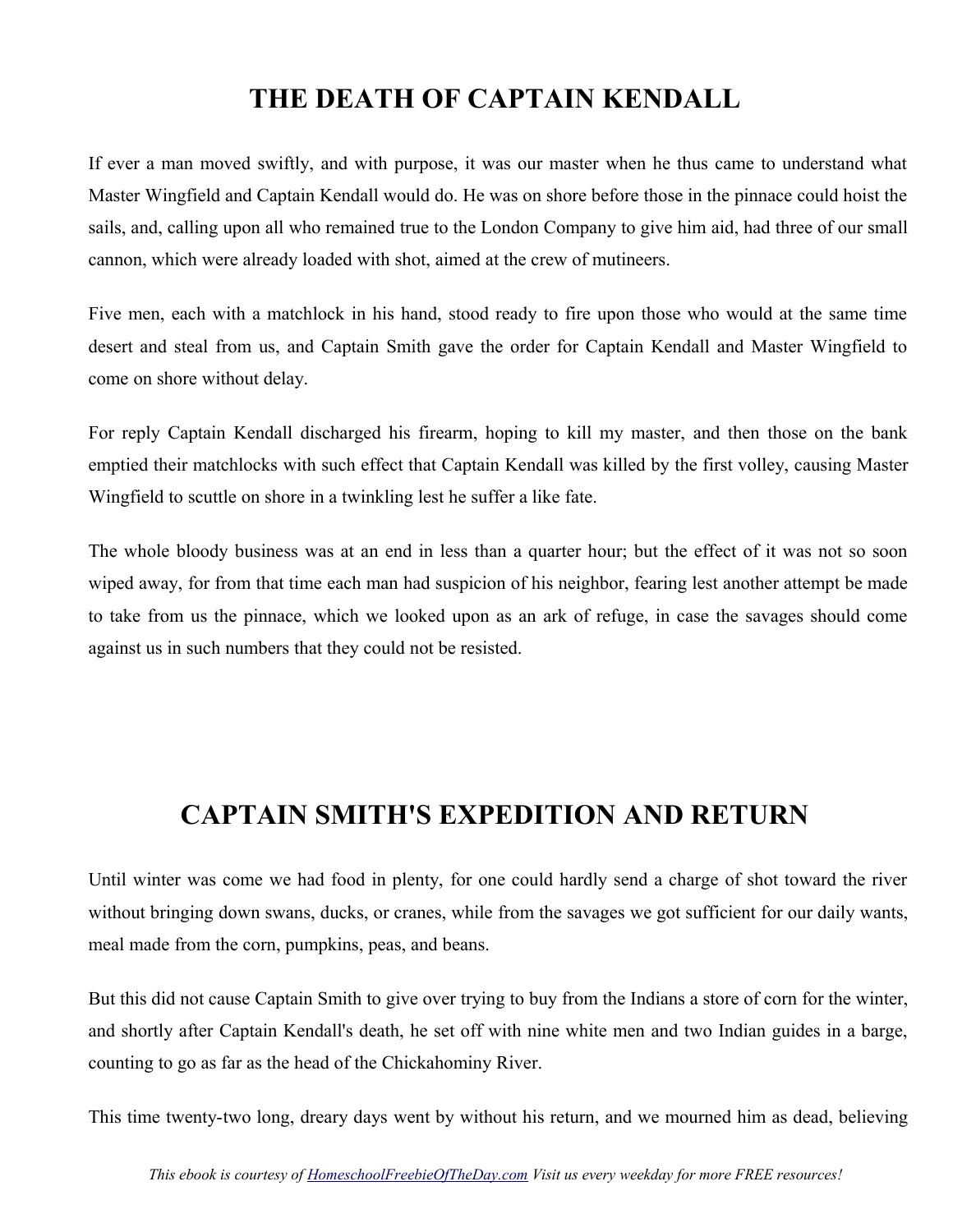the savages had murdered him.

The discontented ones were in high glee because of thinking the man who had forced them to do that which they should, had gone out from their world forever, and we two lads were plunged in deepest grief, for in all the great land of Virginia, Captain Smith was our only true friend.

Then arrived that day when he suddenly appeared before us, having come to no harm, and as Master Hunt lifted up his hands in a prayer of thanksgiving because the man who was so sadly needed in Jamestown had returned, I fell on my knees, understanding for the first time in my life how good God could be to us in that wilderness.

I would that I might describe the scene in our house that night, when Master Hunt was come to hear what all knew would be a story of wildest adventure, for it went without saying that my master never would have remained so long absent from Jamestown had it been within his power to return sooner.

### **AN EXCITING ADVENTURE**

We waited to hear the tale until he had refreshed himself after the long journey, and then what Captain Smith told us was like unto this, as I remember it:

After leaving the village, he had sailed up the river until there was no longer water enough to float the barge, when, with two white men and the two Indians, he embarked in a canoe, continuing the voyage for a distance of twelve miles or more. There, in the wilderness, they made ready to spend the night, and with one of the savage guides my master went on shore on an island to shoot some wild fowls for supper. He had traveled a short distance from the boat, when he heard cries of the savages in the distance, and, looking back, saw that one of the men had been taken prisoner, while the other was fighting for his life.

At almost the very minute when he saw this terrible thing, he was suddenly beset by more than two hundred yelling, dancing savages, who were sweeping down upon him as if believing he was in their power beyond any chance. The Indian guide, who appeared to be terribly frightened, although it might have been that he was in the plot to murder my master, would have run away; but that Captain Smith held him fast while he fired one of his pistols to keep the enemy in check.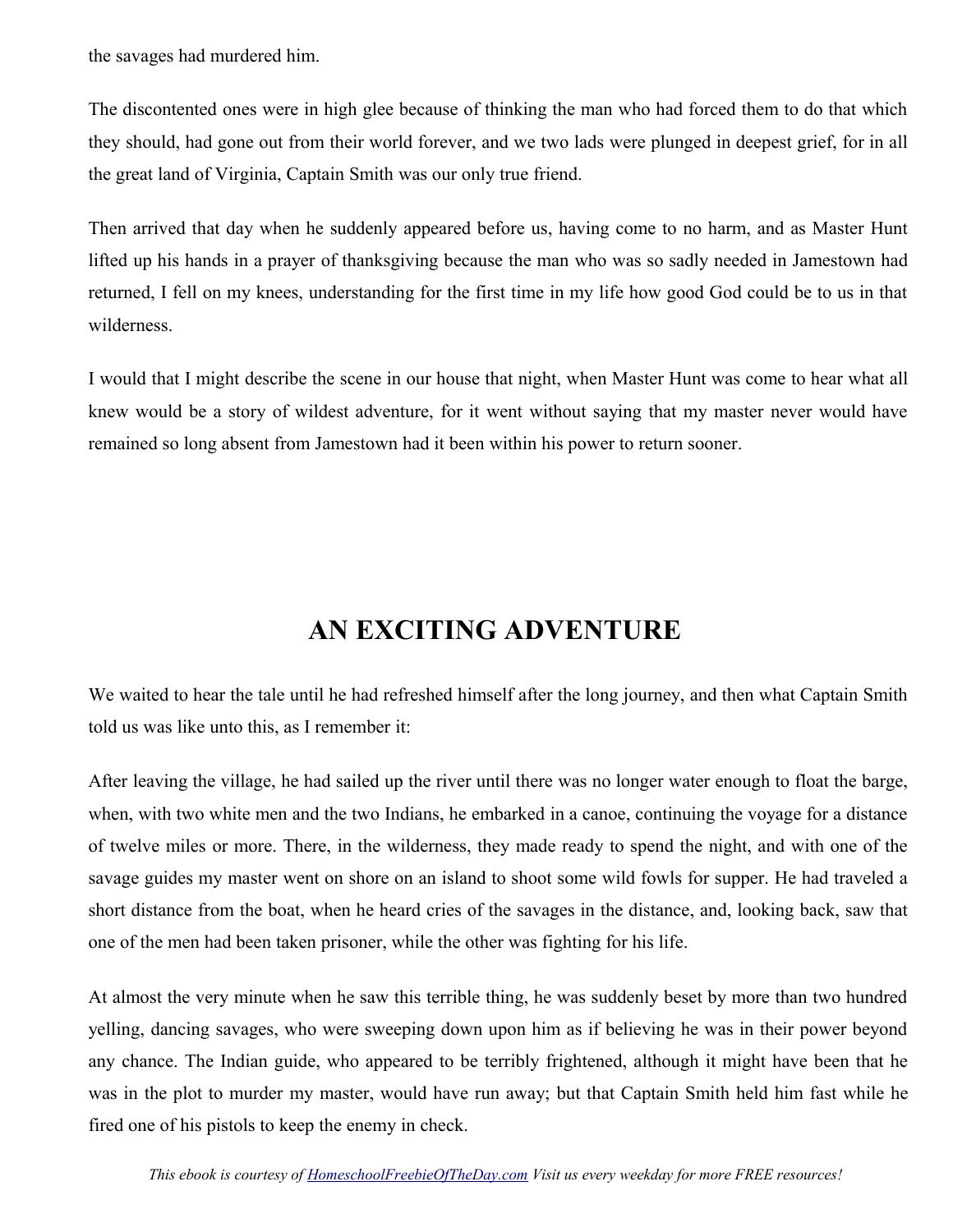Understanding that he must do battle for his life, my master first took the precaution to bind the Indian guide to his left arm, by means of his belt, in such fashion that the fellow would serve as a shield against the shower of arrows the savages were sending through the air.

Protected in this manner, Captain Smith fought bravely, as he always does, and had succeeded in killing two of the Indians with his matchlock, when suddenly he sank knee deep into a mire. It seems that he had been retreating toward the canoe, hoping to get on board her where would be some chance for shelter, and was so engaged with the savages in front of him as to give little heed to his steps.

Once he was held prisoner by the mud, the enemy quickly surrounded him, and he could do no better than surrender. Instead of treating him cruelly, as might have been expected, these brown men carried him from village to village, as if exhibiting some strange animal.

## **TAKEN BEFORE POWHATAN**

When he was first made captive, the Indians found his compass, and were stricken with wonder, because, however the instrument might be turned, the needle always pointed in the same direction. The glass which protected the needle caused even more amazement, and, believing him to be a magician, they took him to Powhatan.

After many days of traveling, the savages were come with their prisoner to Powhatan's village, where Captain Smith was held close prisoner in one of the huts, being fairly well treated and fed in abundance, until the king, who had been out with a hunting party, came home.

Twice while he was thus captive did Captain Smith see the girl Pocahontas, who had visited him in Jamestown; but she gave no especial heed to him, save as a child who was minded to be amused, until on the day when some of the savages gave him to understand that he was to be killed for having come into this land of theirs, and also for having shot to death some of their tribe.

When he was led out of Powhatan's tent of skins, with his feet and hands bound, he had no hope of being able to save his own life, for there was no longer any chance for him to struggle against those who had him in their power.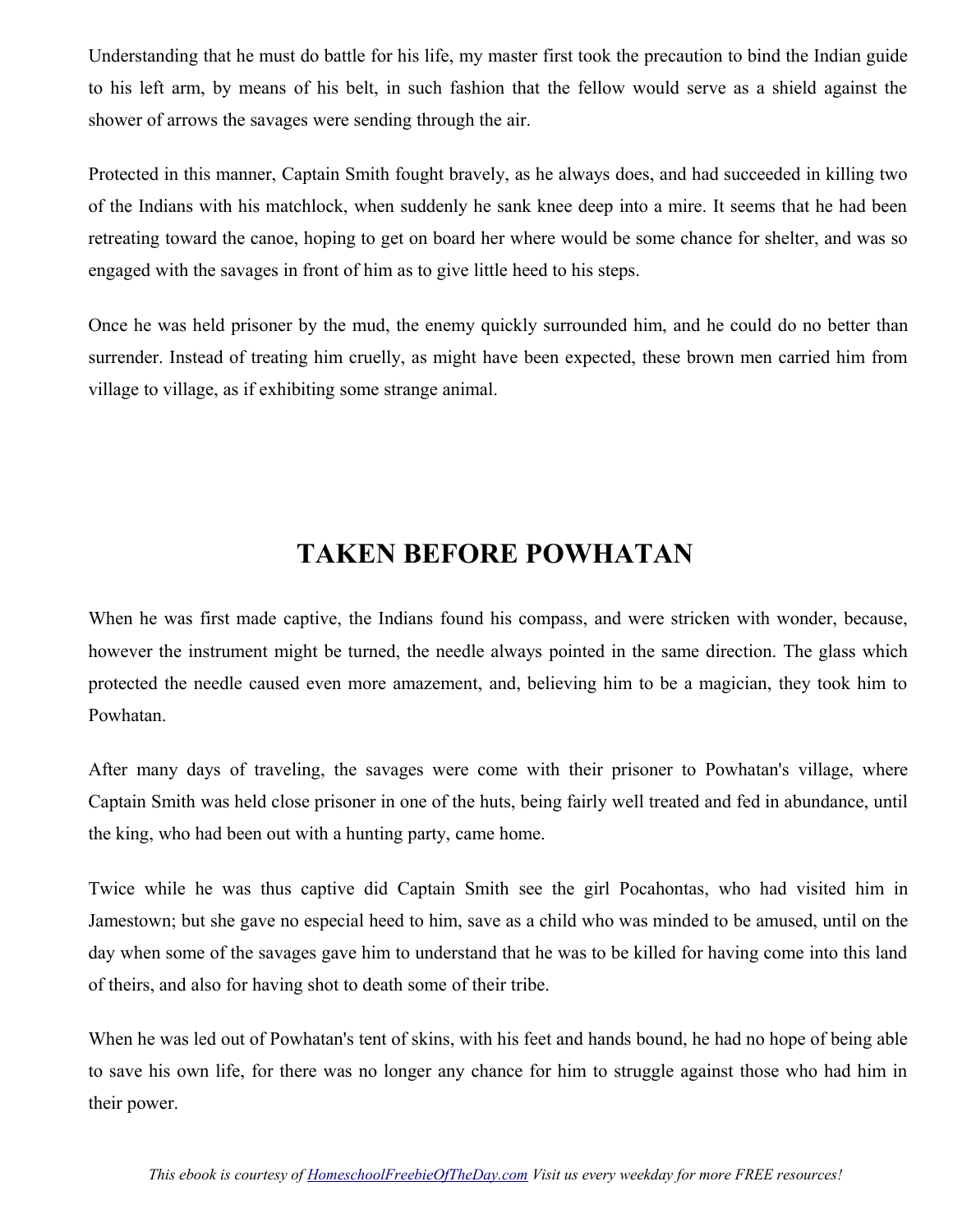### **POCAHONTAS BEGS FOR SMITH'S LIFE**

He was forced down on the earth, with his head upon a great rock, while two half naked savages came forward with heavy stones bound to wooden handles, with which to beat out his brains, and these weapons were already raised to strike, when the girl Pocahontas ran forward, throwing herself upon my master, as she asked that Powhatan give him to her.

Now, as we afterward came to know, it is the custom among savages, that when one of their women begs for the life of a prisoner, to grant the prayer, and so it was done in this case, else we had never seen my master again.

It is also the custom, when a prisoner has thus been given to one who begged for his life, that the captive shall always be held as slave by her; but Pocahontas desired only to let him go back to Jamestown. Then it was she told her father how she had been treated when visiting us, and Powhatan, after keeping Captain Smith prisoner until he could tell of what he had seen in other countries of the world, set him free.

### **THE EFFECT OF CAPTAIN SMITH'S RETURN**

It was well for us of Jamestown that my master returned just when he did, for already had our gentlemen, believing him dead, refused longer to work, and even neglected the hunting, when game of all kinds was so plentiful. They had spent the time roaming around searching for gold, until we were once more in need of food.

The sickness had come among us again, and of all our company, which numbered an hundred when Captain Newport sailed for England, only thirty-eight remained alive.

Within four and twenty hours after Captain Smith came back, matters had so far mended that every man who could move about at will, was working for the common good, although from that time, until Captain Newport came again, we had much of suffering.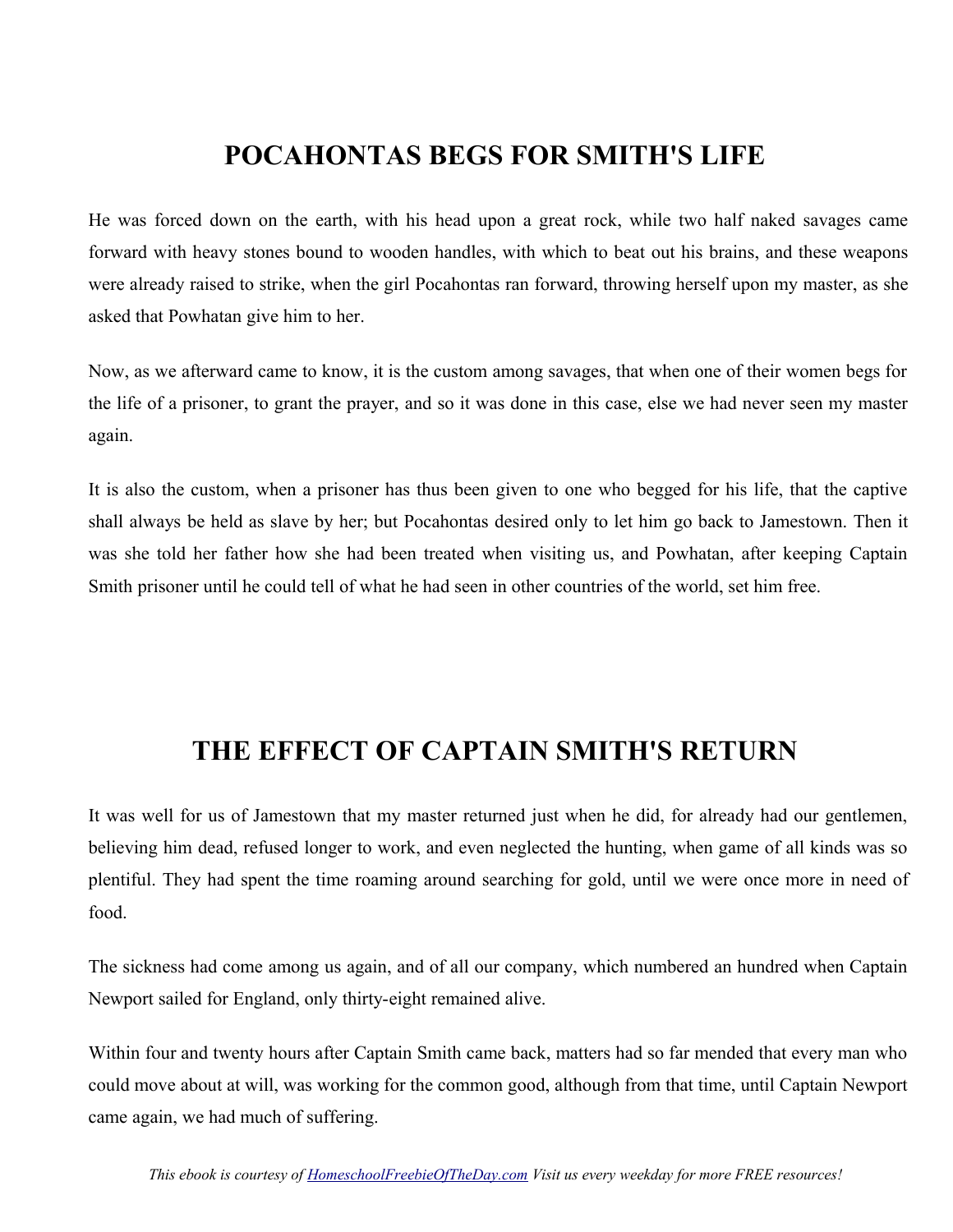With the coming of winter Nathaniel and I were put to it to do our work in anything like a seemly manner. What with the making of candles, or of rushlights; tanning deer hides in such fashion as Captain Smith had taught us; mending his doublets of leather, as well as our own; keeping the house and ground around it fairly clean, in addition to cooking meals which might tempt the appetite of our master, we were busy from sunrise to sunset.

Nor were we without our reward. On rare occasions Captain Smith would commend us for attending to our duties in better fashion than he had fancied lads would ever be able to do, and very often did Master Hunt whisper words of praise in our ears, saying again and again that he would there were in his house two boys like us.

This you may be sure was more of payment than we had a reasonable right to expect, for certain it is that even at our best the work was but fairly done, as it ever must be when there are houseboys instead of housewives at home.

Master Hunt had a serving man, William Rods, and he was not one well fitted to do a woman's work, for in addition to being clumsy, even at the expense of breaking now and then a wooden trencher bowl, he had no thought that cleanliness was, as the preacher often told us, next to godliness.

It was he, and such as he, that caused Captain Smith and those others of the Council who were minded to work for the common good, very much of trouble.

The rule, as laid down by my master, was that those living in a dwelling should keep cleanly the land roundabout the outside for a space of five yards, and yet again and again have I seen William Rods throw the refuse from the table just outside the door, meaning to take it away at a future time, and always forgetting so to do until reminded by some one in authority.

However, it is not for me to speak of such trifling things as these, although had you heard Captain Smith and Master Hunt in conversation, you would not have set them down as being of little importance. Those two claimed that only by strict regard to cleanliness, both of person and house, would it be possible for us, when another summer came, to ward off that sickness which had already carried away so many of our company.

After Captain Smith had brought matters to rights in the village, setting this company of men to building more houses, and that company to hewing down trees for firewood, which would be needed when the winter had come, Master Hunt made mention of a matter which I knew must have been very near his heart many a day.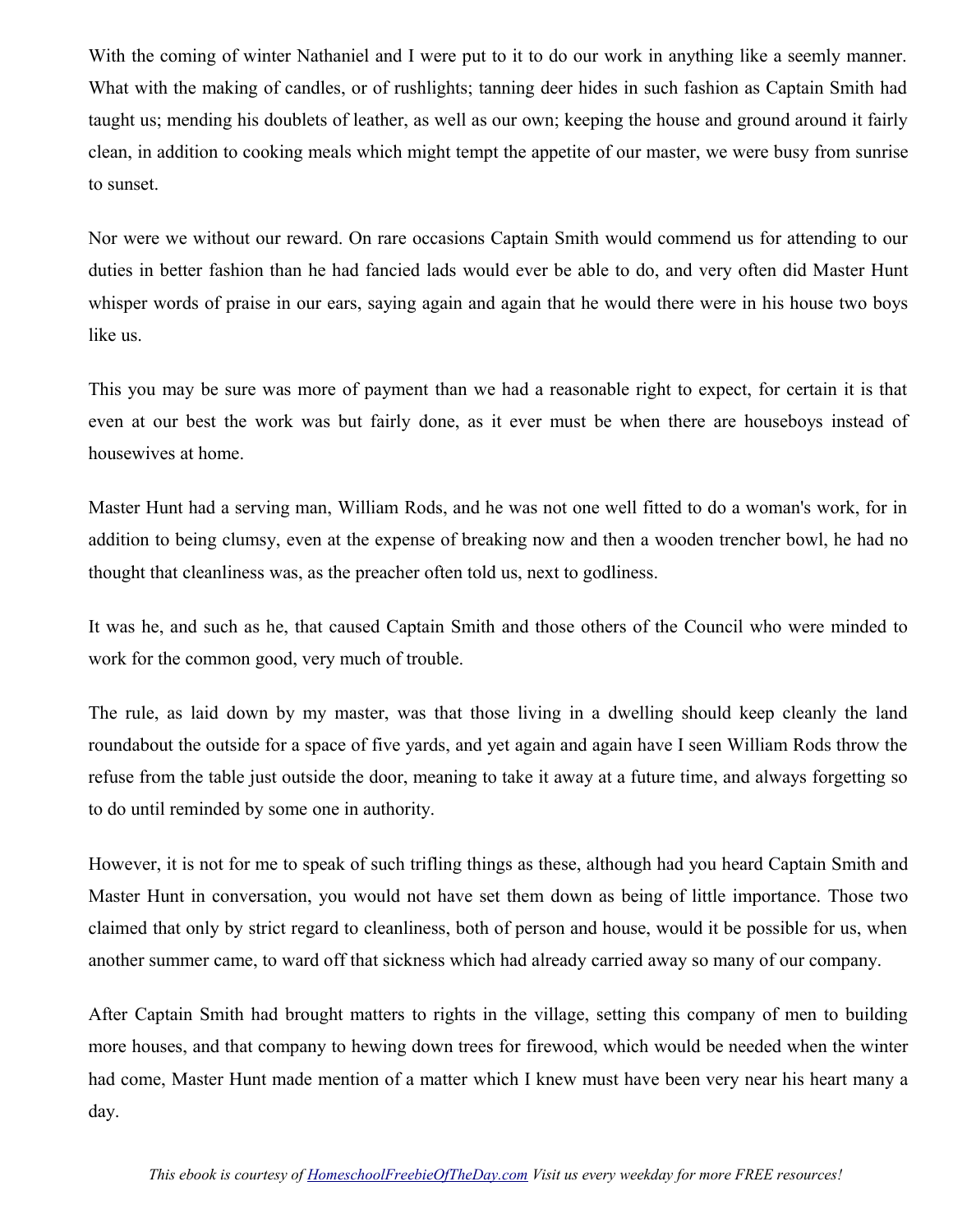### **A NEW CHURCH**

During all the time we had been on shore, the only church in Jamestown was the shelter beneath that square of canvas which he himself had put up. When it stormed, he had called such of the people as were inclined to worship into one or another of the houses; but now he asked that a log building be put together, while it was yet so warm that the men could work out of doors without suffering, and to this, much to my pleasure, for I had an exceedingly friendly feeling toward Master Hunt, Captain Smith agreed.

Therefore it was that when the storms of October came, Master Hunt had a place in which to receive those whom he would lead to a better life, and I believe that all our people, the men who were careless regarding the future life, and those who followed the preacher's teachings, felt the better in mind because there was at last in our village a place which would be used for no other purpose than that of leading us into, and helping us to remain in, the straight path.

### **CAPTAIN NEWPORT'S RETURN**

It was at the beginning of the new year, two days after my master was set free by the savages, that Captain Newport came back to us, this time in the ship John and Francis, and with him were fifty men who had been sent to join our colony.

Fortunately for us there were but few gentlemen among them, therefore did the work of building the village go on much more rapidly, because there were laborers in plenty.

A larger building, which was called the fort, and would indeed have been a safe place for refuge had the savages made an attack, was but just completed at the beginning of the third month, meaning March.

There Captain Smith had stored the supply of provisions and seed brought in the John and Francis, and we were already saying to ourselves that by the close of the summer we should reap a bountiful harvest.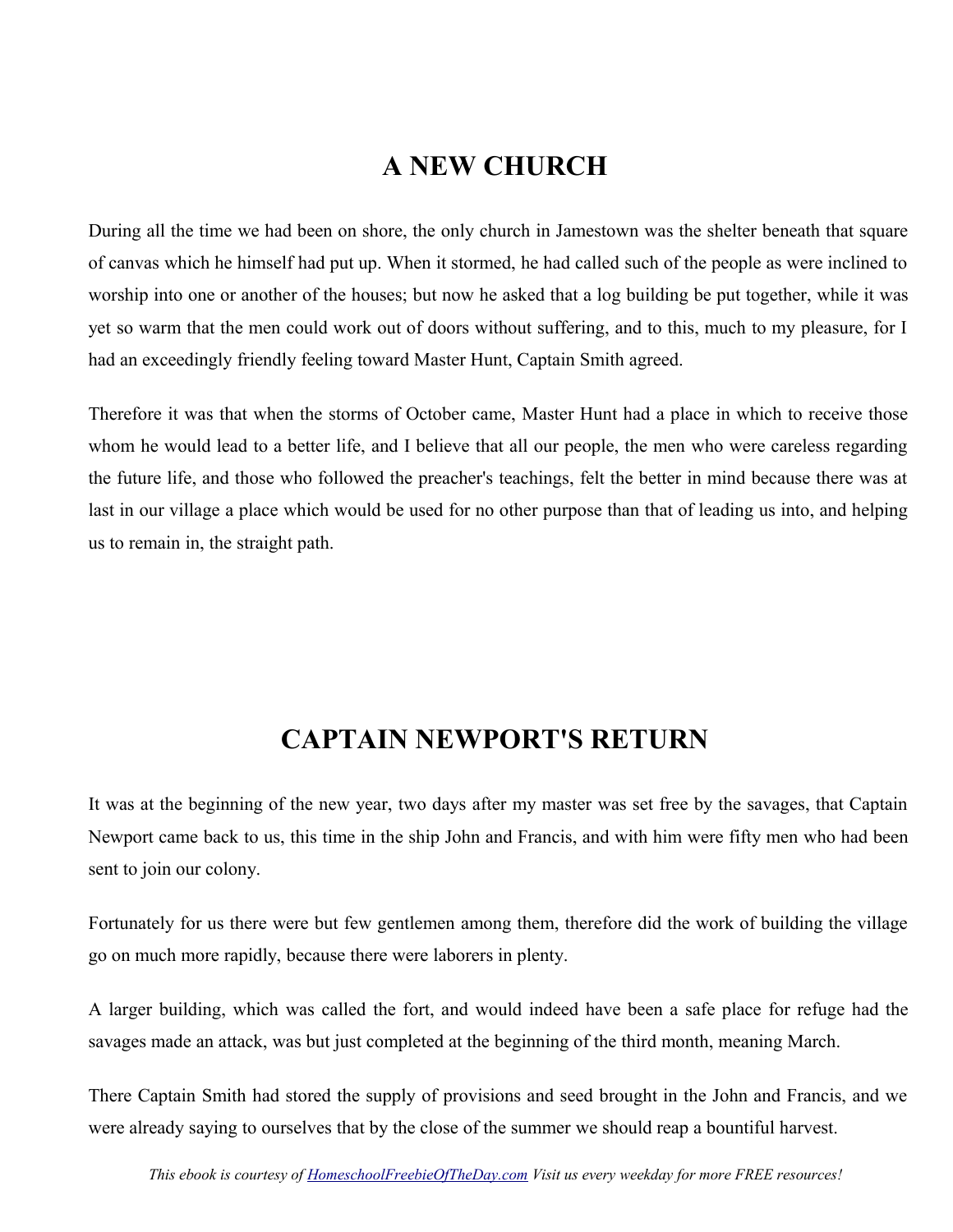All these plans and hopes went for naught, however, for on a certain night—and no man can say how it happened, save him who was the careless one—fire fastened upon the inside of the fort, having so much headway when it was discovered, that our people could do little toward checking it.

The flames burst out through the roof, which was thatched with dried grass, as were all the houses in the town, and leaped from one building to another until it seemed as if the entire village would be destroyed.

It is true that even the palisade, which was near to forty feet distant from the fort, was seized upon by the flames, and a goodly portion of that which had cost us so much labor was entirely destroyed.

Out of all our houses only four remained standing when the flames had died away. The seed which we had counted on for reaping a harvest, the store of provisions, and a large amount of clothing and other necessaries, were thus consumed.

Good Master Hunt lost all his books, in fact, everything he owned save the clothes upon his back, and yet never once did I, who was with him very much, for he came to live at our house while the village was being rebuilt, hear him utter one word of complaint, or of sorrow.

### **GOLD SEEKERS**

It was while all the people, gentlemen as well as laborers, were doing their best to repair the loss, and to put Jamestown into such shape that we might be able to withstand an attack from the savages, if so be they made one, that even a worse misfortune than the fire came upon us.

Some of those whom Captain Newport had lately brought to Virginia, while roaming along the shores of the river in order to learn what this new land was like, came upon a spot where the waters had washed the earth away for a distance of five or six feet, leaving exposed to view a vast amount of sand, so yellow and so heavy that straightway the foolish ones believed they were come upon that gold which our people had been seeking almost from the very day we first landed.

From this moment there was no talk of anything save the wealth which would come to us and the London Company.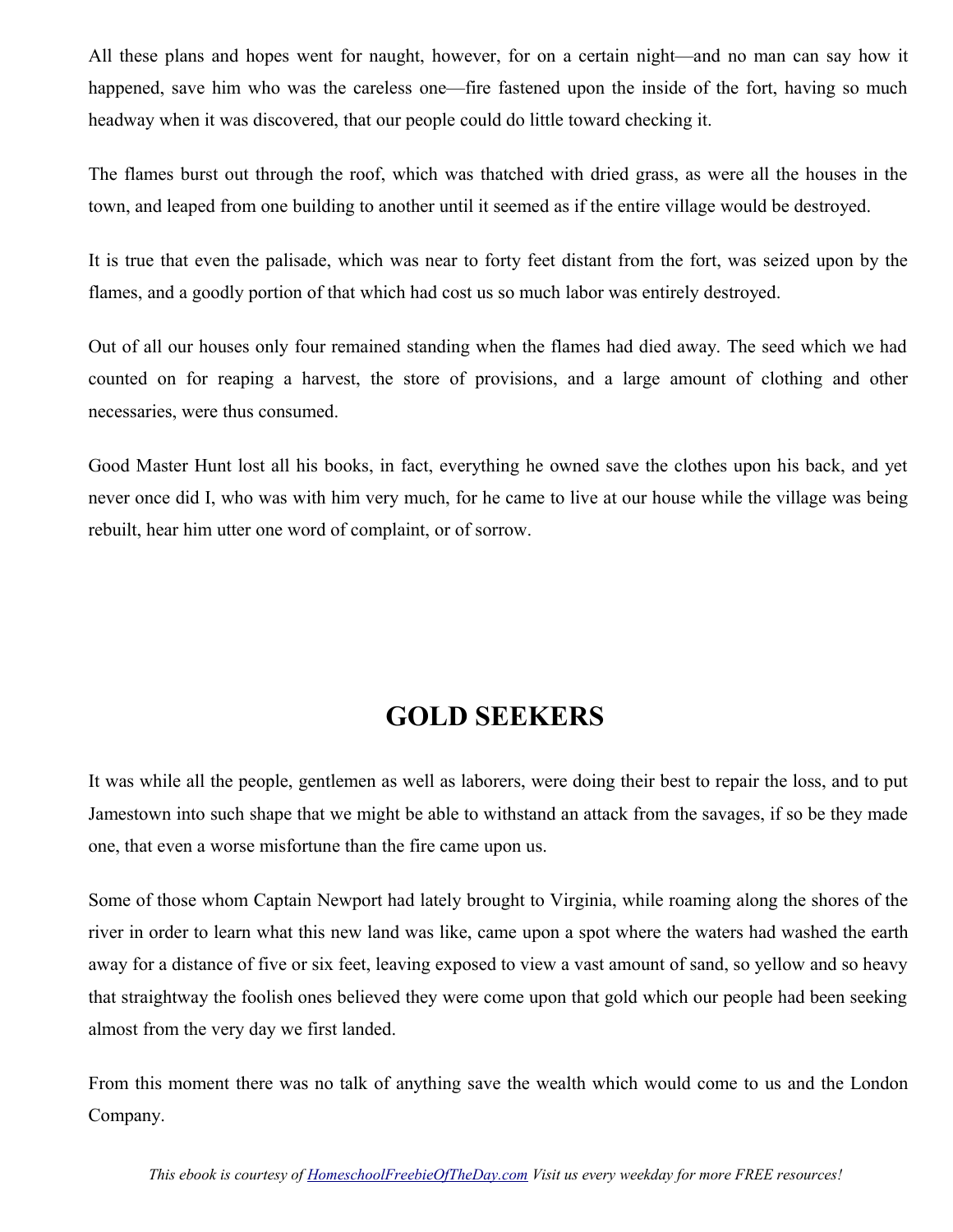Even Captain Newport was persuaded that this sand was gold, and straightway nearly every person in the village was hard at work digging and carrying it in baskets on board the John and Francis as carefully as if each grain counted for a guinea.

Of all the people of Jamestown, Captain Smith and Master Hunt were the only ones who refused to believe the golden dream. They held themselves aloof from this mad race to gather up the yellow sand, and strove earnestly to persuade the others that it would be a simple matter to prove by fire whether this supposed treasure were metal.

In the center of the village, where all might see him, Master Hunt set a pannikin, in which was a pint or more of the sand, over a roaring fire which he kept burning not less than two hours.

When he was done, the sand remained the same as before, which, so he and my master claimed, was good proof that our people of Jamestown were, in truth, making fools of themselves, as they had many a time before since we came into this land of Virginia.

## **A WORTHLESS CARGO**

When we should have been striving to build up the town once more, we spent all our time loading the ship with this worthless cargo, and indeed I felt the better in my mind when finally Captain Newport set sail, the John and Francis loaded deeply with sand, because of believing that we were come to an end of hearing about treasure which lay at hand ready for whosoever would carry it away.

In this, however, I was disappointed. Although there was no longer any reason for our people to labor at what was called the gold mine, since there was no ship at hand in which to put the sand, they still talked, hour by hour, of the day when all the men in Virginia would go back to England richer than kings.

Because of such thoughts was it well nigh impossible to force them to labor once more. Yet Captain Smith and Master Hunt did all they could, even going so far as to threaten bodily harm if the people did not rebuild the storehouse, plant such seed as had been saved from the flames, and replace those portions of the palisade which had been burned.

It was while our people were thus working half heartedly, that Captain Nelson arrived in the ship Phoenix,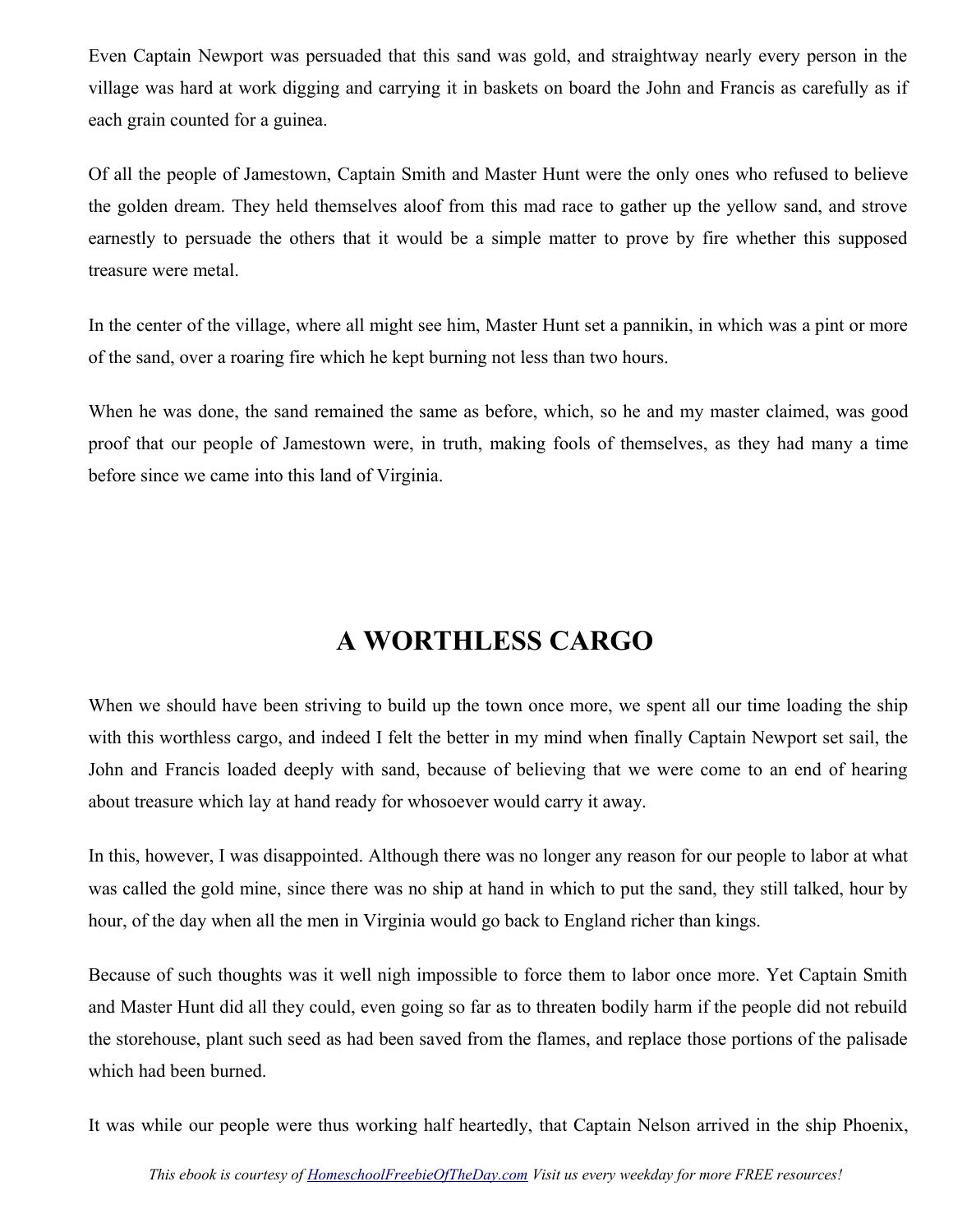having been so long delayed on the voyage, because of tempests and contrary winds, that his passengers and crew had eaten nearly all the stores which the London Company sent over for our benefit, and bringing seventy more mouths to be fed.

Save that she brought to us skilled workmen, the coming of the Phoenix did not advantage us greatly, while there were added to our number, seventy men, and of oatmeal, pickled beef and pork, as much as would serve for, perhaps, three or four weeks.

Through her, however, as Master Hunt said in my hearing, came some little good, for on seeing the yellow sand, Captain Nelson declared without a question that it was worthless, and, being accustomed to working in metal, speedily proved to our people who were yet suffering with the gold fever, that there was nothing whatsoever of value in it.

## **THE CONDITION OF THE COLONY**

That he might have something to carry back to England, and not being minded to take on board a load of sand, Captain Nelson asked that the Phoenix be laden with cedar logs and such clapboards as our people had made. Therefore was it that we sent to England the first cargo of value since having come to Virginia.

Among those who had come over in the Phoenix were workmen who understood the making of turpentine, tar and soap ashes. There was also a pipe maker, a gunsmith, and a number of other skilled workmen, so that had the Council advanced the interest of the colony one half as much as my master was doing, all would have gone well with us in Jamestown.

As it was, however, the President of the Council, so Master Hunt has declared many times, and of a verity he would not bear false witness, often countenanced the men in rebellion against my master's orders, until, but for the preacher's example, we might never have put into the earth our first seed.

Because of lack of food, and it seems strange to say so when there were of oysters near at hand more than a thousand men could have eaten, and fish in the rivers without number, Captain Smith set off once more in the pinnace to trade with the Indians, as well as to explore further the bay and the river.

Master Hunt lived in our house, while he was gone, therefore Nathaniel and I were not idle, and though we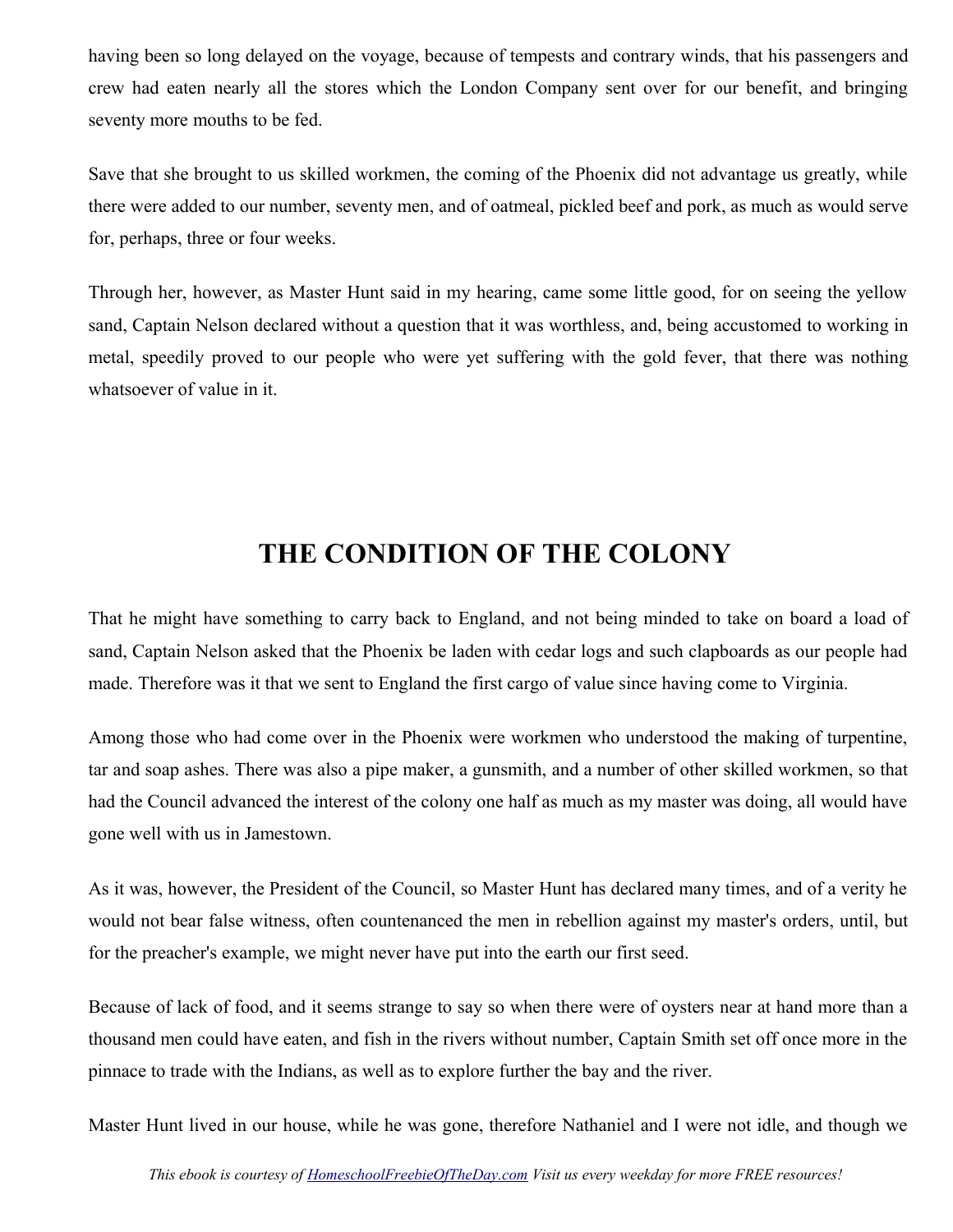had each had a dozen pair of hands, we could have kept them properly employed, what with making a garden for our own use, tending the plants, and keeping house.

## **TOBACCO**

Just here I am minded to set down that which the girl Pocahontas told us concerning the raising of tobacco, and it is well she spent the time needed to instruct us, for since then I have seen the people in this new world of Virginia getting more money from the tobacco plant, than they could have gained even though Captain Newport's yellow sand had been veritable gold.

You must know that the seed of tobacco is even smaller than grains of powder, and the Indians usually plant it in April. Within a month it springs up, each tiny plant having two or four leaves, and one month later it is transplanted in little hillocks, set about the same distance apart as are our hills of Indian corn.

Two or three times during the season the plants have to be hoed and weeded, while the sickly leaves, which peep out from the body of the stock, must be plucked off.

If the plant grows too fast, which is to say, if it is like to get its full size before harvest time, the tops are cut to make it more backward.

About the middle of September it is reaped, stripped of its leaves, and tied in small bunches; these are hung under a shelter so that the dew may not come to them, until they are cured the same as hay.

Having thus been dried, and there must be no suspicion of moisture about, else they will mold, the whole is packed into hogsheads.

I have lived to see the days go by since the girl Pocahontas showed Nathaniel and me how to cultivate the weed, until the greatest wealth which Virginia can produce comes from this same tobacco, which, Master Hunt says, not only induces filthiness in those who use it, but works grievous injury to the body.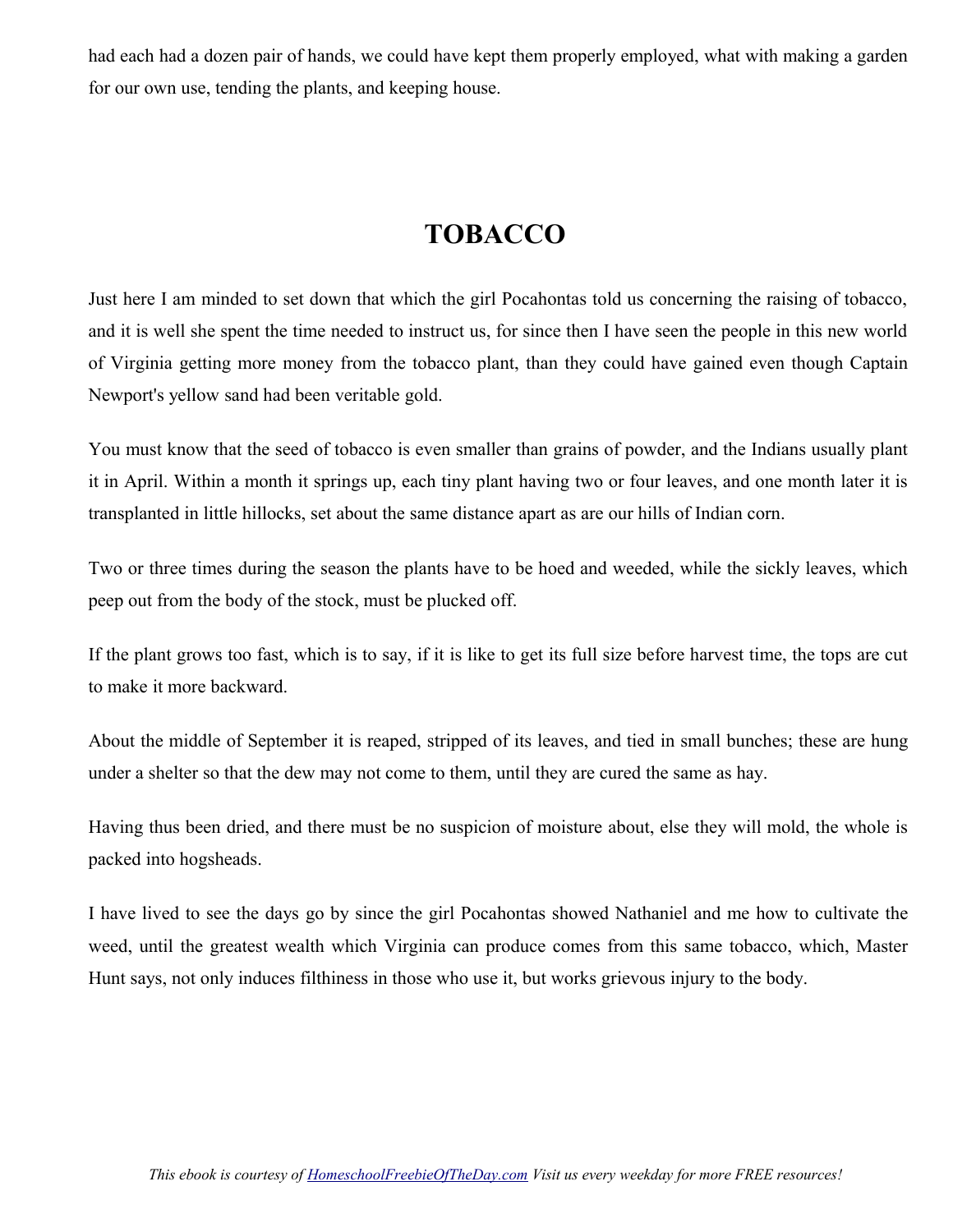## **CAPTAIN NEWPORT'S RETURN**

When Captain Newport came back to Virginia, at about the time we were gathering our scanty harvest, his dreams of sudden wealth, through the digging of gold in Virginia, had burst as does a bubble when one pricks it.

He had not been more than four and twenty hours in England before learning that his ship was laden only with valueless sand, and, mayhap, if the London Company had not demanded that he return to Virginia at once, with certain orders concerning us at Jamestown, he might have been too much ashamed to show his face among us again.

My master had come in long since from trading with the Indians, having had fairly good success at times, and again failing utterly to gather food. The king Powhatan was grown so lofty in his bearing, because of the honor some of our foolish people had shown him, that it was well nigh impossible to pay the price he asked, even in trinkets, for so small an amount as a single peck of corn.

However, that which Powhatan did or did not do, concerned me very little when Captain Newport had arrived, for he brought with him such tidings as made my heart rejoice, and caused Master Hunt to say that now indeed would our village of Jamestown grow as it should have grown had our leaders shown themselves of half as much spirit as had my master.

But for the greater things which followed Captain Newport's arrival in September of the year 1608, I would have set it down as of the utmost importance to us in Jamestown, that he brought with him the first two women, other than the girl Pocahontas, who had ever come into our town.

These were Mistress Forest, and her maid, Anne Burras, and if the king himself had so far done us the honor as to come, his arrival would have caused no greater excitement.

Every man and boy in the settlement pressed forward eager even to touch the garments of these two women as they came ashore in the ship's small boat, and I dare venture to say that we stared at them, Nathaniel and I among the number, even as the savages stared at us when first we landed.

It would have been more to my satisfaction had there been two maids, instead of only one and her mistress, for it was more than likely servants could tell Nathaniel and me many things about our care of the house,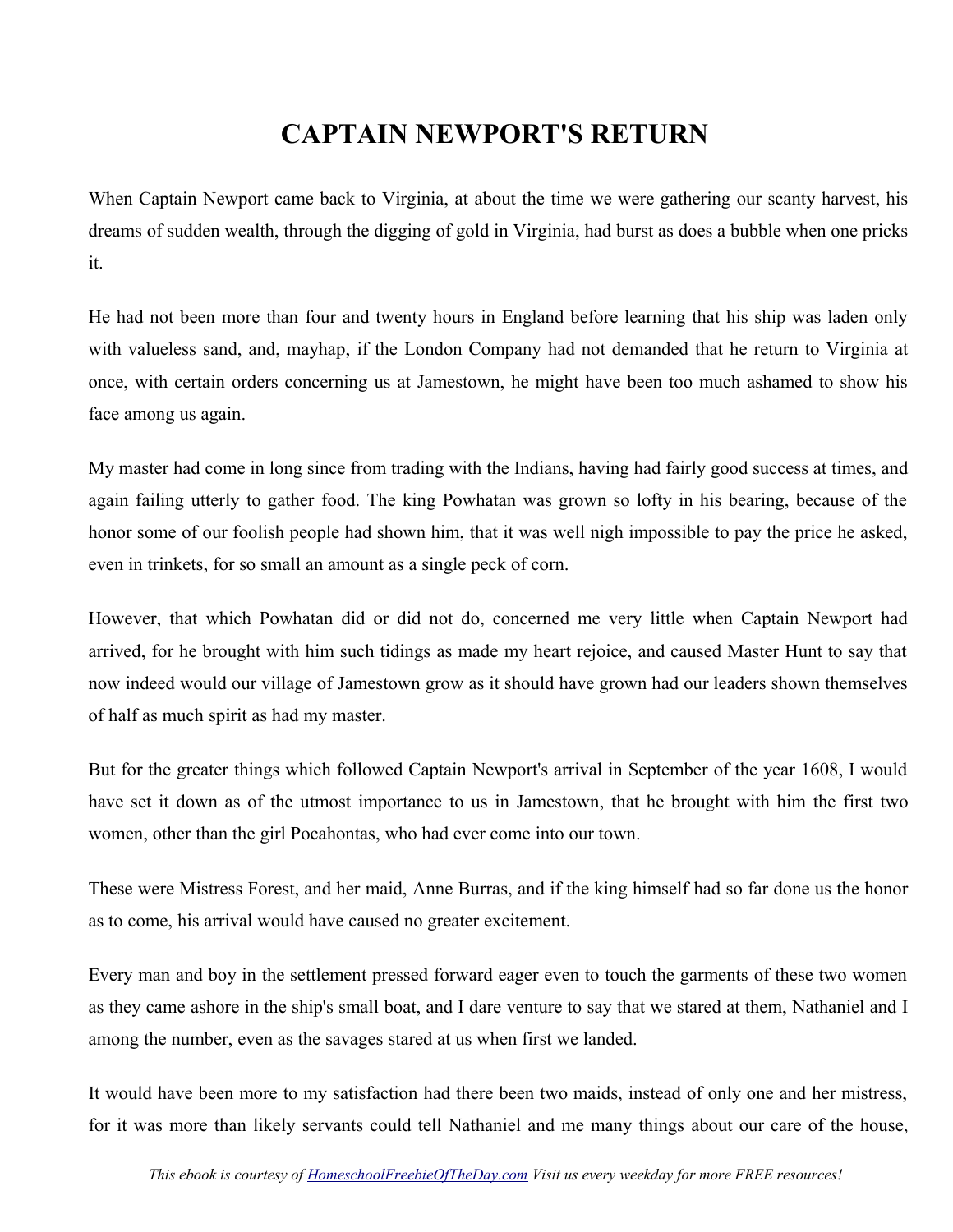which a great lady would not well know. Therefore, as I viewed the matter, we could well spare fine women, so that we had maids who would understand of what we as houseboys stood mostly in need.

However, it was not with these women, who were only two among seventy, that had come with Captain Newport on this his third voyage, that I was most deeply concerned, and how I learned that which pleased me so greatly shall be set down exactly as it happened.

#### **MASTER HUNT BRINGS GREAT NEWS**

I had been down at the landing place, feasting my eyes upon the ship which had so lately come from the country I might never see again, and was trying to cheer myself by working around the house in the hope of pleasing Captain Smith, when Master Hunt came in with a look upon his face such as I had not seen since the sickness first came among us, and, without thinking to be rude, I asked him if it was the arrival of the women which pleased him so greatly.

"It is nothing of such fanciful nature, Richard Mutton," the good man replied with a smile, "though I must confess that it is pleasing to see women with white faces, when our eyes have beheld none save bearded men for so long a time. What think you has been done in the Council this day, since Captain Newport had speech with President Ratcliffe?"

Verily I could not so much as guess what might have happened, for those worshipful gentlemen were prone at times to behave more like foolish children, than men upon whom the fate of a new country depended, and I said to Master Hunt much of the same purport.

"They have elected your master, Captain John Smith, President of the Council, Richard Mutton, and now for the first time will matters in Jamestown progress as they should."

"My master President of the Council at last!" I cried, and the good preacher added:

"So it is, lad, as I know full well, having just come from there."

"But how did they chance suddenly to gather their wits?" I cried with a laugh, in which Master Hunt joined.

"It was done after Captain Newport had speech with Master Ratcliffe, and while I know nothing for a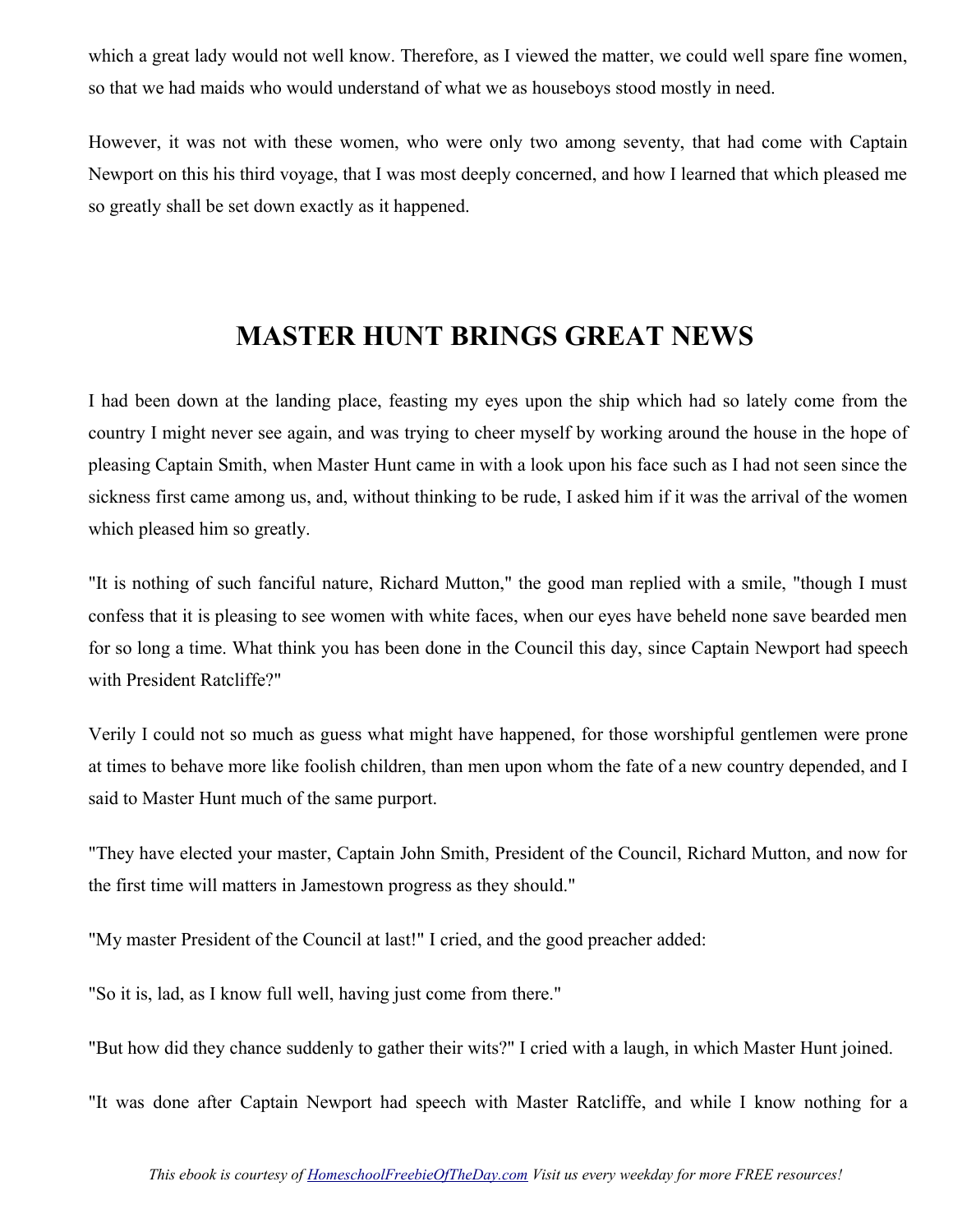certainty, there is in my mind a strong belief that he brought word from the London Company for such an election to be made. At all events, it is done, and now we shall see Jamestown increase in size, even as she would have done from the first month we landed here had Captain John Smith been at the head of affairs."

The good preacher was so delighted with this change in the government that he unfolded all his budget of news, forgetting for the time being, most like, that he was not speaking to his equal, and thus it was I learned what were Captain Newport's instructions from the London Company.

## **CAPTAIN NEWPORT'S INSTRUCTIONS**

He was ordered, if you please, not to return to England without bringing back a lump of gold, exploring the passageway to the South Sea, or finding some of Sir Walter Raleigh's lost colony, of which I will tell you later.

But whether he did the one or the other, he had been commanded to crown as a king, Powhatan, and had brought with him mock jewels and red robes for such a purpose.

To find a lump of gold, after he had brought to England a shipload of yellow sand!

To crown Powhatan king, when, to our sorrow, he was already showing himself far more of a king than was pleasing or well for our town of James!

Forgetting I was but a lad, and had no right to put blame on the shoulders of my leaders and betters, or even to address Master Hunt as if I were a man grown, I cried out against the foolishness of those people in London for whom we were striving to build up a city, saying very much that had better been left unsaid, until the good preacher cried with a laugh:

"We can forgive them almost anything, Dicky Mutton, since they have made our Captain Smith the head of the government in this land of Virginia."

And now I will tell you, as Master Hunt told me, the story of this lost colony of Roanoke, which the London Company had commanded Captain Newport to find.

You must know that English people had lived in this land of Virginia before we came here in 1606, and while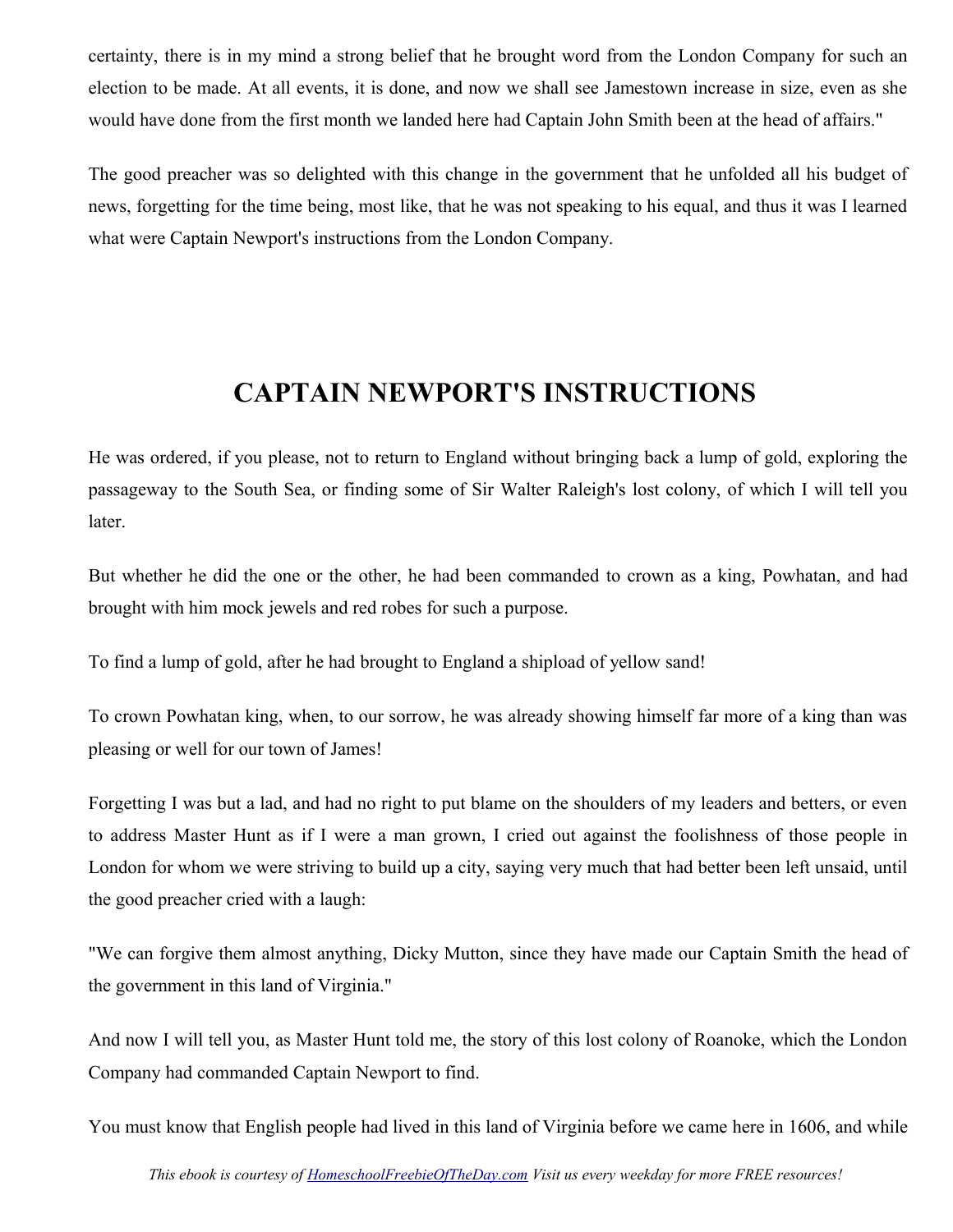it does not concern us of Jamestown, except as we are interested in knowing the fate of our countrymen, it should be set down, lest we so far forget as to say that those of us who have built this village are the first settlers in the land.

### **THE STORY OF ROANOKE**

Twenty-one years before we sailed from London, Sir Walter Raleigh sent out a fleet of seven ships, carrying one hundred and seven persons, to Virginia, and Master Ralph Lane was named as the governor. They landed on Roanoke Island; but because the Indians threatened them, and because just at that time when they were most frightened, Sir Francis Drake came by with his fleet, they all went home, not daring to stay any longer.

Two years after that, which is to say nineteen years before we of Jamestown came here, Sir Walter Raleigh sent over one hundred and sixteen people, among whom were men, women and children, and they also began to build a town on Roanoke Island.

John White was their governor, and very shortly after they came to Roanoke, his daughter, Mistress Ananias Dare, had a little baby girl, the first white child to be born in the new world, so they named her Virginia.

Now these people, like ourselves, were soon sorely in need of food, and they coaxed Governor John White to go back to England, to get what would be needed until they could gather a harvest.

At the time he arrived at London, England was at war with the Spanish people, and it was two years before he found a chance to get back. When he finally arrived at Roanoke Island, there were no signs of any of his people to be found, except that on the tree was cut the word "Croatan," which is the name of an Indian village on the island nearby.

That was the last ever heard of all those hundred and sixteen people. Five different times Sir Walter Raleigh sent out men for the missing ones; but no traces could be found, not even at Croatan, and no one knows whether they were killed by the Indians, or wandered off into the wilderness where they were lost forever.

You can see by the story, that the London Company had set for Captain Newport a very great task when they commanded him to do what so many people had failed in before him.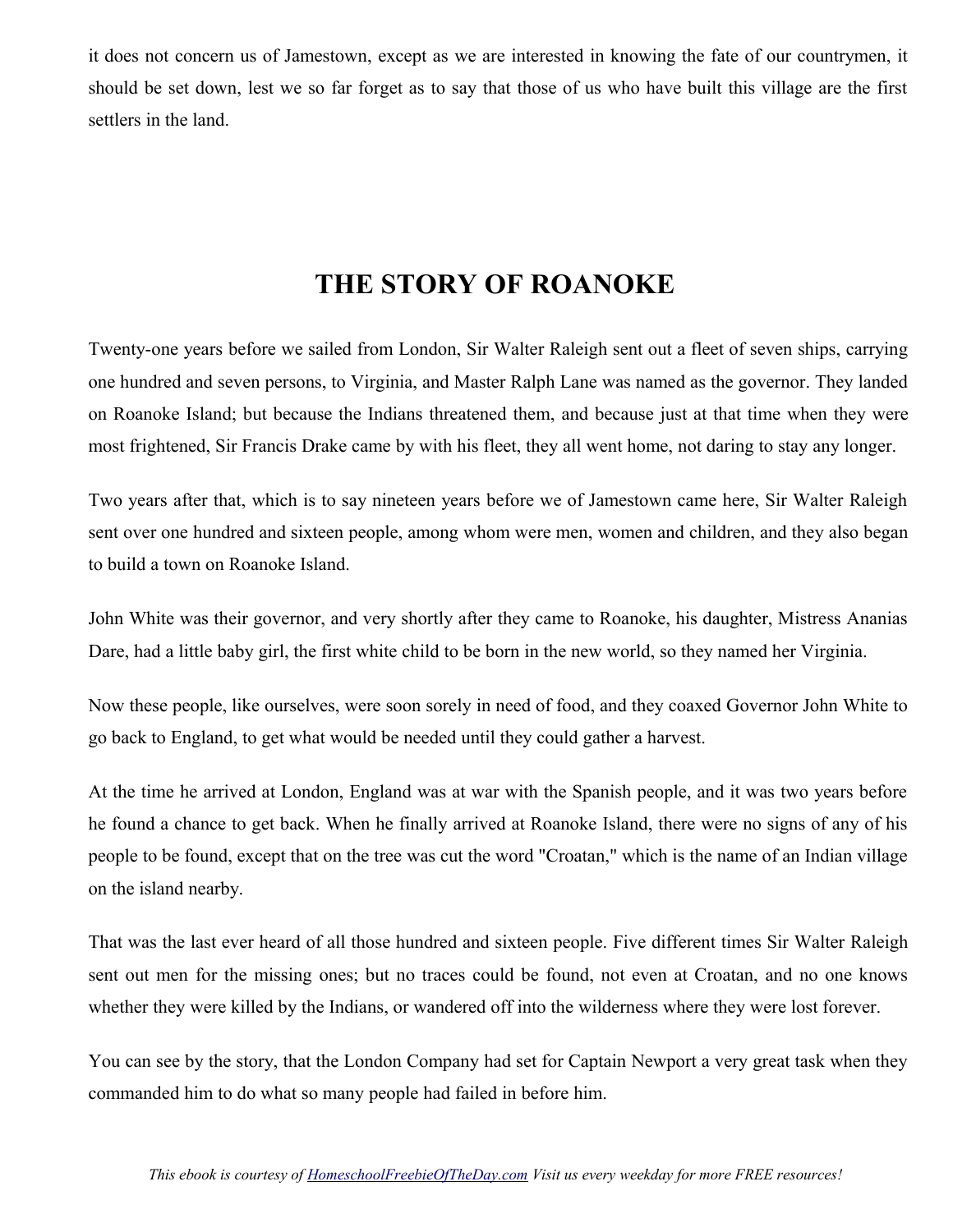And now out of that story of the lost colony, as Master Hunt told Nathaniel and me, grows another which also concerns us in this new land of Virginia.

You will remember I have said that Master Ralph Lane was the governor of the first company of people who went to Roanoke Island, and, afterward, getting discouraged, returned to England. Now this Master Lane, and the other men who were with him, learned from the Indians to smoke the weed called tobacco, and carried quite a large amount of it home with them.

Not only Sir Walter Raleigh, who knew Master Lane very well, but many other people in England also learned to smoke, and therefore it was that when we of Jamestown began to raise tobacco, it found a more ready sale in London than any other thing we could send over. Once this was known, our people gave the greater portion of their time to cultivating the Indian weed.

#### **THE CROWNING OF POWHATAN**

Very nearly the first thing which my master did after having been made President of the Council, was to obey the orders of the London Company, by going with Captain Newport to Powhatan's village in order to crown him like a king.

This was not at all to the pleasure of the savage, who failed of understanding what my master and Captain Newport meant, when they wanted him to kneel down so they might put the crown upon his head. If all the stories which I have heard regarding the matter are true, they must have had quite a scrimmage before succeeding in getting him into what they believed was a proper position to receive the gifts of the London Company.

Our people, so Master Hunt told me, were obliged to take him by the shoulders and force him to his knees, after which they clapped the crown on his head, and threw the red robe around his shoulders in a mighty hurry lest he show fight and overcome them.

It was some time before Captain Smith could make him understand that it was a great honor which was being done him, but when he did get it through his head, he took off his old moccasins and brought from the hut his raccoon skin coat, with orders that my master and Captain Newport send them all to King James in London,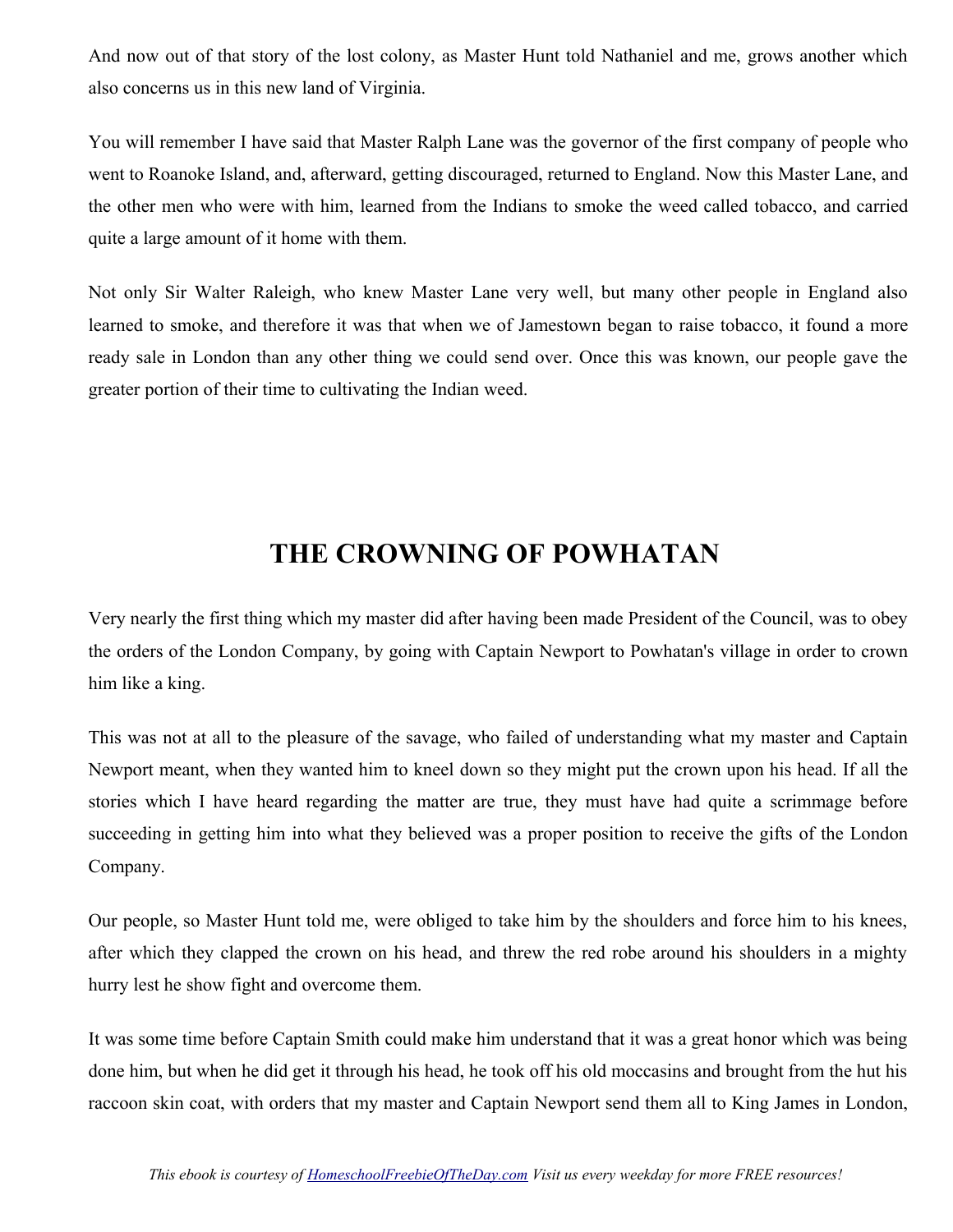as a present from the great Powhatan of Virginia.

After this had been done, Captain Newport sailed up the James River in search of the passage to the South Sea, and my master set about putting Jamestown into proper order.

#### **PREPARING FOR THE FUTURE**

Once more Captain Smith made the rule that those who would not work should not eat, and this time, with all the Council at his back, together with such men as Captain Newport had just brought with him, you can well fancy his orders were obeyed.

In addition to the stocks which had been built, he had a pillory set up, and those gentlemen who were not inclined to labor with their hands as well as they might, were forced to stand in it to their discomfort.

The next thing which he did was to have a large, deep well dug, so that we might have sweet water from it for drinking purposes, rather than be forced to use that from the river, for it was to his mind that through this muddy water did the sickness come to us.

When the winter was well begun, and Captain Newport ceased to search for the South Sea passage, because of having come to the falls of the James River, Captain Smith forced our people to build twenty stout houses such as would serve to withstand an attack from the savages, and again was the palisade stretched from one to the other, until the village stood in the form of a square.

After the cold season had passed, some of the people were set about shingling the church, and others were ordered to make clapboards that we might have a cargo when Captain Newport returned. It was the duty of some few to keep the streets and lanes of the village clear of filth, lest we invite the sickness again, and the remainder of the company were employed in planting Indian corn, forty acres of which were seeded down.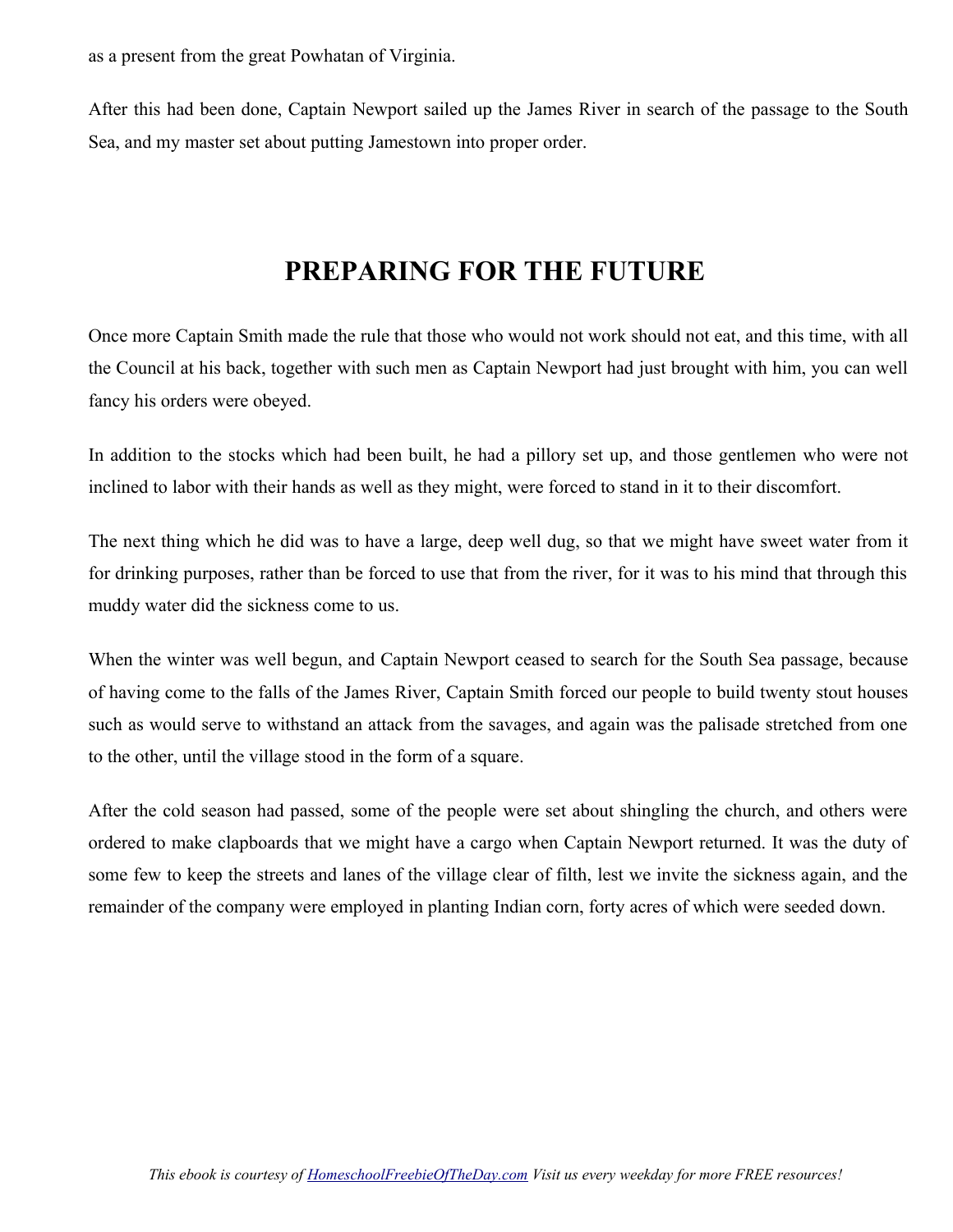# **STEALING THE COMPANY'S GOODS**

If I have made it appear that during all this time we lived in the most friendly manner with the savages, then have I blundered in the setting down of that which happened.

Although it shames one to write such things concerning those who called themselves Englishmen, yet it must be said that the savages were no longer in any degree friendly, and all because of what our own people had done.

From the time when Captain Smith had declared that he who would not work should not eat, some of our fine gentlemen who were willing to believe that labor was the greatest crime which could be committed, began stealing from the common store iron and copper goods of every kind which might be come at, in order to trade with the savages for food they themselves were too lazy to get otherwise.

They even went so far, some of those who thought it more the part of a man to wear silks than build himself a house, as to steal matchlocks, pistols, and weapons of any kind, standing ready to teach the savages how to use these things, if thereby they were given so much additional in the way of food.

As our numbers increased, by reason of the companies which were brought over by Captain Newport and Captain Nelson, so did the thievery become the more serious until on one day I heard Master Hunt tell my master, that of forty axes which had been brought ashore from the Phoenix and left outside the storehouse during the night, but eight were remaining when morning came.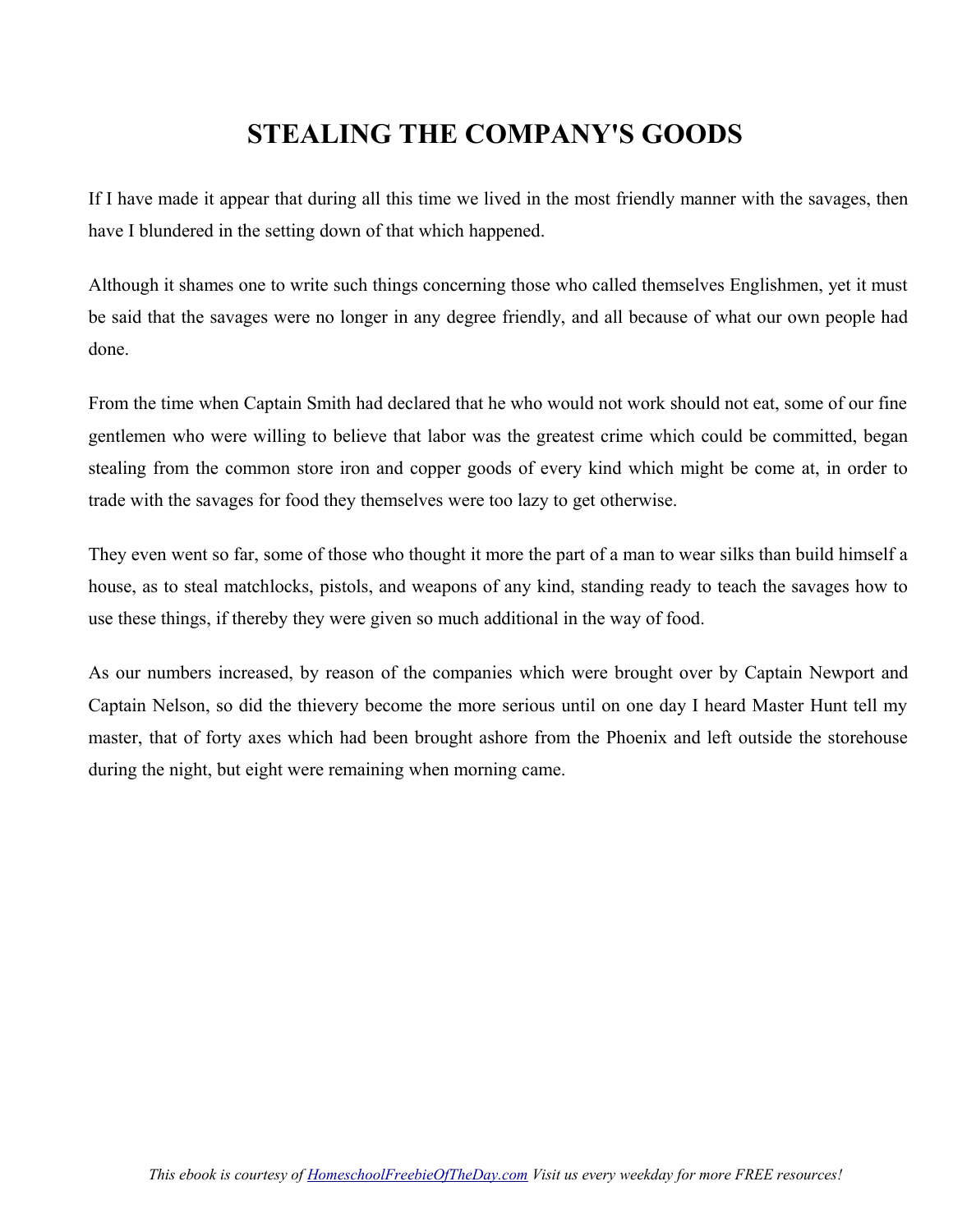### **WHAT THE THIEVING LED TO**

Now there was more of mischief to this than the crime of stealing, or of indolence. The savages came to understand they could drive hard bargains, and so increased the price of their corn that Captain Smith set it down in his report to the London Company, that the same amount of copper, or of beads, which had, one year before, paid for five bushels of wheat, would, within a week after Captain Newport came in search of the lost colony, pay for no more than one peck.

Nor was this the entire sum of the wrong done by our gentlemen who stole rather than worked with their hands. The savages, grown bold now that they had firearms and knew how to use them, no longer had the same fear of white people as when Captain Smith, single handed, was able to hold two hundred in check, and strove to kill us of Jamestown whenever they found opportunity.

On four different times did they plot to murder my master, believing that when he had been done to death, it would be more easy for them to kill off all in our town; but on each occasion, so keen was his watchfulness, he outwitted them all.

The putting of a crown on Powhatan's head, and bowing before him as if he had been a real king, also did much mischief. It caused that brown savage to believe we feared him, which was much the same as inviting him to be less of a friend, until on a certain day he boldly declared that one basket of his corn was worth more than all our copper and beads, because he could eat his corn, while our trinkets gave a hungry man no satisfaction.

And thus, by the wicked and unwise acts of our own people, did we prepare the way for another time of famine and sickness.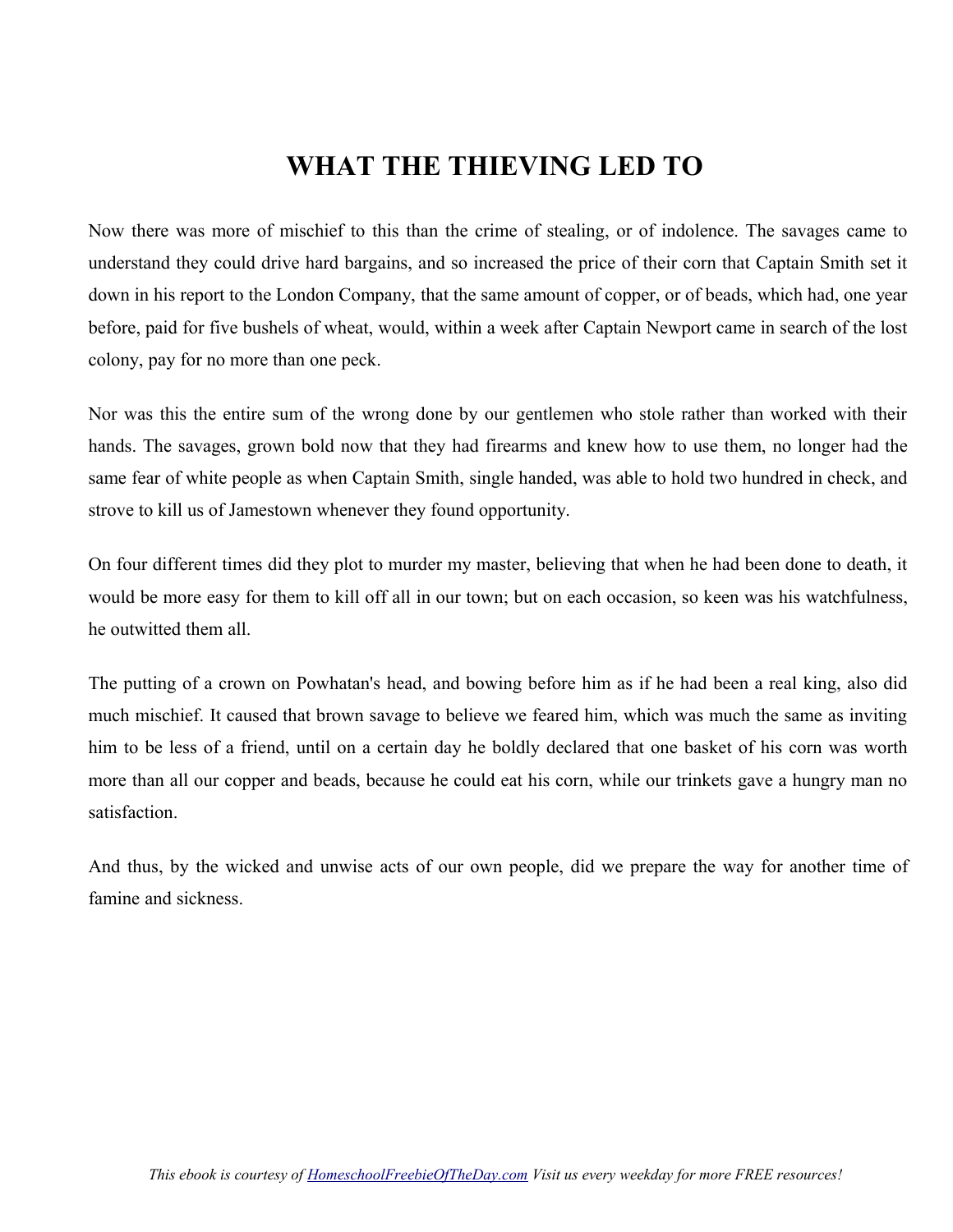# **FEAR OF FAMINE IN A LAND OF PLENTY**

However, I must set this much down as counting in our favor: when we landed in this country we had three pigs, and a cock and six hens, all of which we turned loose in the wilderness to shift for themselves, giving shelter to such as came back to us when winter was near at hand.

Within two years we had of pigs more than sixty, in addition to many which were yet running wild in the forest. Of hens and cocks we had upward of five hundred, the greater number being kept in pens to the end that we might profit by their eggs.

I have heard Master Hunt declare more than once, that had we followed Captain Smith's advice, giving all our labor to the raising of crops, our storehouse would have been too small for the food on hand, and we might have held ourselves free from the whims of the savages, having corn to sell, rather than spending near to half our time trying to buy.

As Master Hunt said again and again when talking over the situation with Captain Smith, it seemed strange even to us who were there, that we could be looking forward to a famine, when in the sea and on the land was food in abundance to feed half the people in all this wide world.

To show how readily one might get himself a dinner, if so be his taste were not too nice, I have seen Captain Smith, when told what we had in the larder for the next meal, go to the river with only his naked sword, and there spear fish enough with the weapon to provide us with as much as could be eaten in a full day. But yet some of our gentlemen claimed that it was not good for their blood to eat this food of the sea; others declared that oysters, when partaken of regularly, were as poisonous as the sweet potatoes which we bought of the Indians.

Thus it was that day by day did we who were in the land of plenty, overrun with that which would serve as food, fear that another time of famine was nigh.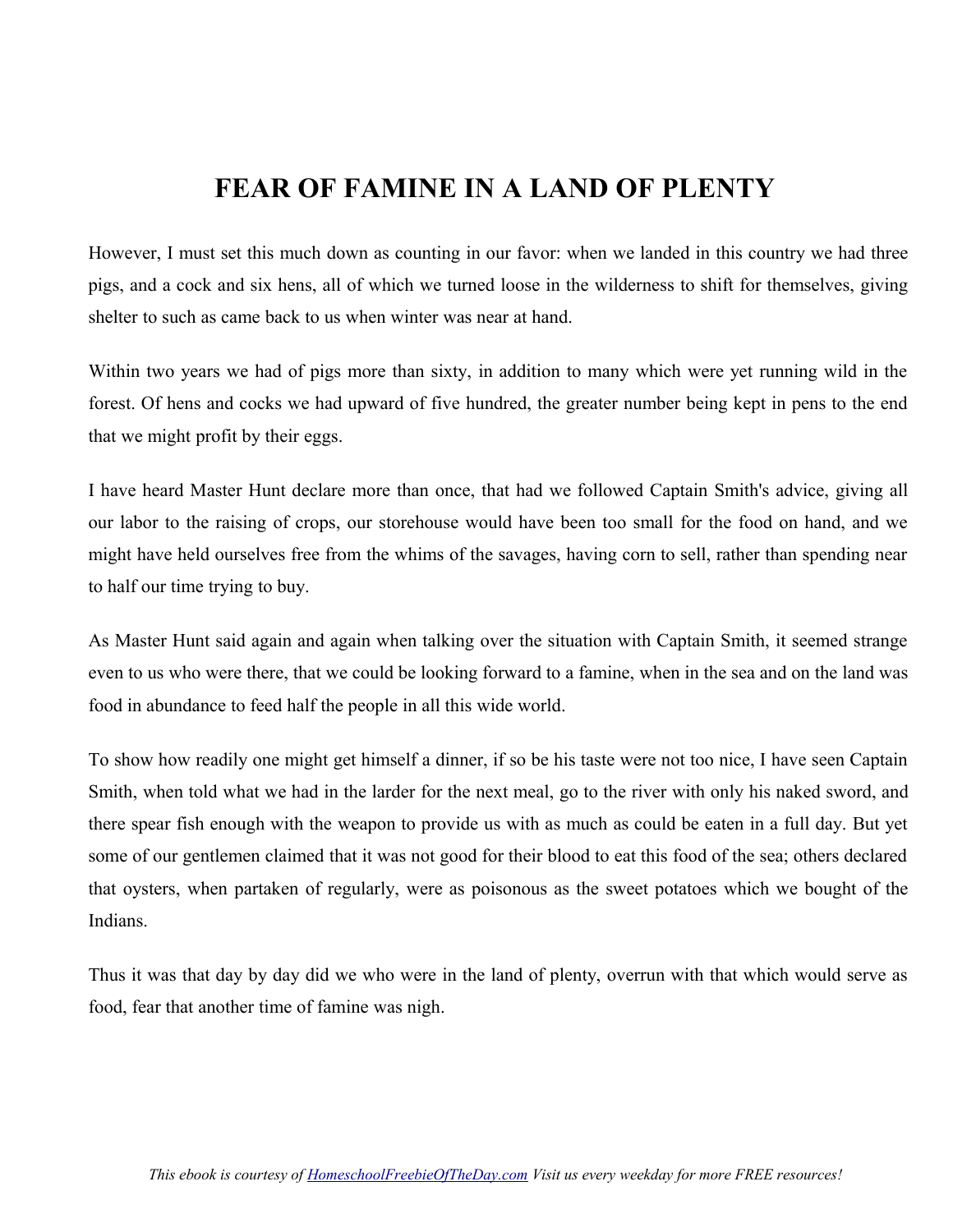#### **THE UNHEALTHFUL LOCATION**

I have often spoken of the unwillingness of some of our people to labor; but Captain Smith, who is not overly eager to find excuses for those who are indolent, has said that there was much reason why many of our men hugged their cabins, counting it a most arduous task to go even so far up the river as were the oyster beds.

He believes, and Master Hunt is of the same opinion, that this town of ours has been built on that portion of the shore where the people are most liable to sickness. The land is low lying, almost on a level with the river; the country roundabout is made up of swamps and bogs, and the air which comes to us at night is filled with a fever, which causes those upon whom it fastens, first to shake as if they were beset with bitterest cold, and then again to burn as if likely to be reduced to ashes. Some call it the ague, and others, the shakes; but whatsoever it may be, there is nothing more distressing, or better calculated to hinder a man from taking so much of exercise as is necessary for his well being.

## **GATHERING OYSTERS**

That Nathaniel and I may gather oysters without too great labor of walking and carrying heavy burdens, Captain Smith has bought from the savages a small boat made of the bark of birch trees, stretched over a framework of splints, and sewn together with the entrails of deer. On the seams, and wherever the water might find entrance, it is well gummed with pitch taken from the pine tree, and withal the lightest craft that can well be made.

Either Nathaniel or I can take this vessel, which the savages call a canoe, on our shoulders, carrying it without difficulty, and when the two of us are inside, resting upon our knees, for we may not sit in it as in a ship's boat, we can send it along with paddles at a rate so rapid as to cause one to think it moved by magic.

With this canoe Nathaniel and I may go to the oyster beds, and in half an hour put on board as large a cargo of shellfish as she will carry, in addition to our own weight, coming back in a short time with as much food as would serve a dozen men for two days.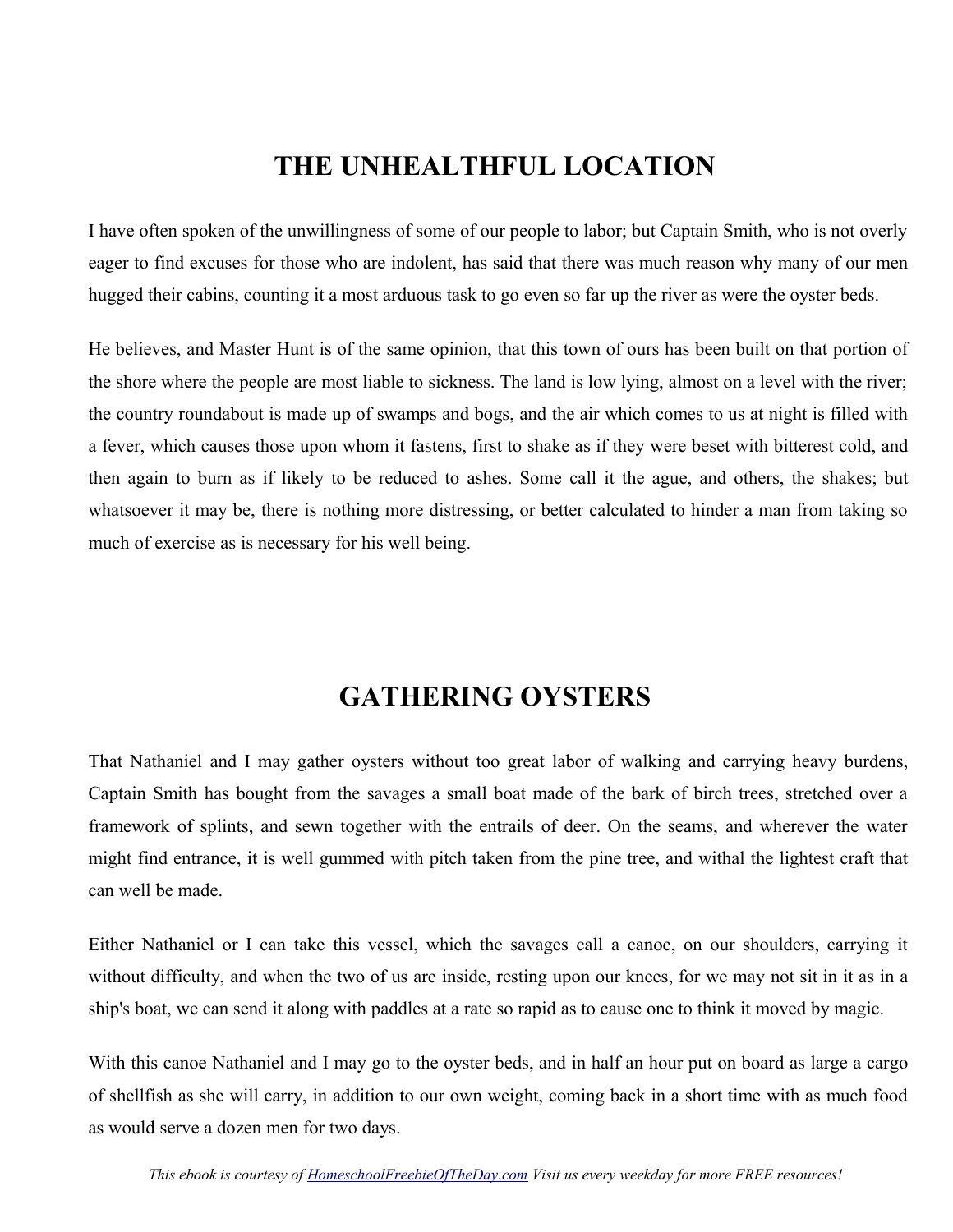If these oysters could be kept fresh for any length of time, then would we have a most valuable store near at hand; but, like other fish, a few hours in the sun serves to spoil them.

### **PREPARING STURGEON FOR FOOD**

Of the fish called the sturgeon, we have more than can be consumed by all our company; but one cannot endure the flavor day after day, and therefore is it that we use it for food only when we cannot get any other.

Master Hunt has shown Nathaniel and me how we may prepare it in such a manner as to change the flavor. It must first be dried in the sun until so hard that it can be pounded to the fineness of meal. This is then mixed with caviare, by which I mean the eggs, or roe, of the sturgeon, with sorrel leaves, and with other wholesome herbs. The whole is made into small balls, or cakes, which are fried over the fire with a plentiful amount of fat.

Such a dish serves us for either bread or meat, or for both on a pinch, therefore if we lads are careful not to waste our time, Captain Smith may never come without finding in the larder something that can be eaten.

### **TURPENTINE AND TAR**

To us in Jamestown the making of anything which we may send back to England for sale, is of such great importance that we are more curious regarding the manner in which the work is done, than would be others who are less eager to see piled up that which will bring money to the people.

Therefore it was that Nathaniel and I watched eagerly the making of turpentine, and found it not unlike the method by which the Indians gain sugar from maple trees. A strip of bark is taken from the pine, perhaps eight or ten inches long, and at the lower end of the wound thus made, a deep notch is cut in the wood.

Into this the sap flows, and is scraped out as fast as the cavity is filled. It is a labor in which all may join, and so plentiful are the pine trees that if our people of Jamestown set about making turpentine only, they might load four or five ships in a year.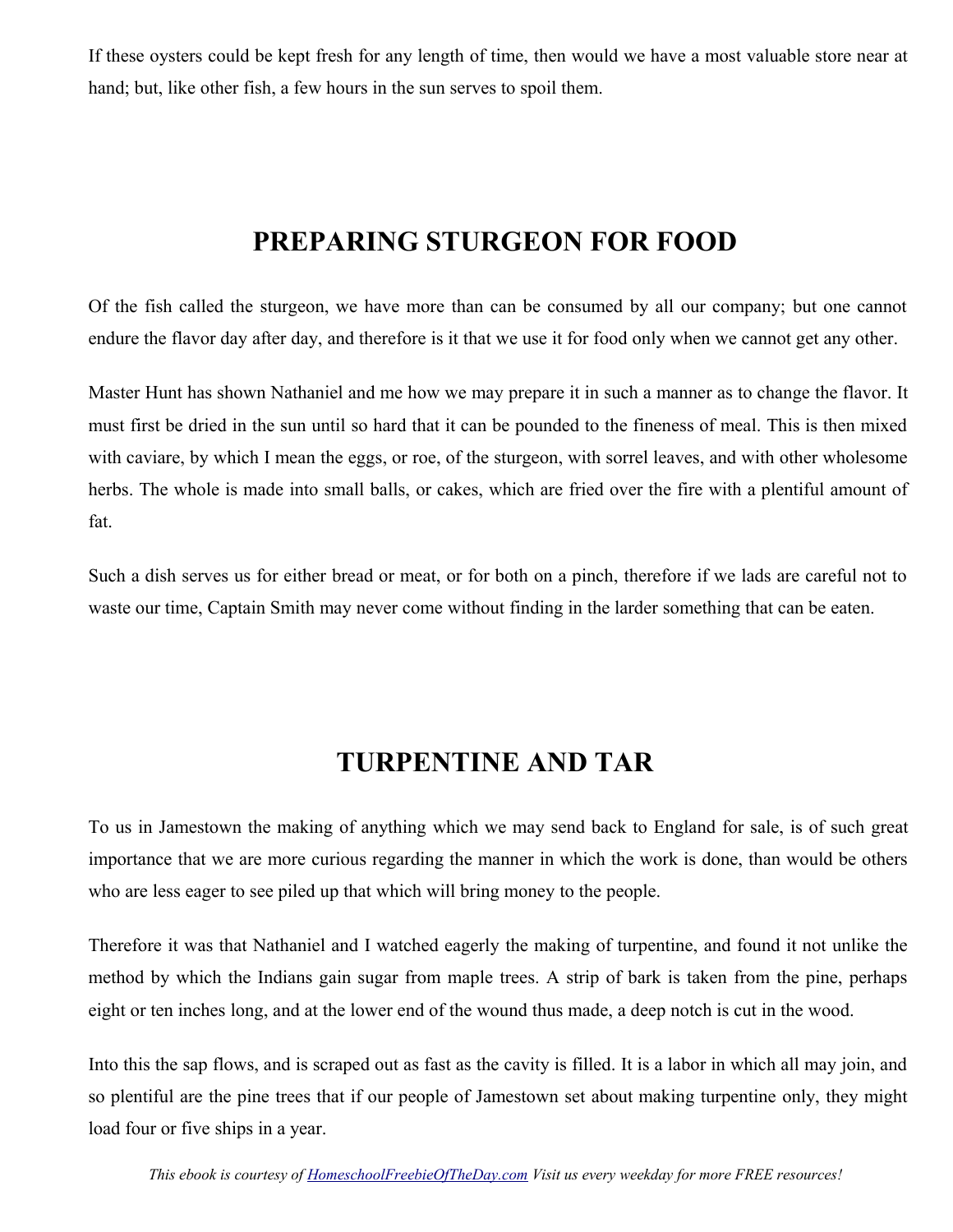From the making of tar much money can be earned, and it is a simple process such as I believe I myself might compass, were it not that I have sufficient of other work to occupy all my time.

The pine tree is cut into short pieces, even the roots being used, for, if I mistake not, more tar may be had from the roots than from the trunks of the tree. Our people here dig a hollow, much like unto the shape of a funnel, on the side of a hill, or bank, fill it in with the wood and the roots, and cover the whole closely with turf.

An iron pot is placed at the bottom of this hollow in the earth, and a fire is built at the top of the pile. While the fuel smolders, the tar stews out of the wood, falling into the iron pot, and from there is put into whatsoever vessels may be most convenient in which to carry it over seas.

#### **THE MAKING OF CLAPBOARDS**

There is far greater labor required in the making of clapboards, and it is of a wearisome kind; but Captain Newport declares that clapboards made of our Virginia cedar are far better in quality than any to be found in England. Therefore it is Captain Smith keeps as many men as he may, employed in this work, which is more tiring than difficult.

The trunks of the trees are cut into lengths of four feet, and trimmed both as to branches and bark. An iron tool called a frow, which is not unlike a butcher's cleaver, is then used to split the log into thin strips, one edge of which is four or five times thicker than the other.

You will understand better the method by picturing to yourself the end of a round log which has been stood upright for convenience of the workmen. Now, if you place a frow in such a position that it will split the thicknesses of an inch or less from the outer side, you will find that the point of the instrument, which is at the heart of the tree, must come in such manner as to make the splint very thin on the inner edge. The frow is driven through the wood by a wooden mallet, to the end that the sides of the clapboard may be fairly smooth.

Master Hunt has told me that if we were to put on board a ship the size of the John and Francis, as many clapboards as she could swim under, the value of the cargo would be no less than five hundred pounds, and they would have a ready sale in London, or in other English ports.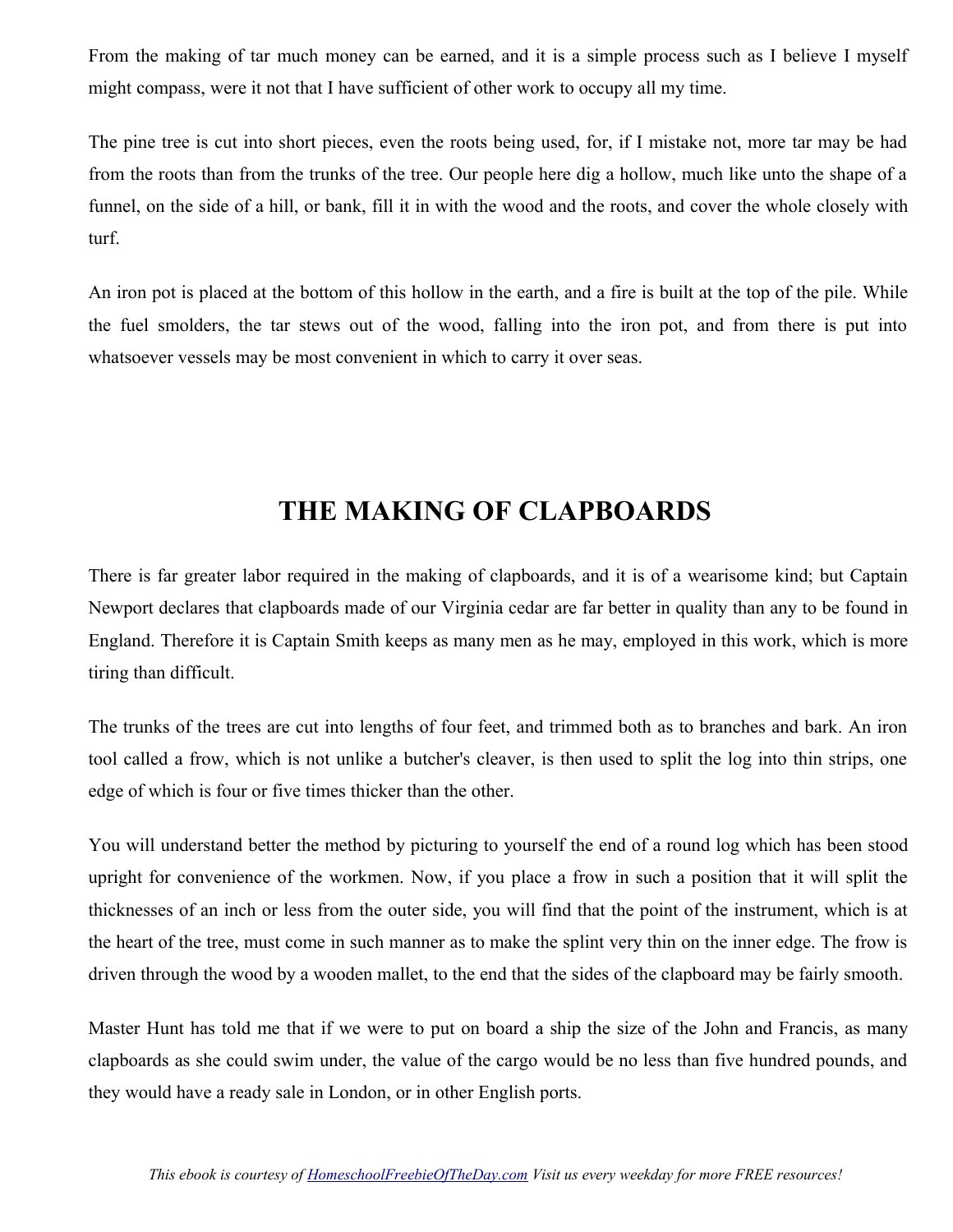# **PROVIDING FOR THE CHILDREN**

And now before I am come to the most terrible time in the history of our town of James, let me set down that which the London Company has decreed, for it is of great importance to all those who, like Nathaniel and me, came over into this land of Virginia before they were men and women grown.

Master Hunt has written the facts out fairly, to the end that I may understand them well, he having had the information from Captain Newport, for it was the last decree made by the London Company before the John and Francis sailed.

I must say, however, that the reason why this decree, or order, whichever it may be called, has been made, was to the end that men and women, who had large families of children, might be induced to join us here in Jamestown, as if we had not already mouths enough to feed.

The Council of the Company has decided to allow the use of twenty-five acres of land for each and every child that comes into Virginia, and all who are now here, or may come to live at the expense of the Company, are to be educated in some good trade or profession, in order that they may be able to support themselves when they have come to the age of four and twenty years, or have served the time of their apprenticeship, which is to be no less than seven years.

It is further decreed that all of those children when they become of age or marry, whichever shall happen first, are to have freely given and made over to them fifty acres of land apiece, which same shall be in Virginia within the limits of the English plantation. But, these children must be placed as apprentices under honest and good masters within the grant made to the London Company, and shall serve for seven years, or until they come to the age of twenty-four, during which time their masters must bring them up in some trade or business.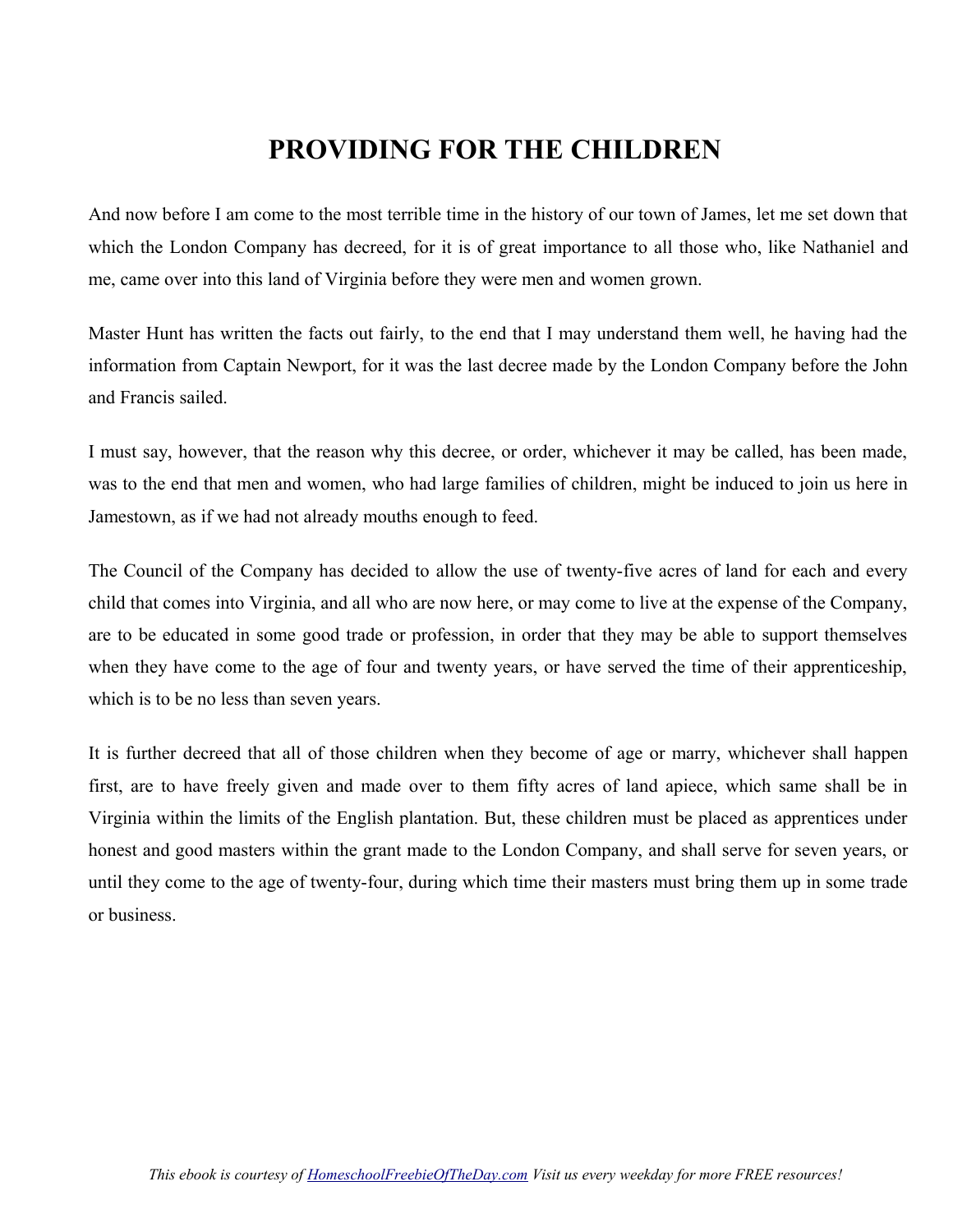#### **DREAMS OF THE FUTURE**

On hearing this, the question came into my mind as to whether Nathaniel and I could be called apprentices, inasmuch as we were only houseboys, according to the name Captain Smith gave us.

Master Hunt declared that being apprentices to care for the family, was of as much service as if we were learned in the trade of making tar, clapboards, or of building ships, and he assured me that if peradventure he was living when we had been in this land of Virginia seven years, it should be his duty to see to it that we were given our fifty acres of land apiece.

Thus understanding that we might ourselves in turn one day become planters, Nathaniel and I had much to say, one with the other, concerning what should be done in the future. We decided that when the time came for us to have the land set off to our own use, we would strive that the two lots of fifty acres each be in one piece. Then would we set about raising tobacco, as the Indian girl Pocahontas taught us, and who can say that we might not come to be of some consequence, even as are Captain Smith and Master Hunt, in this new world.

#### **A PLAGUE OF RATS**

And now am I come to the spring of 1609, when befell us that disaster which marked the beginning of the time of suffering, of trouble, and of danger which was so near to wiping out the settlement of Jamestown that the people had already started on their way to England.

The day had come when we should put into the ground our Indian corn that a harvest might follow. The supply, which was to be used as seed, had been stored in casks and piled up in the big house wherein were kept our goods.

When those who had been chosen to do the planting went for the seed, it was found to have been destroyed by rats, and not only the corn, but many other things which were in the storehouse, had been eaten by the same animals.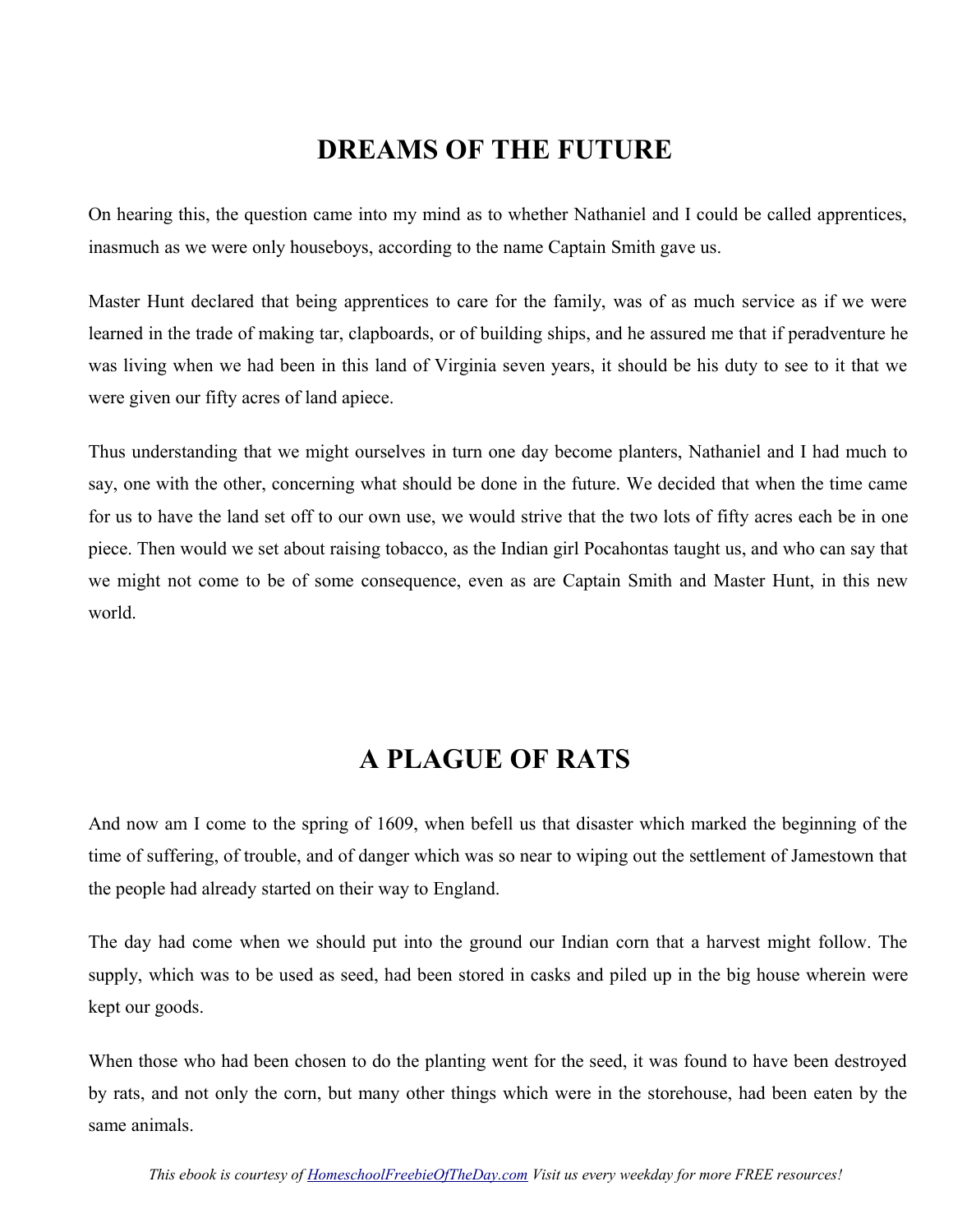Master Hunt maintained, and Captain Smith was of the same opinion, that when the Phoenix was unloaded, the rats came ashore from her, finding lodging in that building which represented the vital spot of our town.

Howsoever the pests came there, certain it was we should reap no harvest that year, unless the savages became more friendly than they had lately shown themselves, and as to this we speedily learned.

#### **TREACHERY DURING CAPTAIN SMITH'S ABSENCE**

When Captain Smith set off in the pinnace in order to buy what might serve us as seed, he found himself threatened by all the brown men living near about the shores of the bay, as if they had suddenly made up a plot to kill us, and never one of them would speak him fairly. It was while my master was away that two Dutchmen, who came over in the Phoenix and had gone with Captain Smith in the pinnace, returned to Jamestown, saying to Captain Winne, who was in command at the fort, that Captain Smith had use for more weapons because of going into the country in the hope of finding Indians who would supply him with corn.

Not doubting their story, the captain supplied them with what they demanded, and, as was afterward learned, before leaving town that night they stole many swords, pike heads, shot and powder, all of which these Dutch thieves carried to Powhatan.

If these two had been the only white men who did us wrong, then might our plight not have become so desperate; but many there were, upwards of sixteen so Master Hunt declared, who from day to day carried away secretly such weapons and tools, or powder and shot, as they could come upon, thereby trusting to the word of the savages that they might live with them in their villages always, without doing any manner of work.

Others sold kettles, hoes, or even swords and guns, that they might buy fruit, or corn, or meat from the Indians without doing so much of labor as was necessary in order to gather these things for themselves.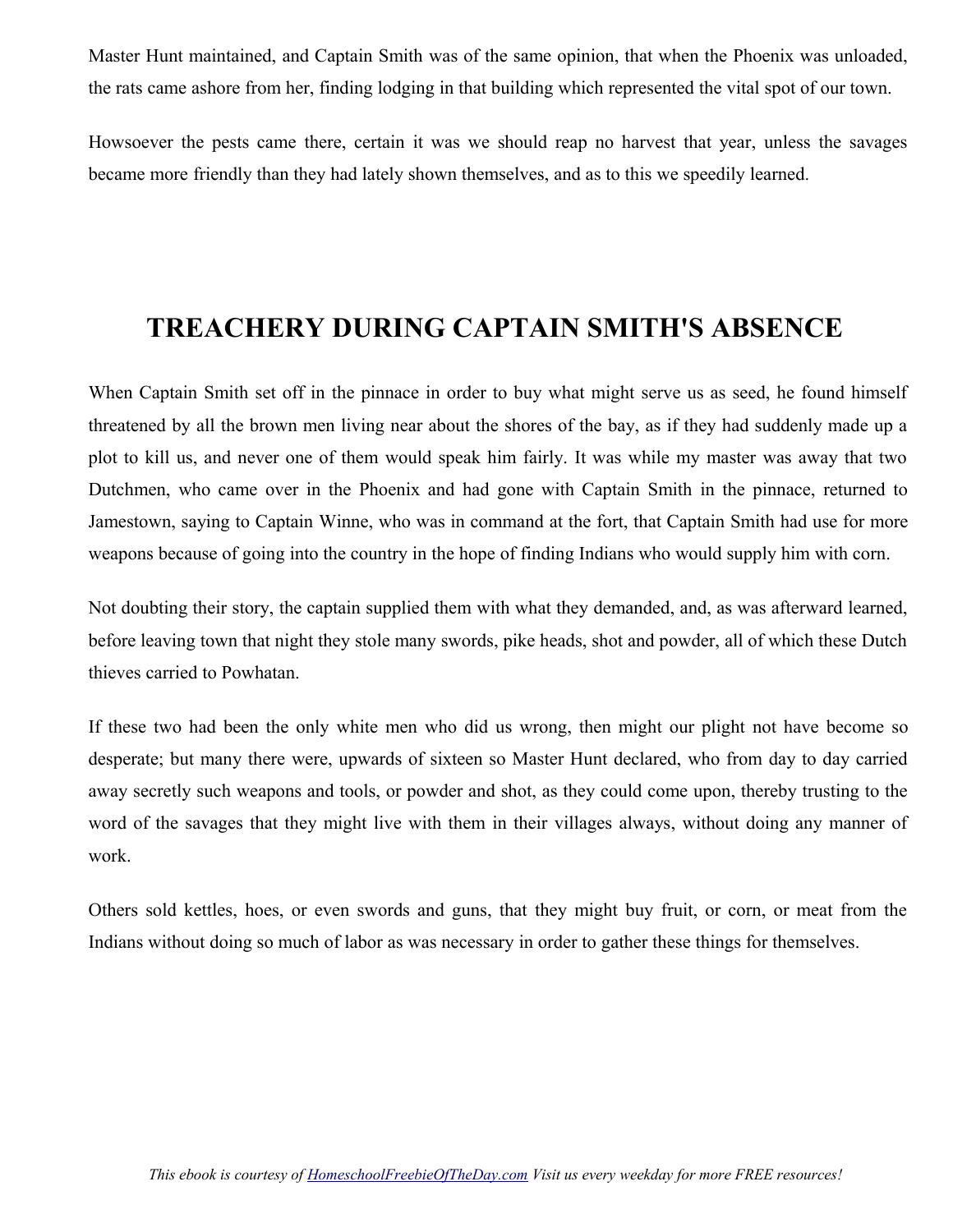## **CAPTAIN SMITH'S SPEECH**

Jamestown was a scene of turmoil and confusion when Captain Smith came back from his journey having on board only two baskets of corn for seed. After understanding what had been done by the idle ones during his absence, he called all the people together and said unto them, speaking earnestly, as if pleading for his very life:

"Never did I believe white men who were come together in a new world, and should stand shoulder to shoulder against all the enemies that surround them, could be so reckless and malicious. It is vain to hope for more help from Powhatan, and the time has come when I will no longer bear with you in your idleness; but punish severely if you do not set about the work which must be done, without further plotting. You cannot deny but that I have risked my life many a time in order to save yours, when, if you had been allowed to go your own way, all would have starved. Now I swear solemnly that you shall not only gather for yourselves the fruits which the earth doth yield, but for those who are sick. Every one that gathers not each day as much as I do, shall on the next day be set beyond the river, forever banished from the fort, to live or starve as God wills."

This caused the lazy ones to bestir themselves for the time, and perhaps all might have gone well with us had not the London Company sent out nine more vessels, in which were five hundred persons, to join us people in Jamestown. One of the ships, as we afterward learned, was wrecked in a hurricane; seven arrived safely, and the ninth vessel we had not heard from.

All these people had expected to find food in plenty, servants to wait upon them, and everything furnished to hand without being obliged to raise a finger in their own behalf. What was yet worse, they had among them many men who believed they were to be made officers of the government.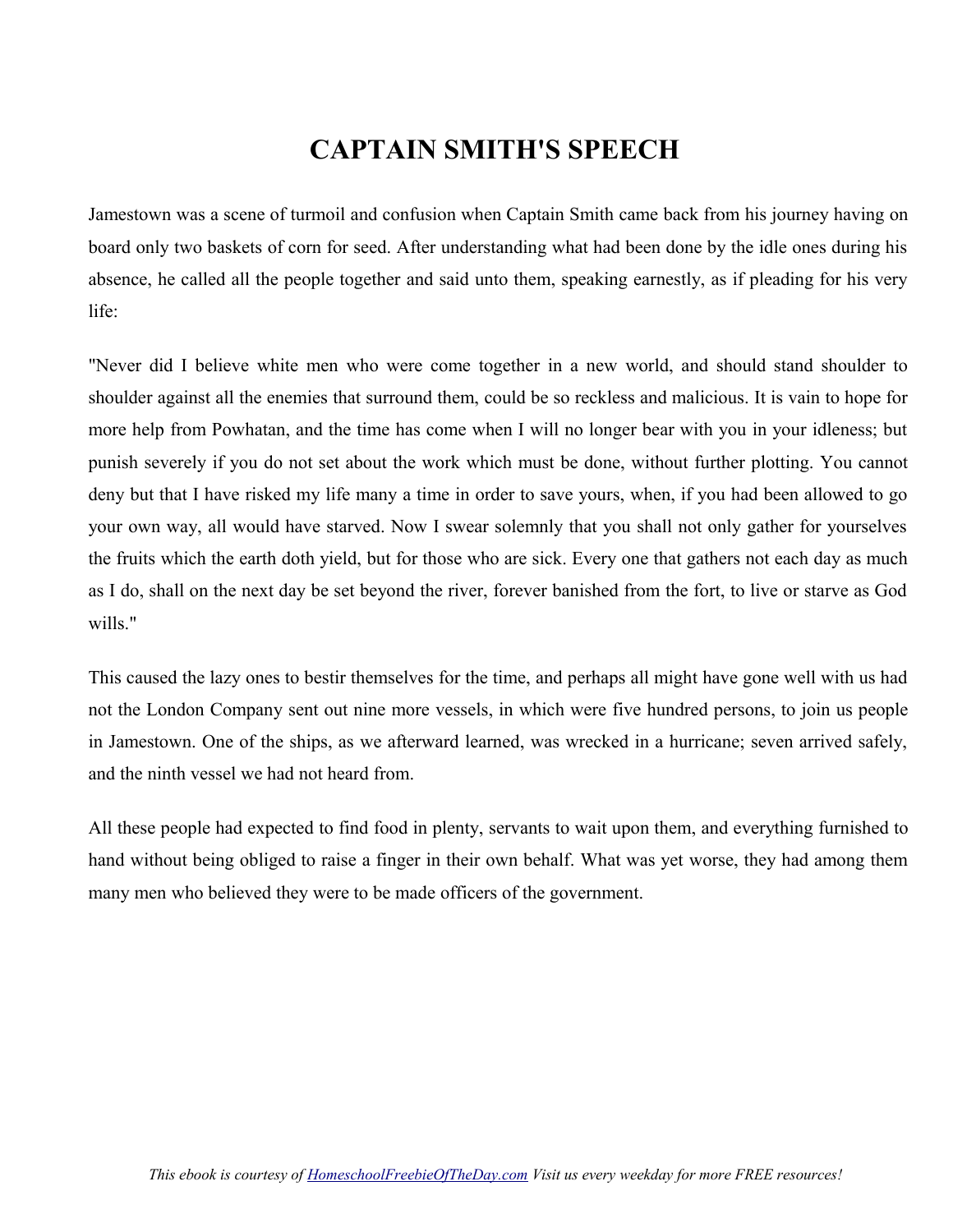#### **THE NEW LAWS**

Now you must understand that with the coming of this fleet we of Jamestown were told that the London Company had changed all the laws for us in Virginia, and that Lord De la Warr, who sailed on the ship from which nothing had been heard, was to be our governor.

From that hour did it seem as if all the men in Jamestown, save only half a dozen, among whom were Captain Smith, Master Hunt and Master Percy, strove their best to wreck the settlement.

Because Lord De la Warr, the new governor, had not arrived, many of the new comers refused to obey my master, and they were so strong in numbers that it was not possible for him to force them to his will.

Each man strove for himself, regardless of the sick, or of the women and children. Some banded themselves together in companies, falling upon such Indian villages as they could easily overcome, and murdered and robbed until all the brown men of Virginia stood ready to shed the blood of every white man who crossed their path.

Then came that which plunged Nathaniel and me into deepest grief.

## **THE ACCIDENT**

Captain Smith had gone up the bay in the hope of soothing the trouble among the savages, and, failing in this effort, was returning, having got within four and twenty hours' journey of Jamestown, when the pinnace was anchored for the night.

The boat's company lay down to sleep, and then came that accident, if accident it may be called, the cause of which no man has ever been able to explain to the satisfaction of Master Hunt or myself.

Captain Smith was asleep, with his powder bag by his side, when in some manner it was set on fire, and the powder, exploding, tore the flesh from his body and thighs for the space of nine or ten inches square, even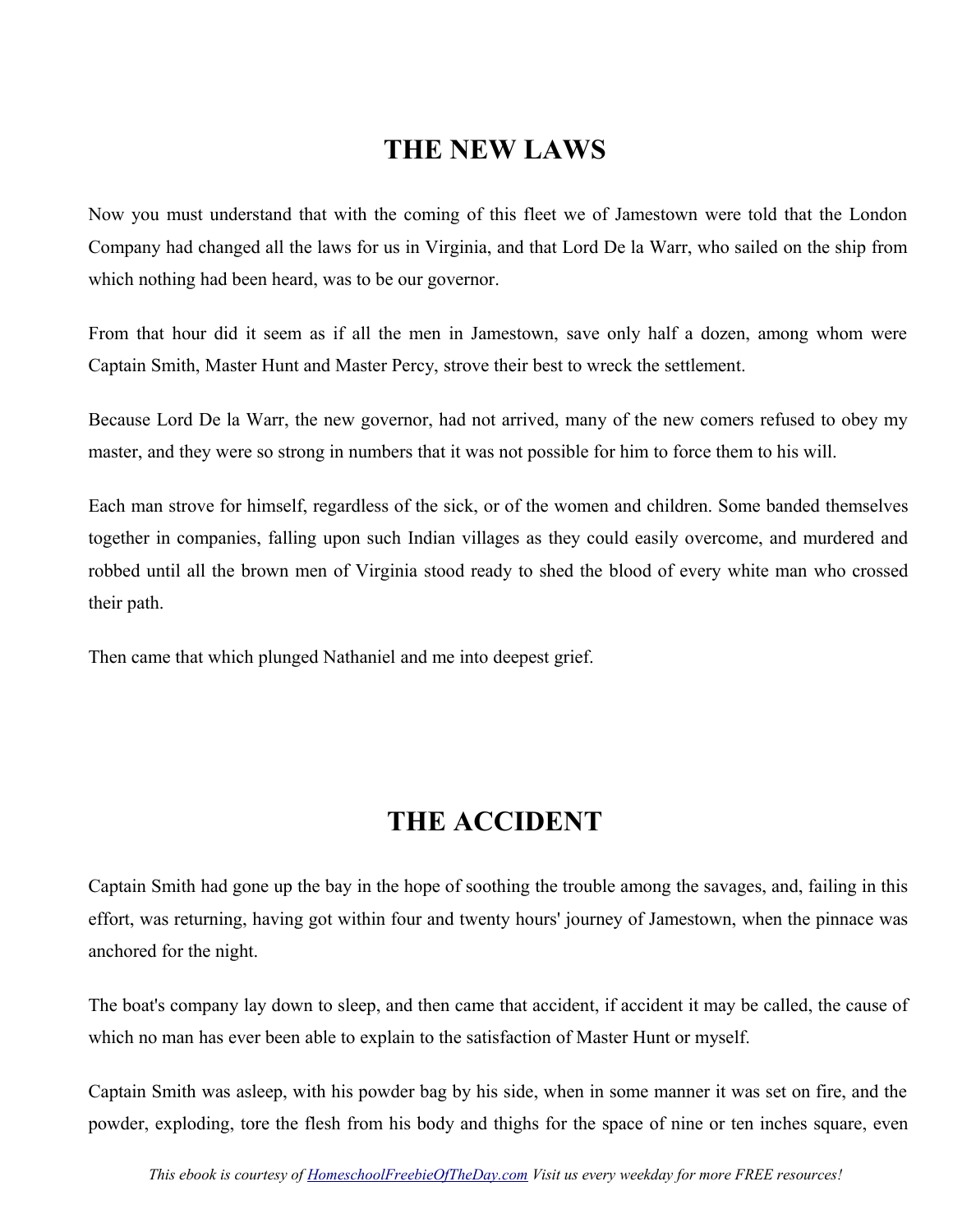down to the bones.

In his agony, and being thus horribly aroused from sleep, hardly knowing what he did, he plunged overboard as the quickest way to soothe the pain. There he was like to have drowned but for Samuel White, who came near to losing his own life in saving him.

He was brought back to the town on the day before the ships of the fleet, which had brought so many quarrelsome people, were to sail for England. With no surgeon to dress his wounds, what could he do but depart in one of these ships with the poor hope of living in agony until he arrived on the other side of the ocean.

Nathaniel and I would have gone with him, willing, because of his friendship for us, to have served him so long as we lived. He refused to listen to our prayers, insisting that we were lads well fitted to live in a new land like Virginia, and that if we would but remain with Master Hunt, working out our time of apprenticeship, which would be but five years longer, then might we find ourselves men of importance in the colony. He doubted not, so he said, but that we would continue, after he had gone, as we had while he was with us.

What could we lads do other than obey, when his commands were laid upon us, even though our hearts were so sore that it seemed as if it would no longer be possible to live when he had departed?

Even amid his suffering, when one might well have believed that he could give no heed to anything save his own plight, he spoke to us of what we should do for the bettering of our own condition. He promised that as soon as he was come to London, and able to walk around, if so be God permitted him to live, he would seek out Nathaniel's parents to tell them that the lad who had run away from his home was rapidly making a man of himself in Virginia, and would one day come back to gladden their hearts.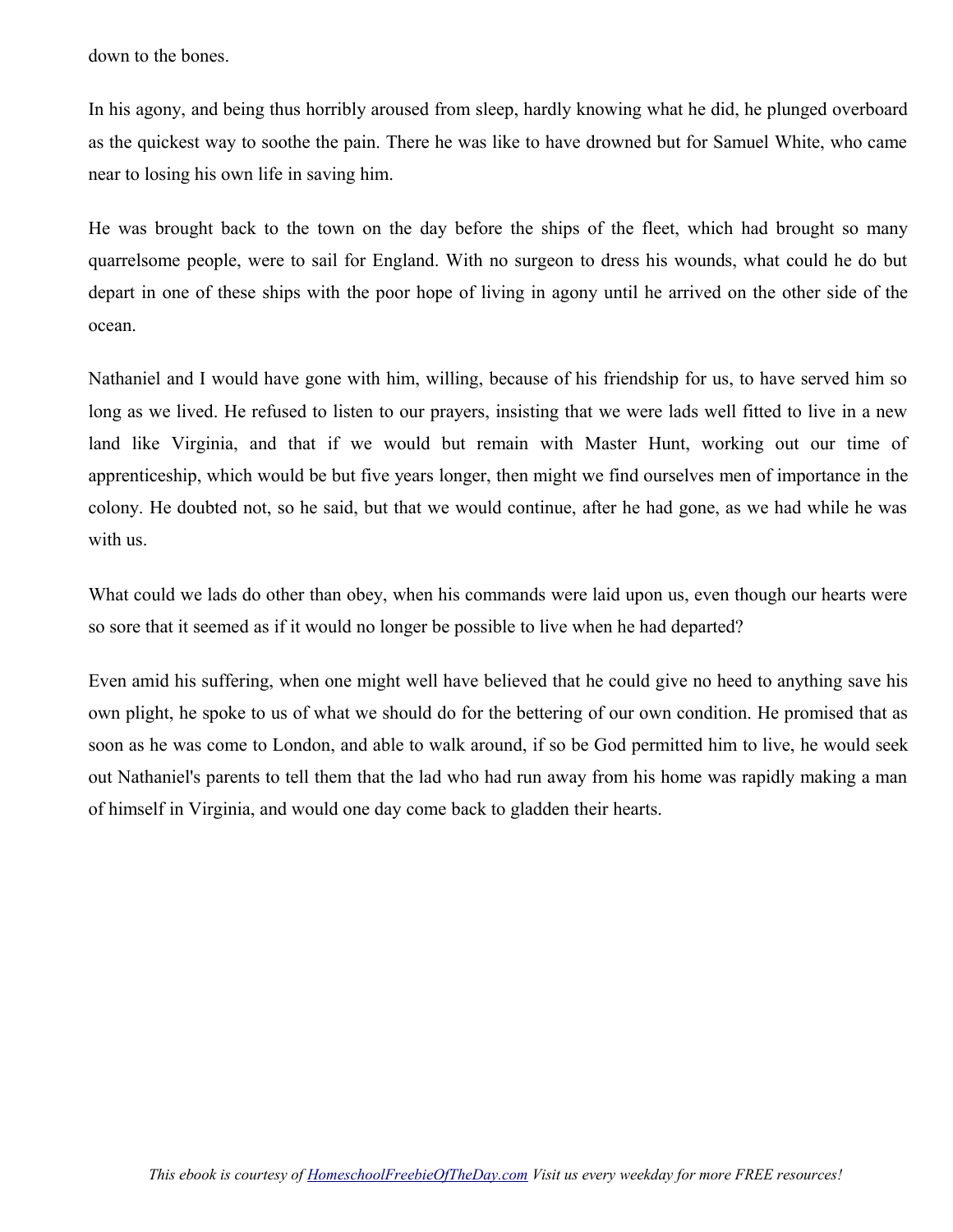## **CAPTAIN SMITH'S DEPARTURE**

It is not well for me to dwell upon our parting with the master whom we had served more than two years, and who had ever been the most friendly friend and the most manly man one could ask to meet.

Our hearts were sore, when, after having done what little we might toward carrying him on board the ship, we came back to his house, which he had said in the presence of witnesses should be ours, and there took up our lives with Master Hunt.

But for that good man's prayers, on this first night we would have abandoned ourselves entirely to grief; but he devoted his time to soothing us, showing why we had no right to do other than continue in the course on which we had been started by the man who was gone from us, until it was, to my mind at least, as if I should be doing some grievous wrong to my master, if I failed to carry on the work while he was away, as it would have been done had I known we were to see him again within the week.

With Captain Smith gone, perhaps to his death; with half a dozen men who claimed the right to stand at the head of the government until Lord De la Warr should come; and with the savages menacing us on every hand, sore indeed was our plight.

With so many in the town, for there were now four hundred and ninety persons, and while the savages, because of having been so sorely wronged, were in arms against us, it was no longer possible to go abroad for food, and as the winter came on we were put to it even in that land of plenty, for enough to keep ourselves alive.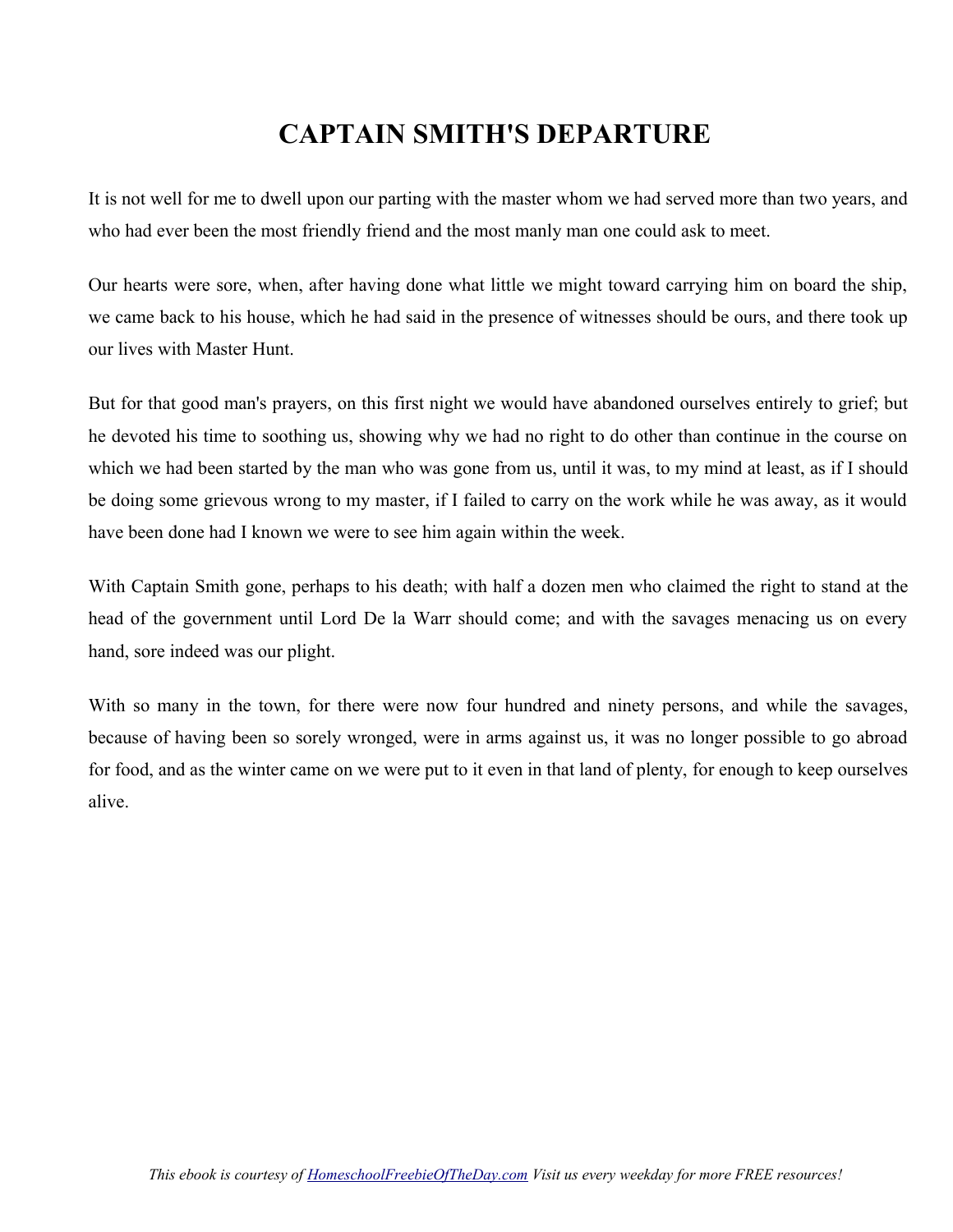#### **THE "STARVING TIME"**

We came to know what starvation meant during that winter, and were I to set down here all of the suffering, of the hunger weakness, and of the selfishness we saw during the six months after Captain Smith sailed for home, there would not be days enough left in my life to complete the tale.

As I look back on it now, it seems more like some wonderful dream than a reality, wherein men strove with women and children for food to keep life in their own worthless bodies.

It is enough if I say that of the four hundred and ninety persons whom Captain Smith left behind him, there were, in the month of May of the year 1610, but fifty-eight left alive. That God should have spared among those, Nathaniel Peacock and myself, is something which passeth understanding, for verily there were scores of better than we whose lives would have advantaged Jamestown more than ours ever can, who died and were buried as best they could be by the few who had sufficient strength remaining to dig the graves.

I set it down in all truth that, through God's mercy, our lives were saved by Master Hunt, for he counseled us wisely as to the care we should take of our bodies when our stomachs were crying out for food, and it was he who showed us how we might prepare this herb or the bark from that tree for the sustaining of life, when we had nothing else to put into our mouths.

We had forgotten that Lord De la Warr was the new governor; we had heard nothing of the ship in which it was said Sir Thomas Gates and Sir George Somers had sailed. We were come to that pass where we cared neither for governor nor nobleman. We strove only to keep within our bodies the life which had become painful.

Then it was, when the few of us who yet lived, feared each moment lest the savages would put an end to us, that we saw sailing up into the bay two small ships, and I doubt if there was any among us who did not fall upon his knees and give thanks aloud to God for the help which had come at the very moment when it had seemed that we were past all aid.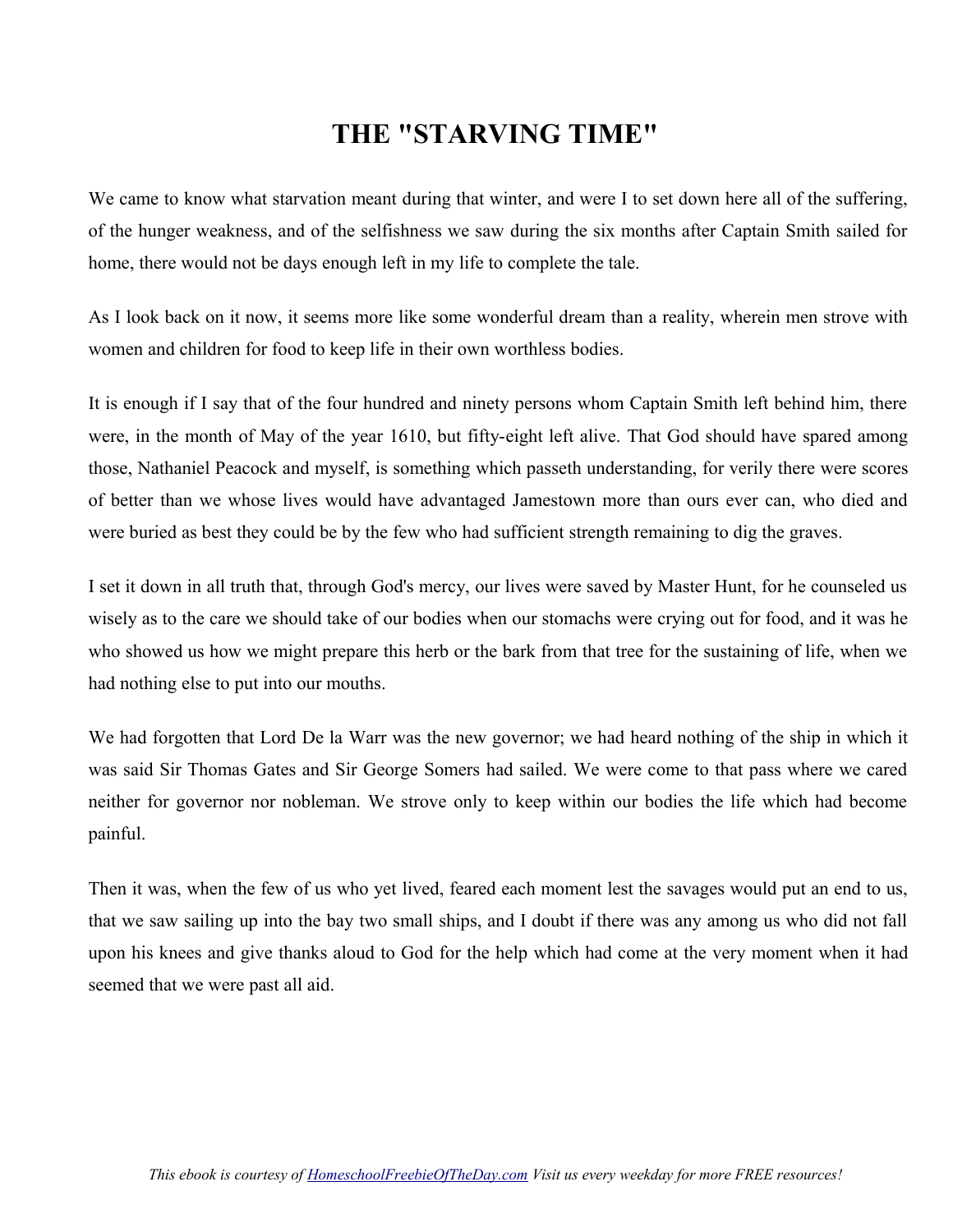## **OUR COURAGE GIVES OUT**

But our time of rejoicing was short. Although these two ships were brought by Sir Thomas Gates and Sir George Somers, having in them not less than one hundred and fifty men, they did not have among them food sufficient to provide for the wants of our company until another harvest should come.

The vessel in which these new comers had sailed was, as I have said, wrecked in a hurricane near the Bermuda Isles, where, after much labor, they had contrived to build these two small ships.

It needed not that we, who of all our people in Jamestown remained alive, should tell the story of what we had suffered, for that could be read on our faces.

Neither was it required that these new comers should study long in order to decide upon the course to be pursued, for the answer to all their speculations could be found in the empty storehouse, and in the numberless graves 'twixt there and the river bank.

Of provisions, they had so much as might serve for a voyage to England, if peradventure the winds were favorable; and ere the ships had been at anchor four and twenty hours, it was resolved that we should abandon this town of James, which we had hoped might one day grow into a city fair to look upon.

An attempt to build up a nation in this new land of Virginia, of which ours was the third, had cost of money and of blood more than man could well set down, and now, after all this brave effort on the part of such men as Captain Smith, Master Hunt and Master Percy, it was to go for naught.

Once more were the savages to hold undisputed possession of the land which they claimed as their own.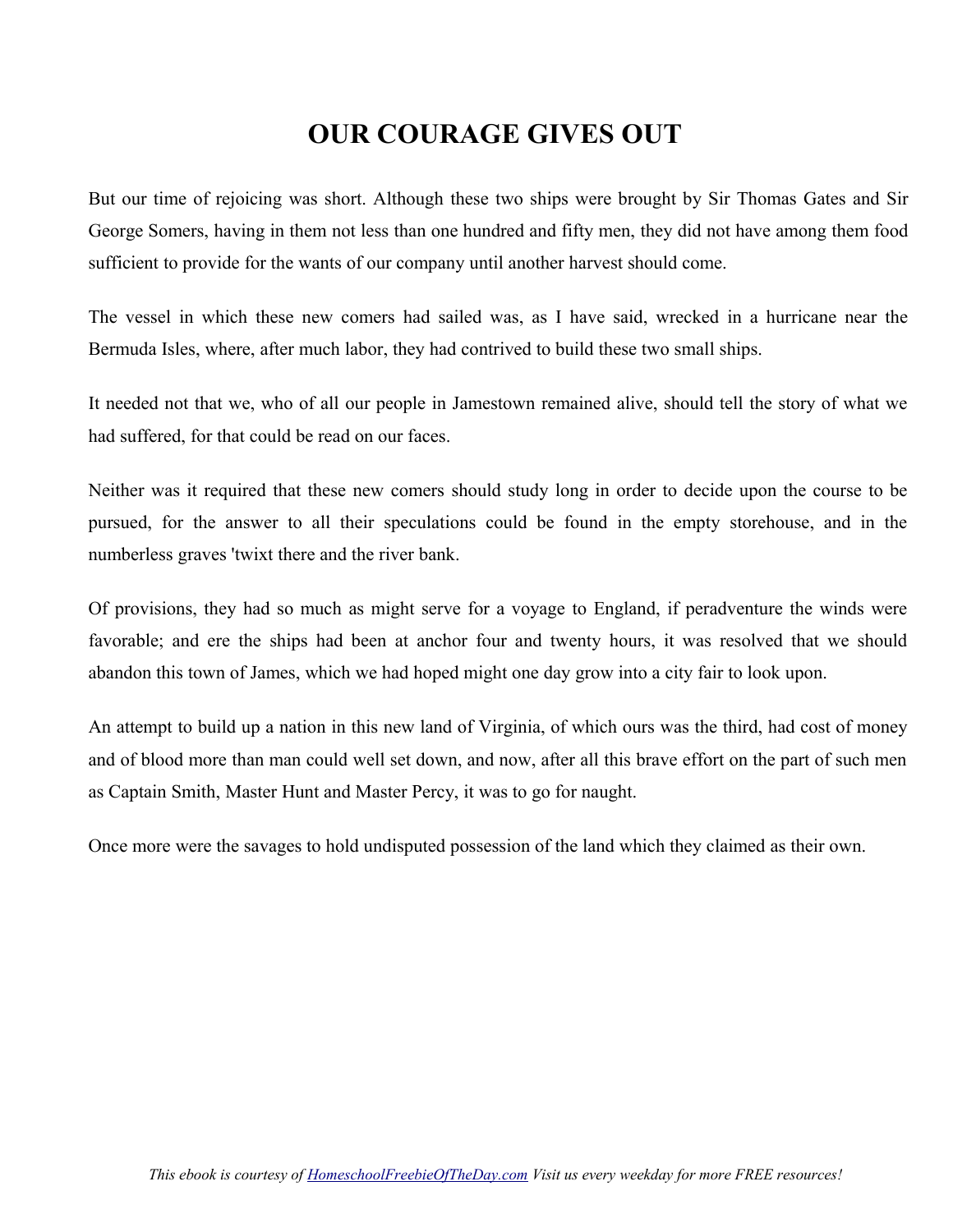# **ABANDONING JAMESTOWN**

Now even though Nathaniel Peacock and I had known more of suffering and of sorrow, than of pleasure, in Jamestown, our hearts were sore at leaving it.

It seemed to me as if we were running contrary to that which my master would have commanded, and there were tears in my eyes, of which I was not ashamed, when Nathaniel and I, hand in hand, followed Master Hunt out of the house we had helped to build.

Those who had come from the shipwreck amid the Bermudas, were rejoicing because they had failed to arrive in time to share with us the starvation and the sickness, therefore to them this turning back upon the enterprise was but a piece of good fortune. Yet were they silent and sad, understanding our sorrow.

It was the eighth day of June, in the year 1610, when we set sail from Jamestown, believing we were done with the new world forever, and yet within less than three hours was all our grief changed to rejoicing, all our sorrow to thankfulness.

#### **LORD DE LA WARR'S ARRIVAL**

At the mouth of the river, sailing toward us bravely as if having come from some glorious victory, were three ships laden with men, and, as we afterward came to know, an ample store of provisions.

It was Lord De la Warr who had come to take up his governorship, and verily he was arrived in the very point of time, for had he been delayed four and twenty hours, we would have been on the ocean, where was little likelihood of seeing him.

It needs not I should say that our ships were turned back, and before nightfall Master Hunt was sitting in Captain Smith's house, with Nathaniel Peacock and me cooking for him such a dinner as we three had not known these six months past.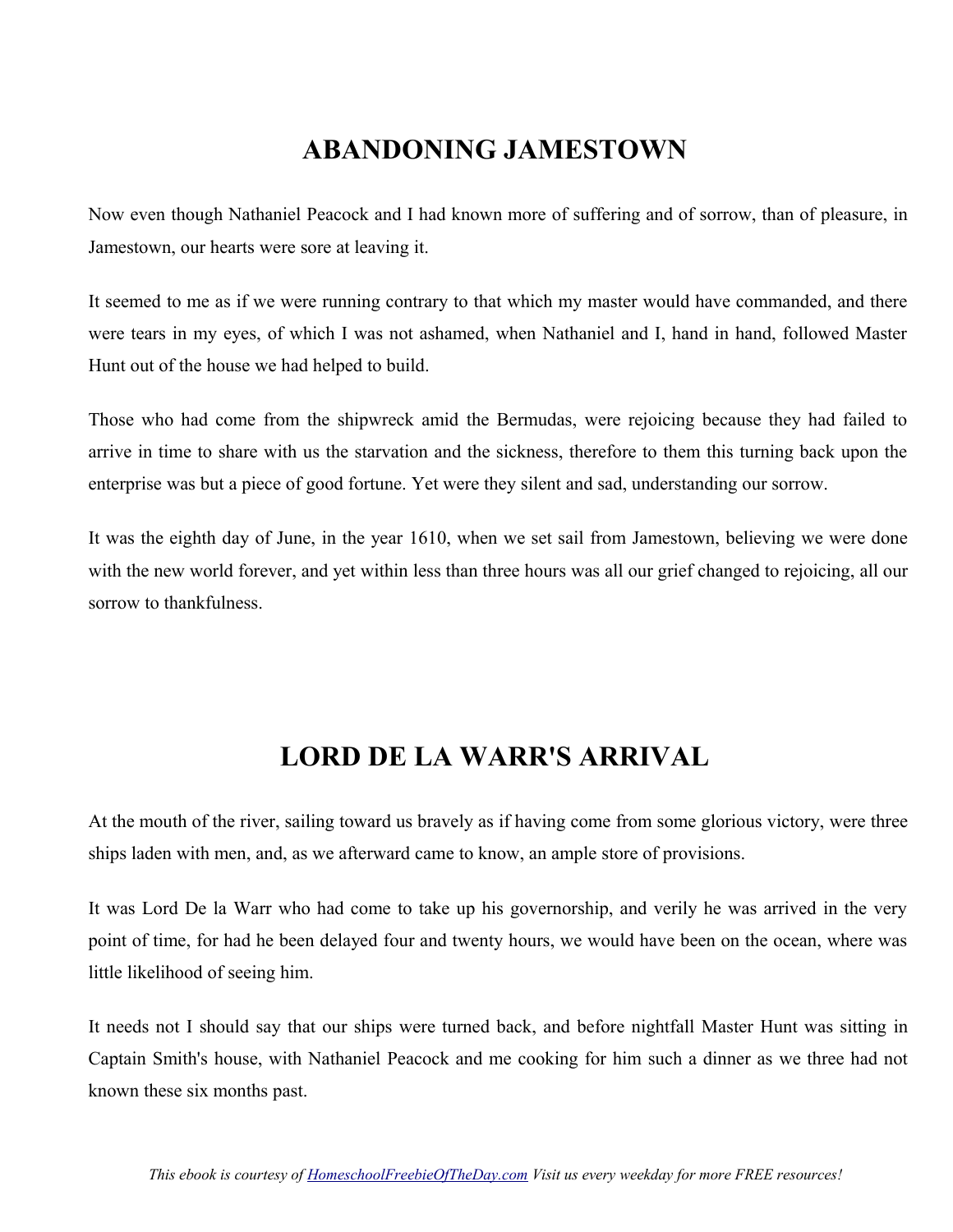I have finished my story of Jamestown, having set myself to tell only of what was done there while we were with Captain John Smith.

And it is well I should bring this story to an end here, for if I make any attempt at telling what came to Nathaniel Peacock and myself after that, then am I like to keep on until he who has begun to read will lay down the story because of weariness.

For the satisfaction of myself, and the better pleasing of Nathaniel Peacock, however, I will add, concerning our two selves, that we remained in the land of Virginia until our time of apprenticeship was ended, and then it was, that Master Hunt did for us as Captain Smith had promised to do.

#### **THE YOUNG PLANTERS**

We found ourselves, in the year 1614, the owners of an hundred acres of land which Nathaniel and I had chosen some distance back from the river, so that we might stand in no danger of the shaking sickness, and built ourselves a house like unto the one we had helped make for Captain Smith.

With the coming of Lord De la Warr all things were changed. The governing of the people was done as my old master, who never saw Virginia again, I grieve to say, would have had it. We became a law abiding people, save when a few hotheads stirred up trouble and got the worst of it.

When Nathaniel Peacock and I settled down as planters on our own account, there were eleven villages in the land of Virginia, and, living in them, more than four thousand men, women, and children.

It was no longer a country over which the savages ruled without check, though sad to relate, the brown men of the land shed the blood of white men like water, ere they were driven out from among us.

## **T H E E N D**